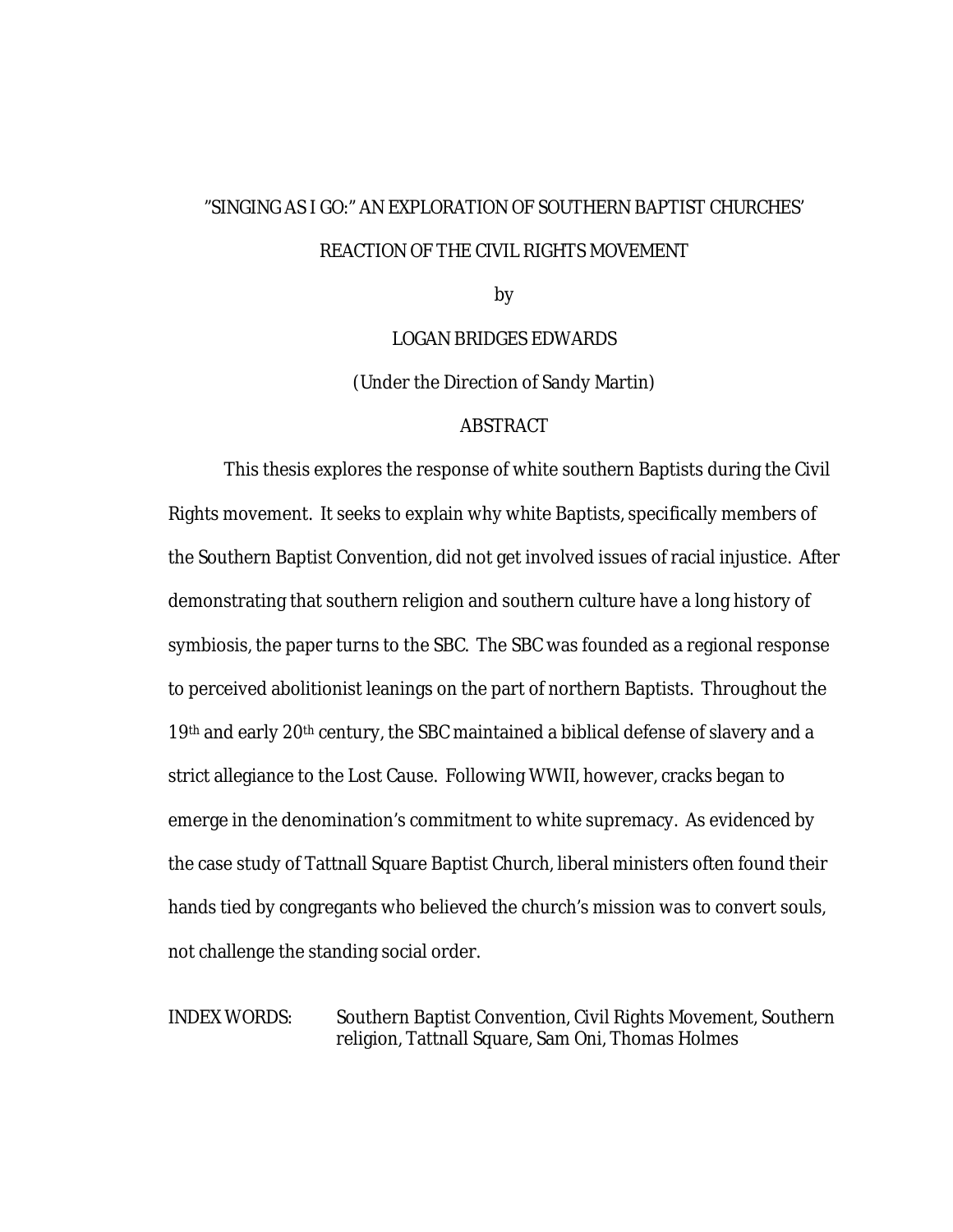# "SINGING AS I GO:" AN EXPLORATION OF SOUTHERN BAPTIST CHURCHES' REACTION OF THE CIVIL RIGHTS MOVEMENT

by

# LOGAN BRIDGES EDWARDS

B.A., Berry College, 2002

A Thesis Submitted to the Graduate Faculty of The University of Georgia in Partial Fulfillment of the Requirements for the Degree

MASTER OF ARTS

ATHENS, GEORGIA

2010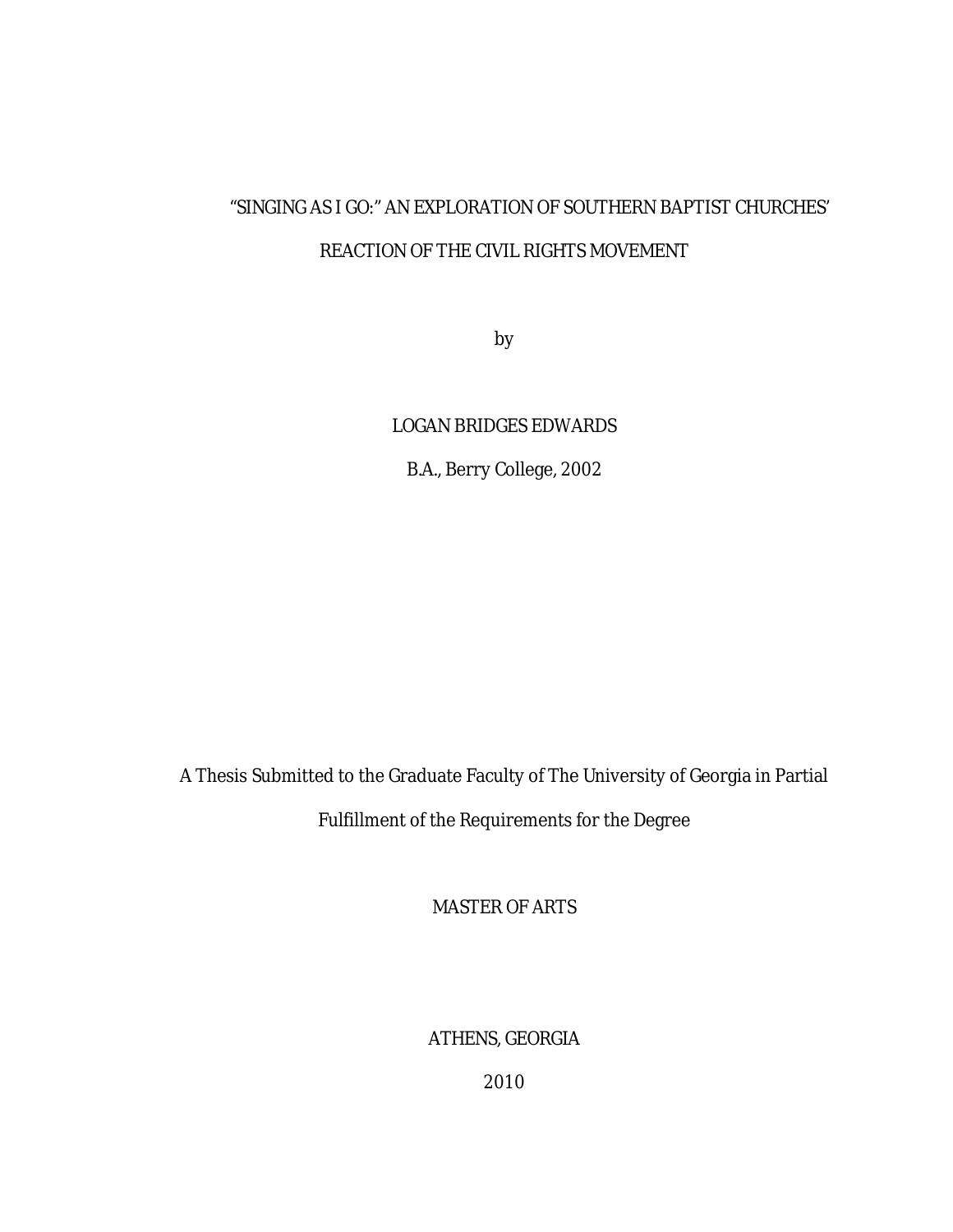© 2010

Logan Bridges Edwards

All Rights Reserved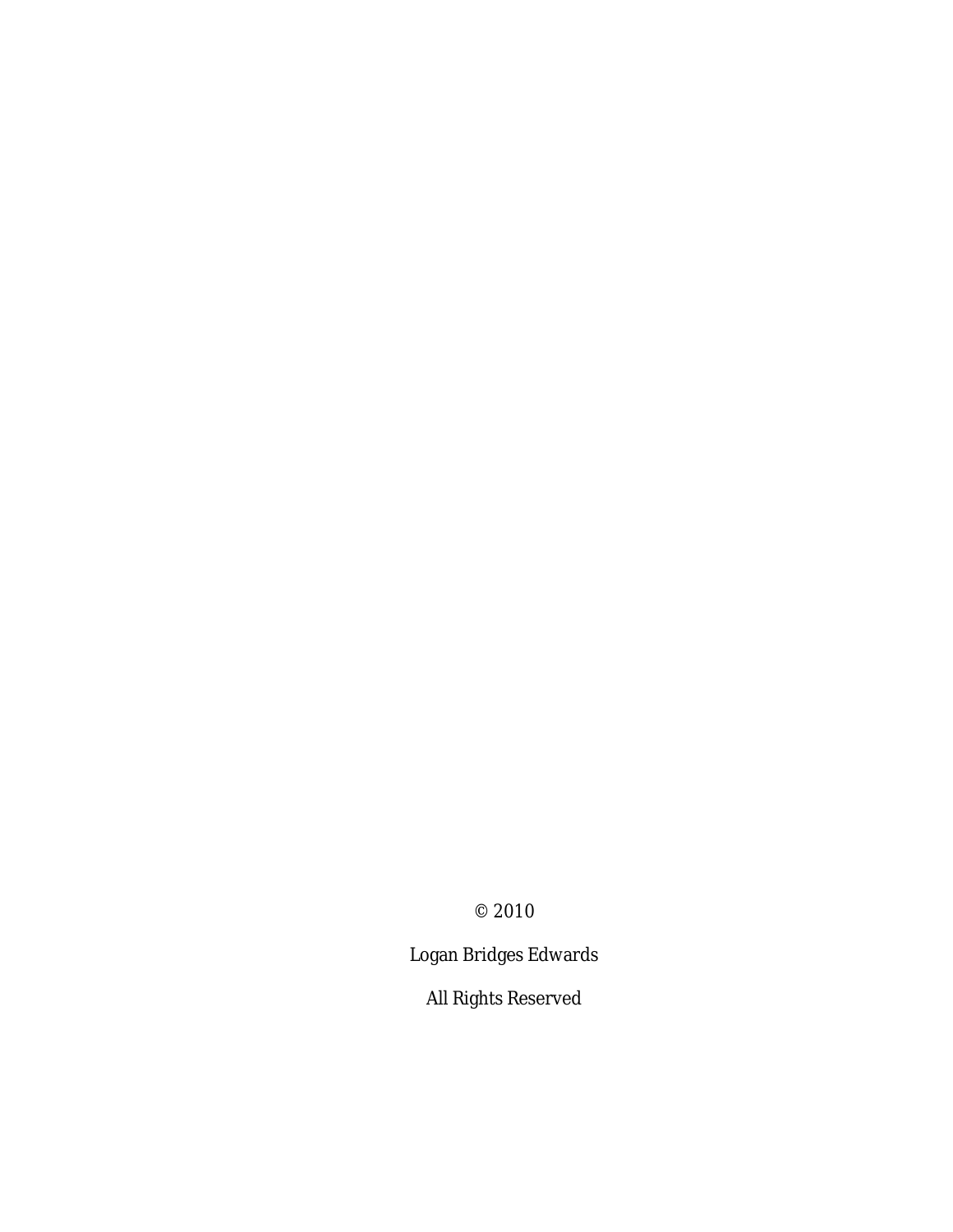# "SINGING AS I GO:" AN EXPLORATION OF SOUTHERN BAPTIST CHURCHES' REACTION OF THE CIVIL RIGHTS MOVEMENT

by

# LOGAN BRIDGES EDWARDS

Major Professor: Sandy Martin

 Committee: James C. Cobb Carolyn Medine

Electronic Version Approved:

Maureen Grasso Dean of the Graduate School The University of Georgia May 2010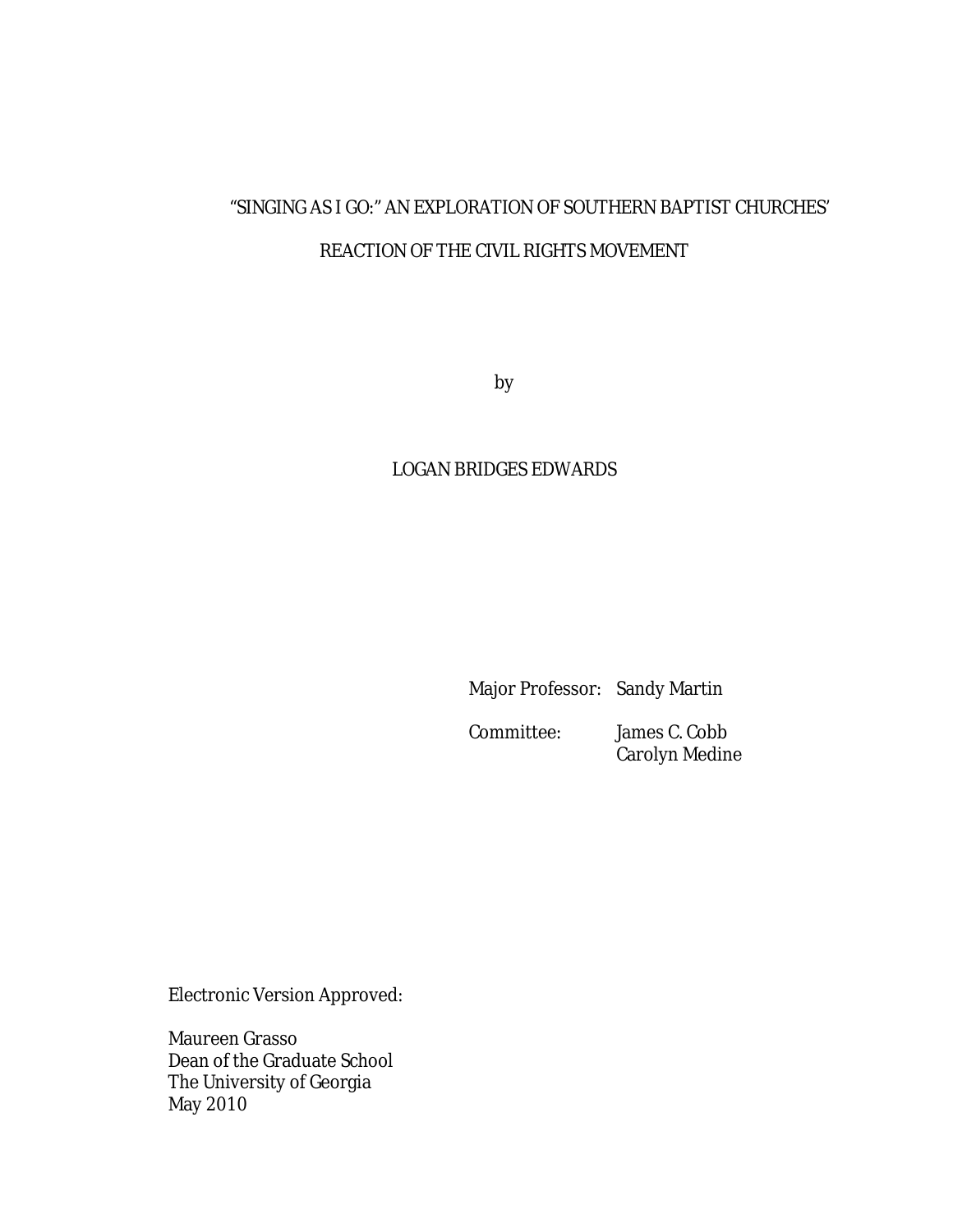# DEDICATION

This thesis is dedicated to first to my family and friends who kept me motivated and moving forward. Without out your help I never would have made it this far.

I would also like to dedicate this work to all those who continue to stand tall in the face of bigotry and in injustice.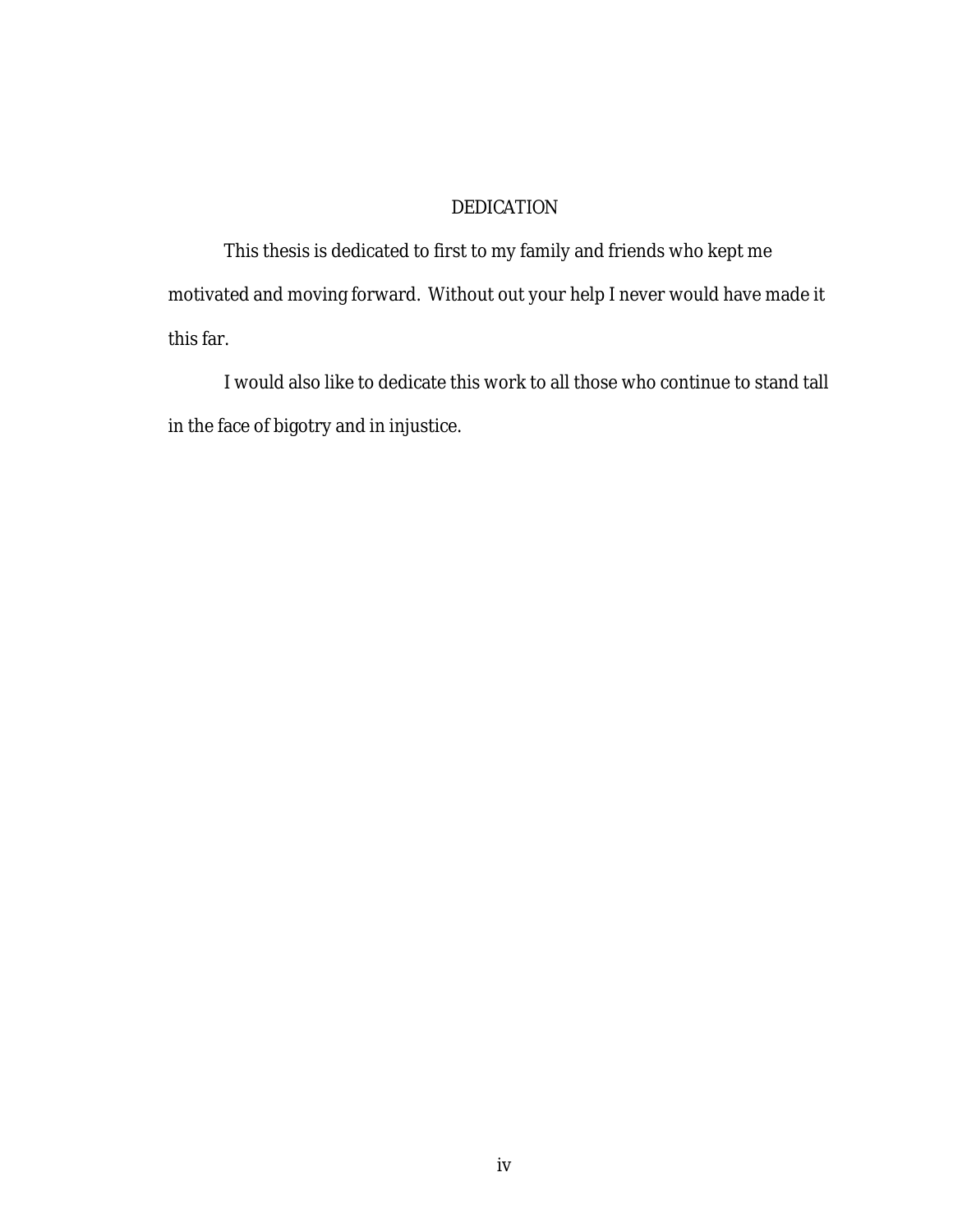#### ACKNOWLEDGEMENTS

There are many people without whose guidance and support this project could not have been accomplished. I would like to thank Dr. Sandy Martin and Dr. Carolyn Medine for all their help. Another thank you goes out to the other graduate students of the department for acting as a sounding board for many of my ideas and for making the process a little more enjoyable.

I also owe a debt of gratitude to the history department at Berry College for teaching me how to do research. The skills I learned there have proven to be invaluable. Finally, I need to thank Dr. William Bunch for suggesting that seminary wasn't the place for me and for introducing me to this subject. Sometimes we forget the influence that one act of generosity and kindness can have.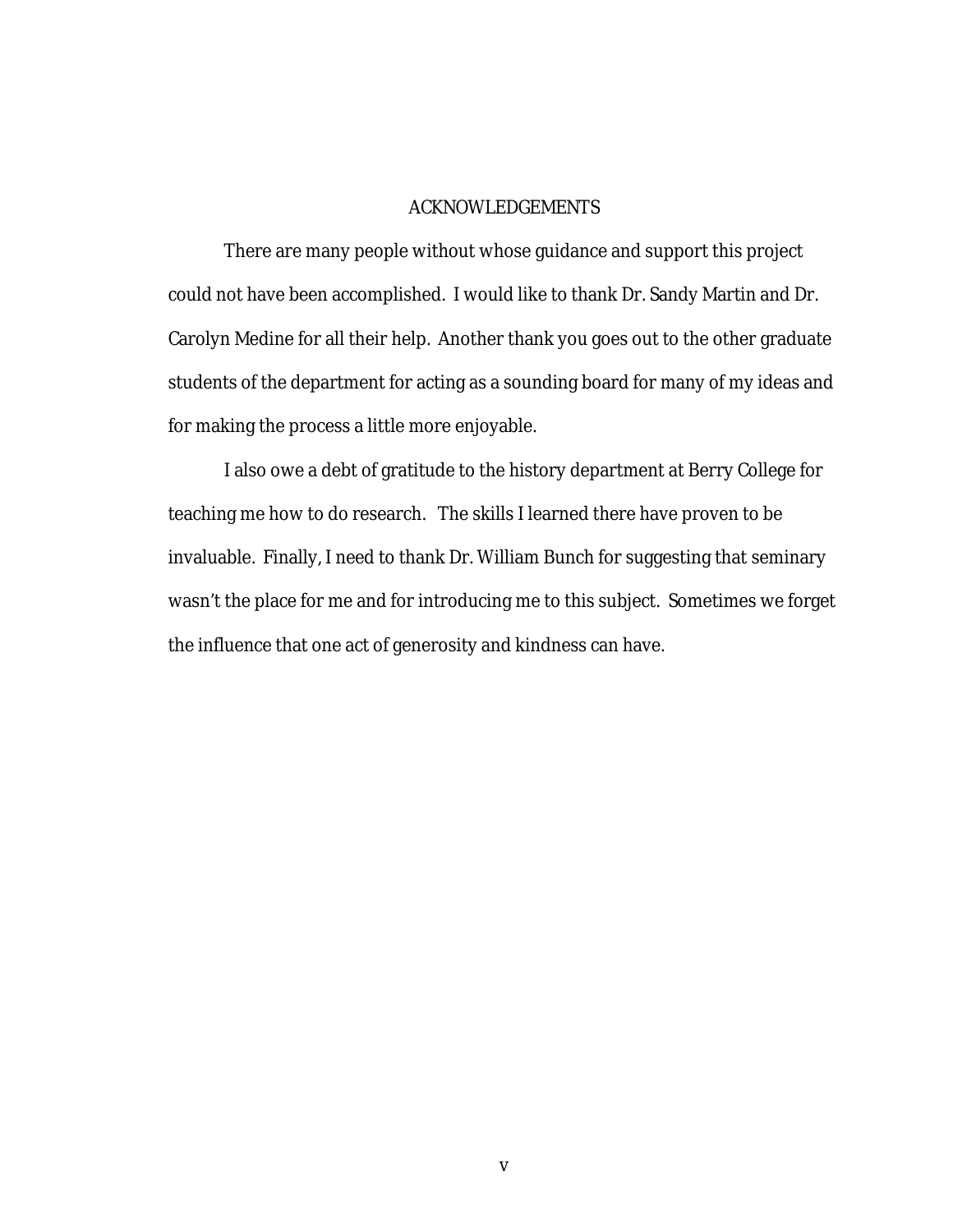# TABLE OF CONTENTS

|                |                                                          | Page |
|----------------|----------------------------------------------------------|------|
|                |                                                          |      |
|                |                                                          |      |
| <b>CHAPTER</b> |                                                          |      |
| $\mathbf{1}$   | IN THE SWEET BY AND BY: TIES BETWEEN WHITE RELIGION AND  |      |
|                |                                                          |      |
|                |                                                          |      |
|                |                                                          |      |
| $\overline{2}$ |                                                          |      |
|                |                                                          |      |
|                |                                                          |      |
| 2              | IS THERE ROOM AT THE CROSS?: THE FAILED INTEGRATION OF A |      |
|                | Mercer University, the Campus Church, and Sam Oni53      |      |
|                |                                                          |      |
|                |                                                          |      |
|                |                                                          |      |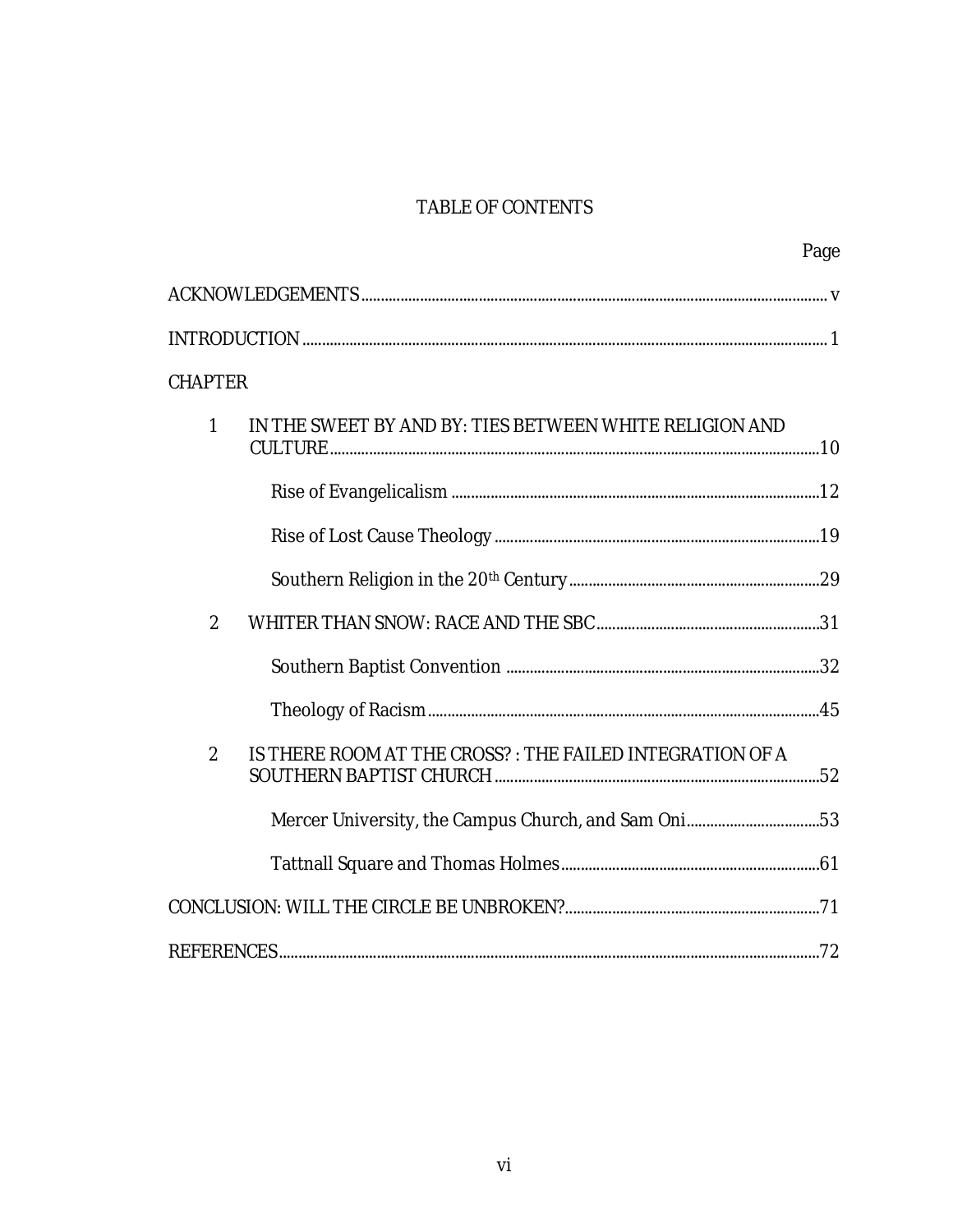#### INTRODUCTION

On April 16, 1963, Martin Luther King, Jr. wrote his famous "Letter from a Birmingham Jail" in which he expressed disappointment with the white church that too often "remained silent behind the anesthetizing security of stained glass windows" while injustices took place outside.<sup>1</sup> Like many others over the course of southern history, King searched for tangible proof of the white south's commitment to Christian ideals. From slavery, to racial violence following Reconstruction, and the entrenchment of segregationists during the Civil Rights era, religious white southerners both ignored and perpetuated racial injustice with clean consciences, often under the sanction of the local church. Surprisingly, few have bothered to ask why this was the case. The lack of attention does not stem from want of scholars of southern religion. Since the 1960s, the field has grown significantly, and there are now more historians looking at southern religion and culture than ever before. The failure to look at white churches cannot be attributed to the need for research options either. Church records are abundant, as are denominational publications, newspaper reports, and eyewitnesses.

It is impossible to account for all the reasons scholars may be overlooking the white Christians' responses to the integration battle, but it seems that there are

 <sup>1</sup> Jonathan S. Bass, *Blessed are the Peacemakers: Martin Luther King Jr., Eight White Religious Leaders, and the "Letter from Birmingham Jail"* (Baton Rouge: Lousiana State University Press, 2001), 251.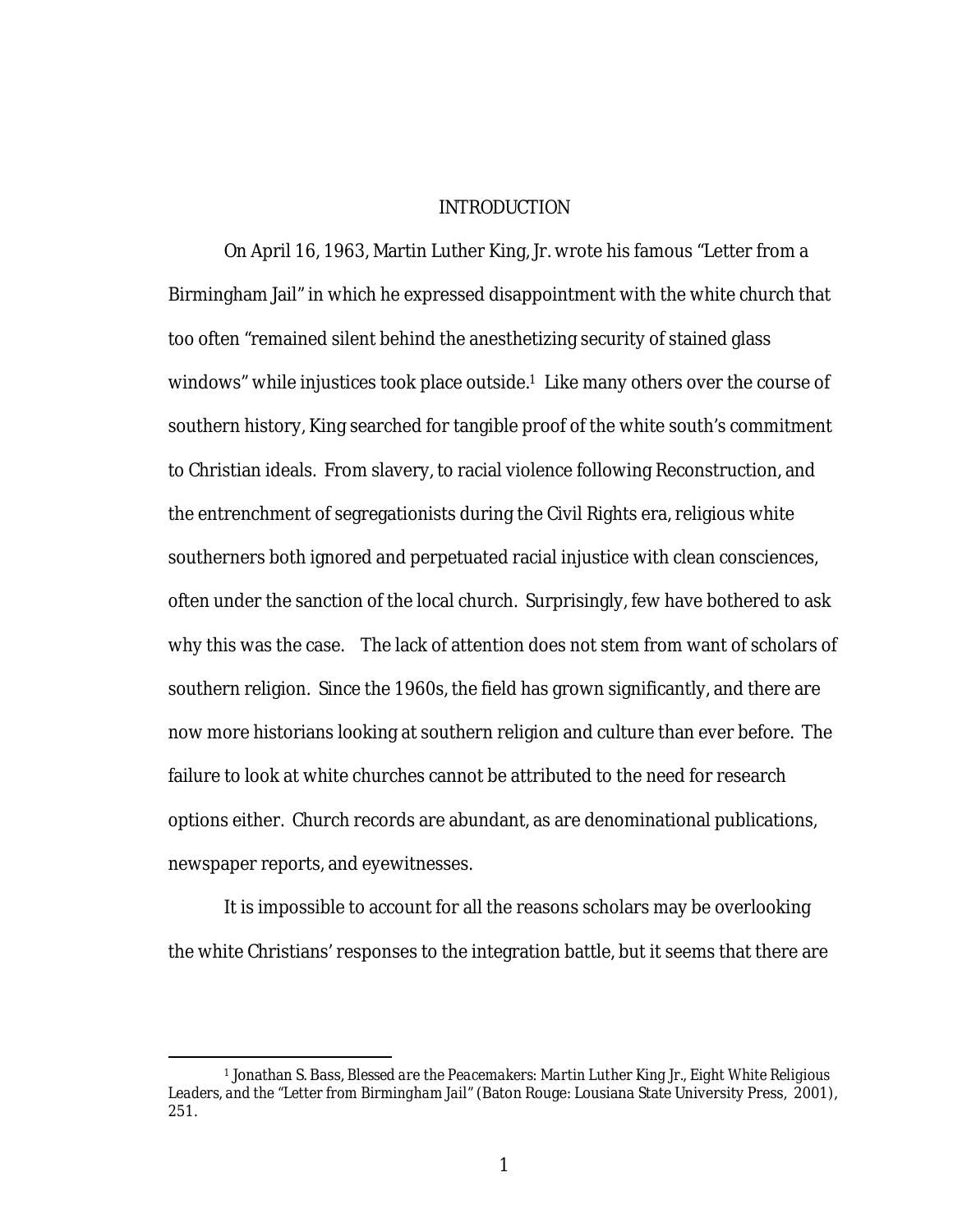at least two major issues at work. The first comes from the mystique of The South. In some ways, the study of the religious and cultural history of the American South is hindered by the very aspects of the region's peculiar past that attract scholars to it in the first place. The South is not unique in having dealt with slavery, the violence of the Civil War, and the struggle of African-Americans to find acceptance and equality within society, but such issues loom larger in the history of the area than in that of the nation as a whole and attract the bulk of scholarship. The vast majority of southern research focuses on the antebellum society of the nineteenth century and its demise following the war years and Reconstruction. The story is dramatic and given its influence on the Southern character, certainly worthy of attention, but it should not be told to the exclusion of other aspects of Southern history. Likewise, the history of the twentieth century often focuses on the fight of African-Americans against Jim Crow. It has all the components that interest historians: heroic martyrs, visible villains and sweeping change when good triumphs over evil. The problem with such a view is that it fails to take into account the silent majority of southern whites, people who undoubtedly believed in segregation, but who did not agree with the radical methods taken by flamboyant men dressed in hoods or those who stood in schoolhouse doors holding shotguns.

The second issue facing scholars who may be interested in the white side of segregation is that, in a post-Civil Rights, politically correct atmosphere, it is difficult to write about the perpetuators of injustice as moral, reasonable people. It is easier

2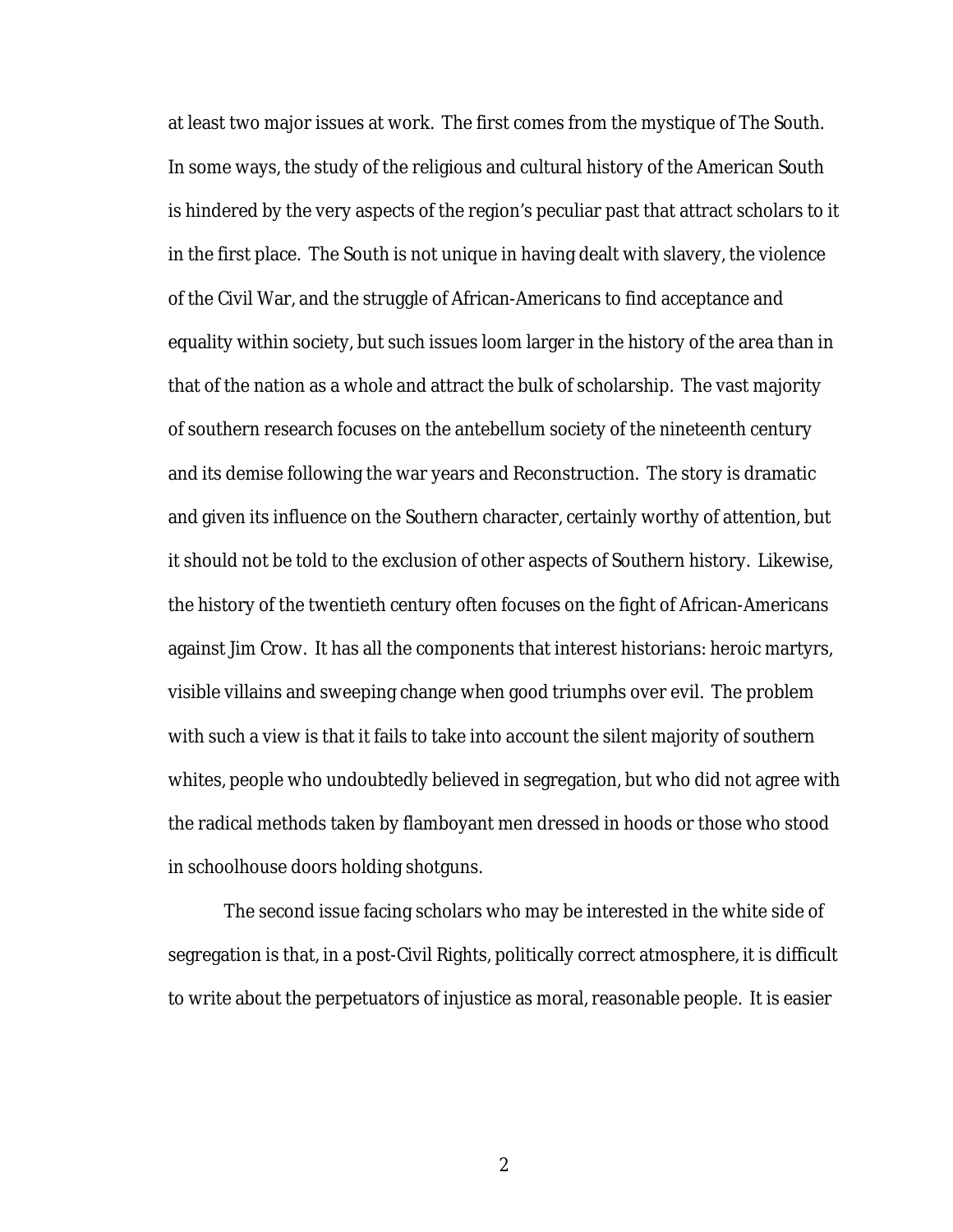to deal with the fanatics than the moderates because it is simpler to peg the fanatics as bad guys. The judgment is clean, uncomplicated. It becomes more muddled when the villains of the piece become real people who, despite their faults, honestly believed they were in the right. The last thing a scholar wants to do is suggest that regular white Southerners were innocent or that they were justified in their silent acceptance of segregation. However, they must be treated fairly and warrant a determined effort to understand their reasoning, no matter how abhorrent it is to modern sensibilities. To do otherwise ignores latent racism that may continue to exist and offers no suggestions for future advancements.

While there has been little direct attention paid to how white southerners dealt with race during the Civil Rights Era, the groundwork has been laid by many Southern historians. Anybody writing about the South, whether its history, culture, or religion, has to deal with race. From a religious standpoint, nobody provided as comprehensive a view of the Southern church's inattention to race as Samuel S. Hill. Hill is best known for his *Southern Churches in Crisis*, first published in 1967 and later revised and updated for republishing in 1999. In the book, Hill focuses on the "Baptist-Methodist syndrome" that dominated southern religious thought in the first half of the twentieth century. According to Hill, southern Christianity was essentially a homogenous blending of Baptist and Methodist evangelical teachings, focused primarily on the moment of conversion. Southern religion's fixation on the moment of salvation left it ill-equipped to deal with social issues. In addition to this concentration, Hill argues that because the South was isolated from the national mainstream, the churches developed an intense identification with all aspects of

2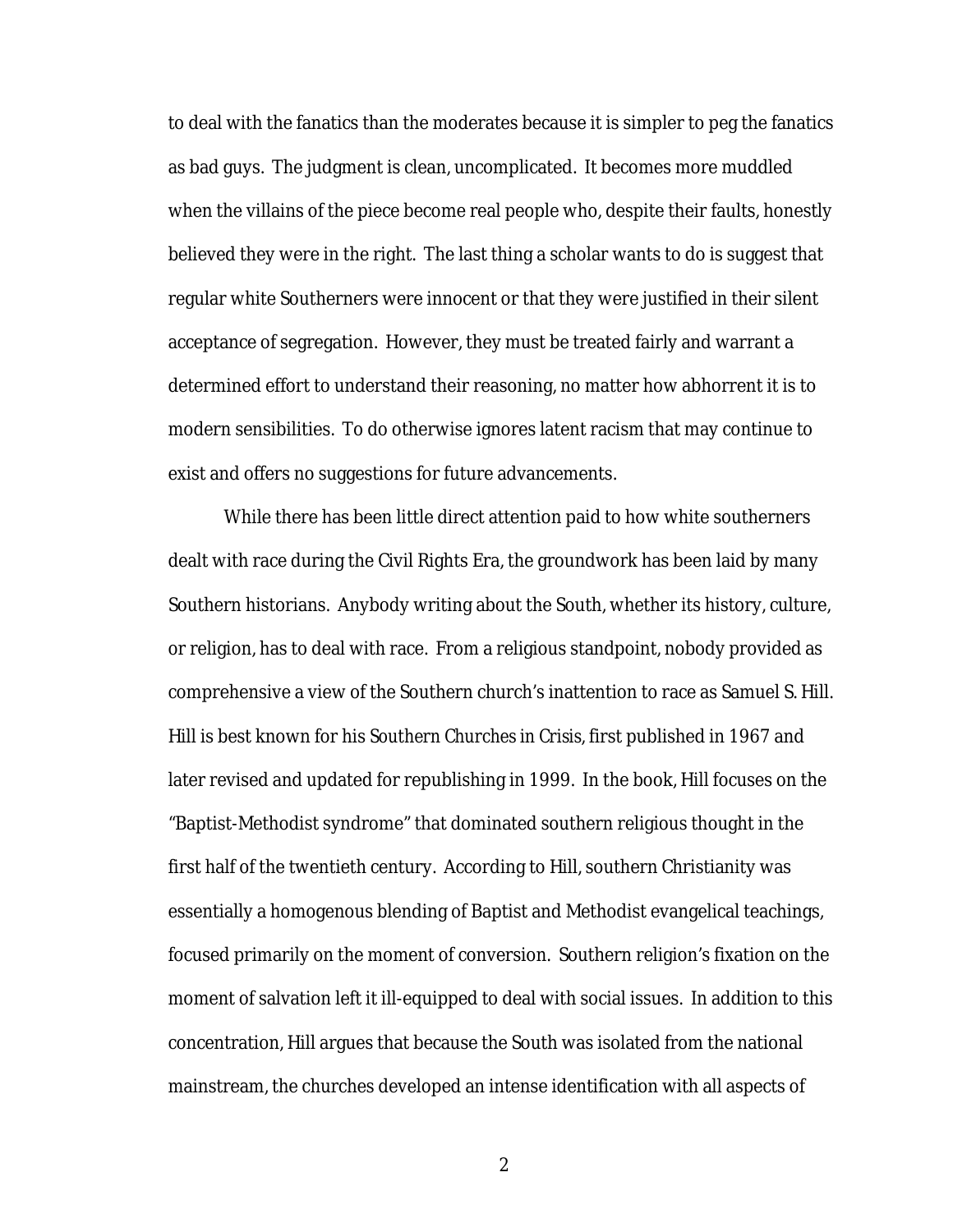southern culture, including segregation, essentially robbing them of their ability to criticize southern society.2 His observations of Southern Religion and the prominence of the Baptist and Methodist in the region are astute and have certainly stood the test of time, but Hill does not go into detail about *how* the churches and the culture became so entwined to begin with. If, as he contends, Southern churches never developed a Christian social ethic because they were focused solely on saving souls, one has to question seriously the churches' role in the growth and entrenchment of Lost Cause theology.

Following in the footsteps of Samuel Hill, John Eighmy's *Churches in Cultural Captivity* focuses on the social attitudes of the Southern Baptist Convention.3 Like Hill, Eighmy writes that the southern denomination upheld the conventions of the social order instead of critiquing them. He differs from Hill in his explanation for the phenomenon, however. According to Eighmy, the root cause of the denomination's silence on social issues stems from its lack of a hierarchical leadership, not an eschatological fixation. Because the SBC is governed by consensus, it is a reflection of the people who make up its body and is less likely to be led by a small group of liberal elites. There was, therefore, no real way to combat congregational attitudes. Eighmy believed the entrenched stances of the people in the pew should not be confused with a lack of social concern. He states that after WWII, the SBC placed more emphasis on their role in building a Christian society with the establishment of the Social Service Commission (later the Christian Life Commission), but that they

 <sup>2</sup> Samuel S. Hill, *Southern Churches in Crisis Revisited* (Tuscaloosa: The University of Alabama Press, 1999), 31.

<sup>3</sup> John Lee Eighmy, *Churches in Cultural Captivity: A History of the Social Attitudes of Southern Baptists* (Knoxville: The University of Tennessee Press, 1972).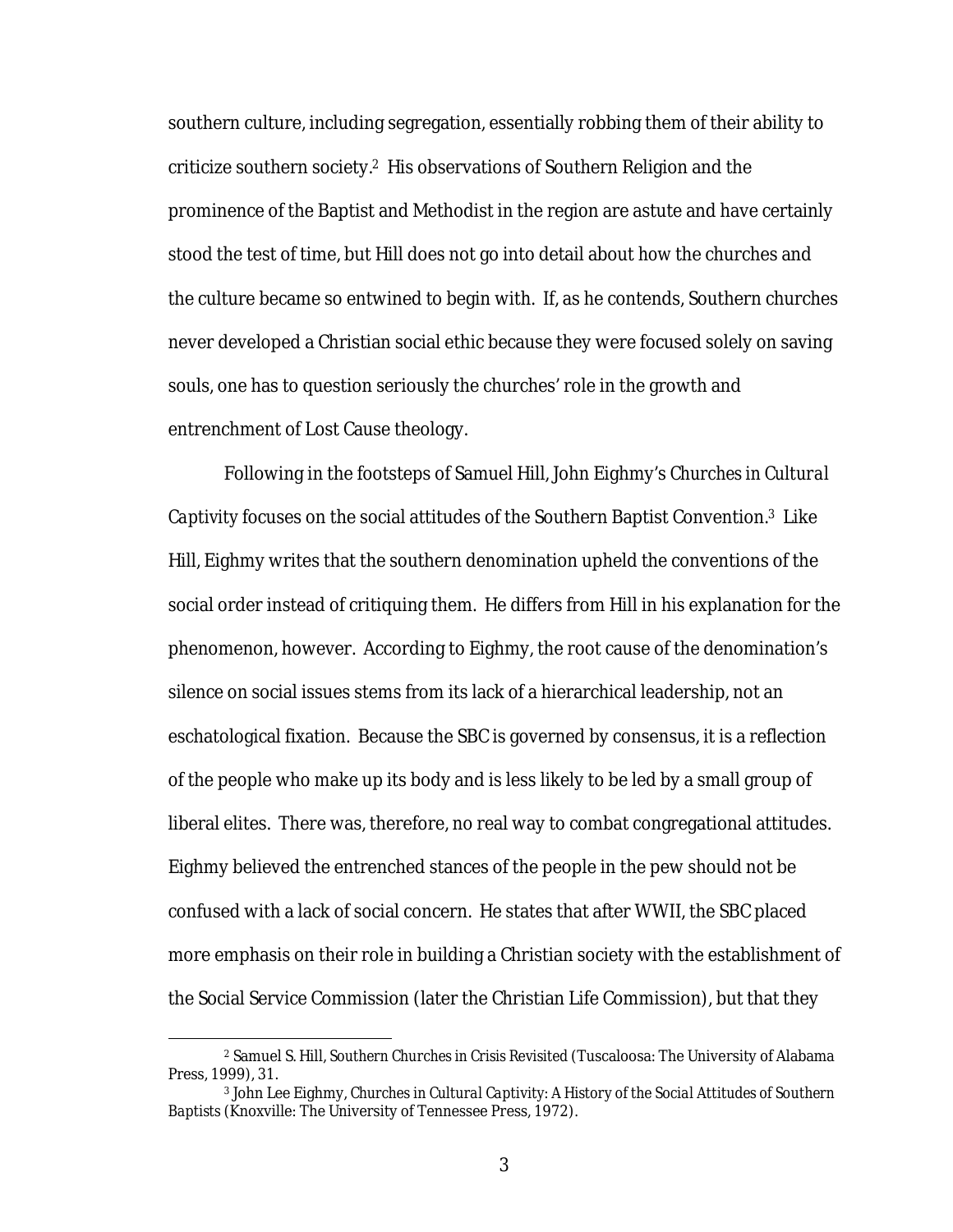had a long row to hoe, making any efforts to address social issues seem paltry and superficial.

More recently, the task of explaining religion and race in the South has fallen to Paul Harvey, who has taken up the mantel admirably in *Redeeming the South* and *Freedom's Coming.4* In *Redeeming the South*, Harvey provides a comparative history of black and white Baptists, highlighting the differences between them and how the development of each was highly influenced by the presence of the other. Harvey tends to be heavy-handed in his treatment of the contradictions found within the SBC regarding race, but his insistence that scholars of southern religion move past the conversion experience to take a more integrated look at southern religion and culture is helpful. He posits that while the white religion of the region may be culturally captive, one can just as easily claim the culture is a captive of the church, a theory that holds resonance but is never fully developed.

In *Freedom's Coming,* Harvey returns to illustrating the captivity of the church, though his presentation of the region shows Christian devotion to segregation was not as monolithic as it has often been presented.Within the work, Harvey focuses on the interaction between southern whites and blacks during periods of social change – Reconstruction, Populism, and the growth of progressivism in the twentieth century. In the course of the study, Harvey describes an arc of racial cooperation along religious lines, beginning with theological racism and the justification of segregation, moving toward religious interchange as black

 <sup>4</sup> Paul Harvey, *Redeeming the South: Religious Cultures and Racial Identities among Southern Baptists, 1865-1925,* (Chapel Hill: The University of North Carolina Press, 1997); Paul Harvey, *Freedom's Coming: Religious Culture and the Shaping of the South from the Civil War through the Civil Rights Era* (Chapel Hill: The University of North Carolina Pres, 2005).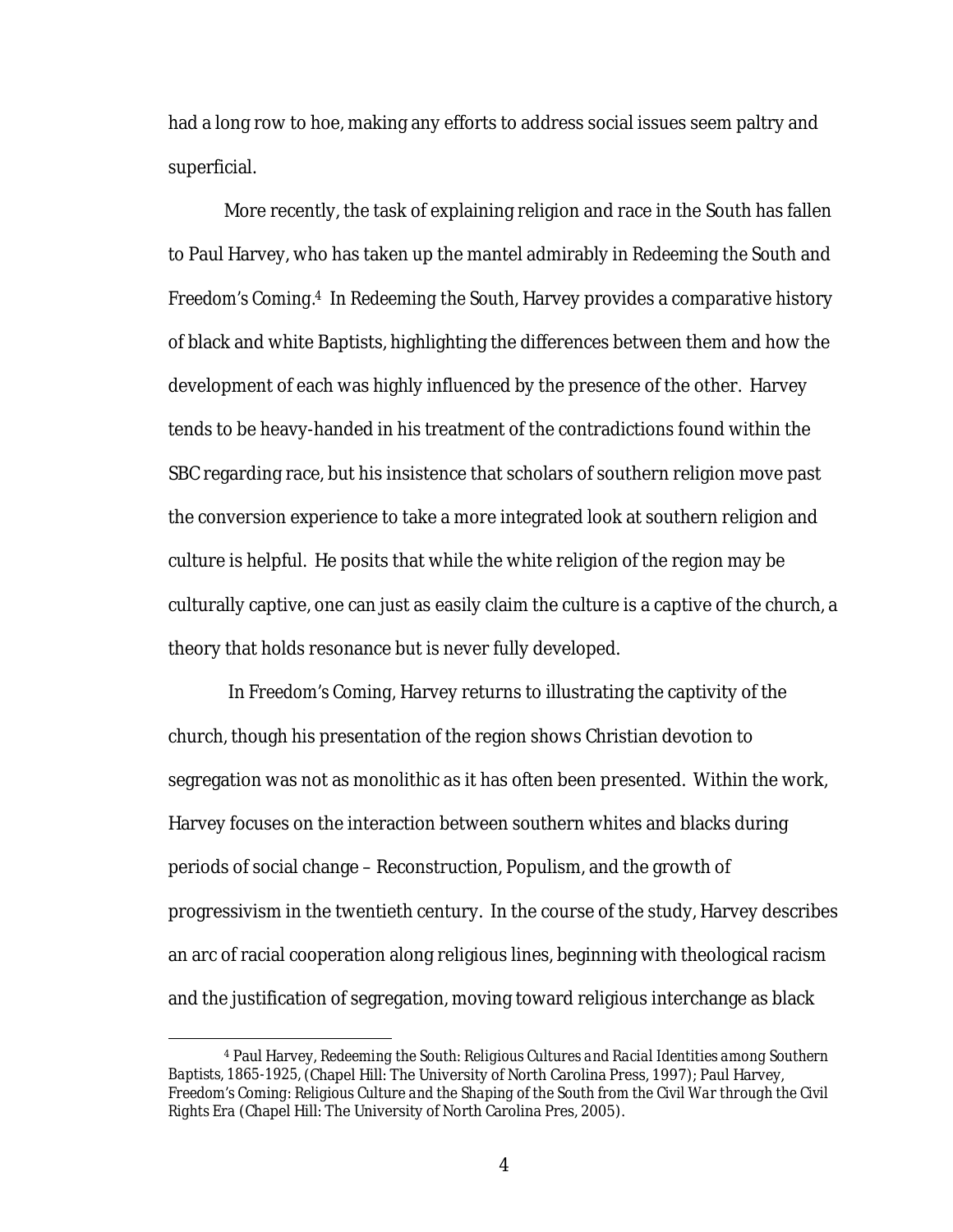and white religious cultures encountered and borrowed from one another, and culminating with brief moments of Christian interracialism. As in the case of *Redeeming the South*, the biggest contribution of the book lies in its equal treatment of both black and white southern religion. His look at how the two religions coexisted offers readers a more developed, balanced way of looking at southern religion than has been demonstrated by many scholars.

The study of religion can be tricky business. Religion is rooted in history, but it is also deeply reliant on the culture and people to which it belongs. It becomes necessary then, to incorporate the research of people from different fields in order to gain as holistic a view of what was going on as possible. The study of southern religion has benefitted from several such scholars in the last several decades. Perhaps one of the most influential has been Charles Reagan Wilson, whose *Baptized in Blood* provides a comprehensive history of the development of Lost Cause theology.5 Wilson takes both a sociological and anthropological approach to religion to argue that, after the Civil War, the leading clergy developed the Lost Cause Mythology as away of proving that the struggle of the South had not been in vain. Ministers recast the South as a Redeemer Nation, fighting for moral reasons. Over time, Lost Cause ideology developed into a Southern "civil religion" that influenced white Southern behavior for at least the next six decades. Wilson's evidence that Southern ministers used Christianity to give the region's history a purpose is impressive and provides a useful starting point to begin unraveling the

 <sup>5</sup> Charles Reagan Wilson, *Baptized in Blood: The Religion of the Lost Cause, 1865-1920*  (Athens: The University of Georgia Press, 1980).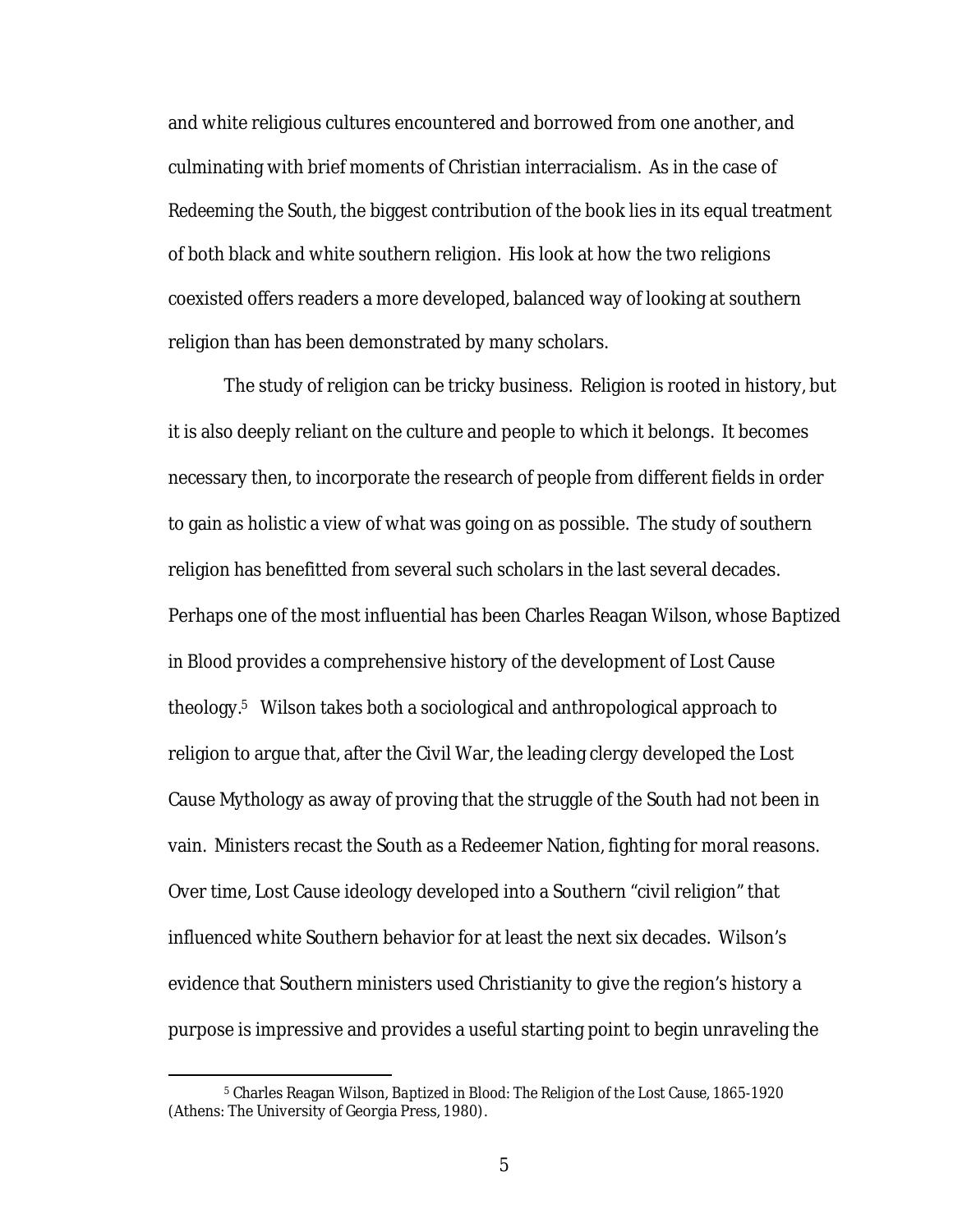influences that impacted the response of southern whites to the Civil Rights Movement.

Seven years after Wilson published *Baptized in Blood,* Andrew Manis put forth *Southern Civil Religions in Conflict.6* Manis, Like Harvey, divides his time between the black and white population, in this case focusing on the Southern Baptist Convention and the National Baptist Convention. Manis reveals how both groups used the authority of God and the Constitution to justify differing views of race, sometimes using the exact same passages with different interpretations. One of the most interesting discussions in the book revolves around the white view of desegregation as a symbol that America would never fulfill its role as a Christian nation, meaning it would never reach its white, homogenous, protestant, ideal. Whites who held this view were simultaneously loyal to the nation and the regional culture. Manis may take extreme views more commonly held among members of Citizens Councils and apply them to the whole of white society, but his observations, when used with Wilson's, provide a handy tool to begin looking at the thought process of white Christians facing the end of segregation.

If there is one work that can be seen as a guiding influence for this thesis, it is Jason Sokol's *There Goes My Everything,* a book that actually has very little to do with religion.*7* Sokol's starting premise is the same one taken here: most southern whites did not wear hoods or walk with civil rights activists, they were moderates who often held conflicting views on integration. The book works best when it lets white

 <sup>6</sup> Andrew Manis, *Southern Civil Religions in Conflict: Black and White Baptists and Civil Rights, 1947-1957* (Athens: University of Georgia Press, 1987).

<sup>7</sup> Jason Sokol, *There Goes My Everything: White Southerners in the Age of Civil Rights, 1945- 1975* (New York: Alfred A Knopf, 2006).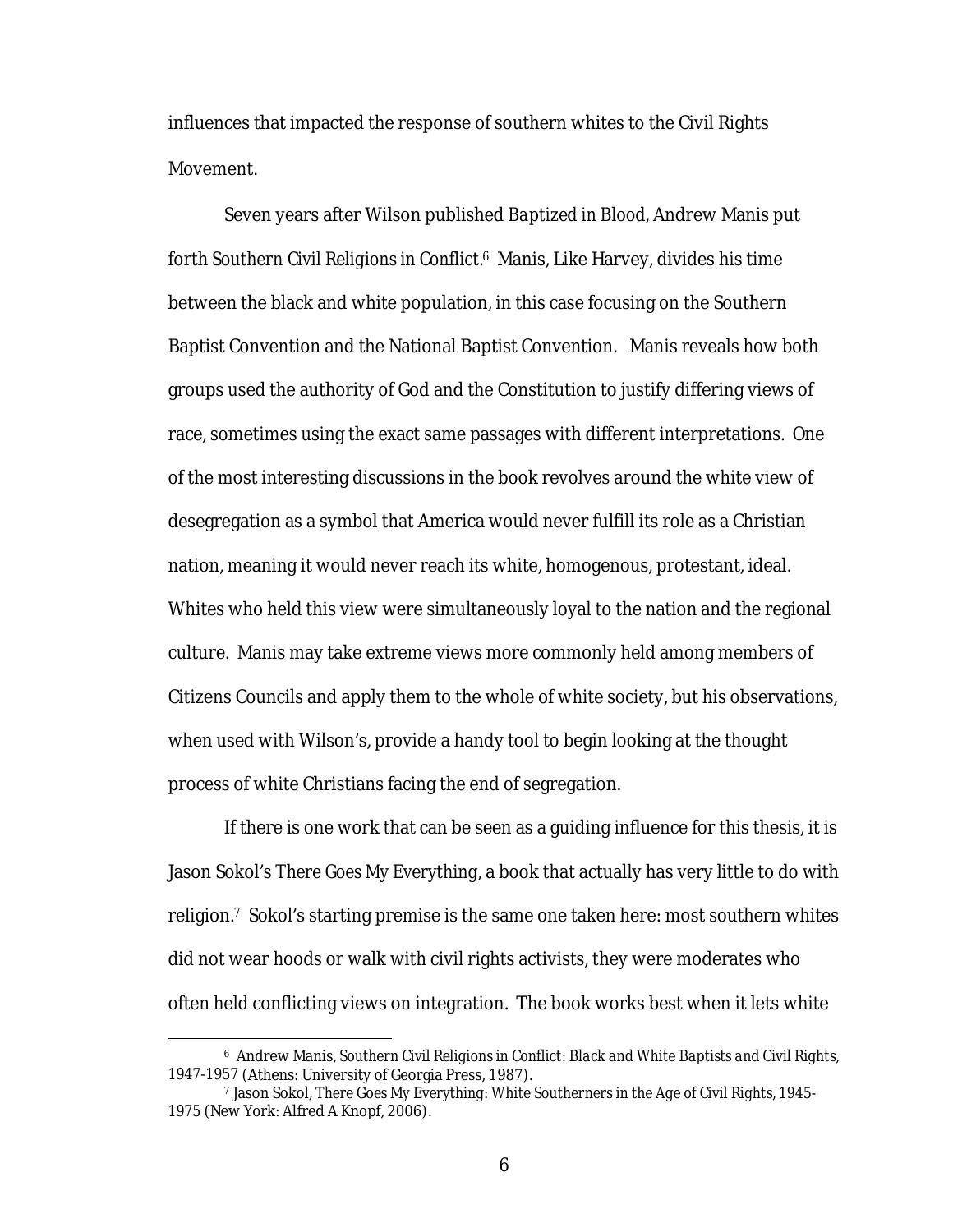southerners speak for themselves, both through interviews and historical records. It provides an example of the wealth of material that is available to those interested in trying to understand how the Civil Rights Movement challenged and ultimately changed white society. Sokol does touch upon religion, but only briefly. His main interest is in showing that there was not one stock response of southern whites to integration. The book opens the door to new research questions, however, and holds the promise of becoming an important lynchpin for future work in southern history.

"Singing as I Go" is intended to pick up where scholars like Hill and Sokol have left off, going further back to explain the development of the religious-cultural symbiosis in the case of the former and filling in the religious components of the later. To begin, it is important to trace how religion became engrained in southern culture. Many characteristics of southern religion that dictated how white churches would react to the Civil Rights Movement found their origin in the rise of Evangelicalism in the early nineteenth century. As the Second Great Awakening swept through the South, it introduced an emotionally-based Christianity that focused on the eternal rewards in the here-after. Many of the new Baptist and Methodist converts lived on the periphery of society and found in the new religious rhetoric an escape and a equality that they had little hope of achieving within southern society. The eschatological orientation of the evangelical groups also impacted their relationship with the southern culture. The duty of the Evangelicals was to save souls, even if it meant aligning themselves with southern culture, as evidenced by the rise of Lost Cause theology. As time progressed, the churches and

7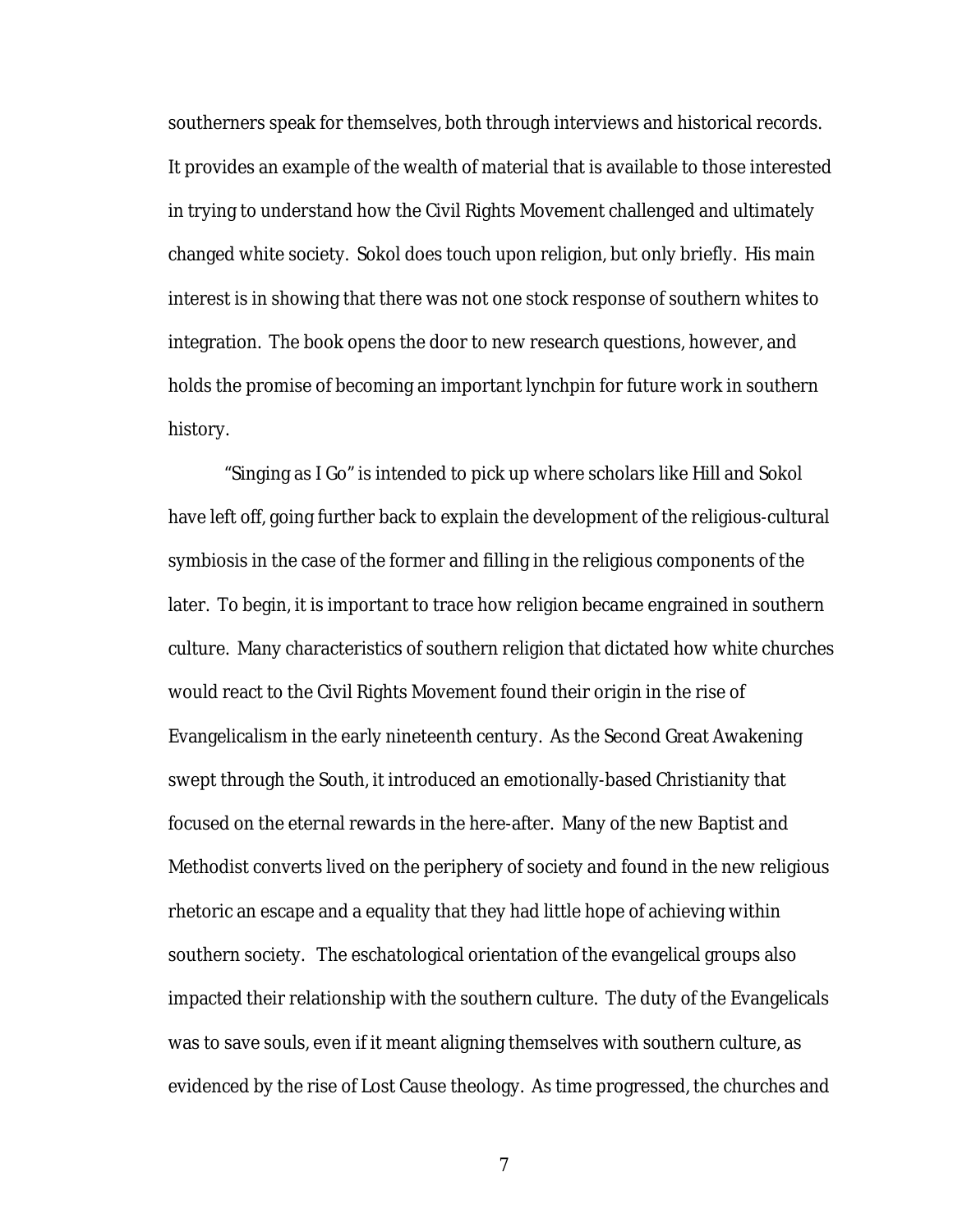the culture became so entangled that the church lost any capacity it may have once had to criticize the culture in which it was a part.

After establishing how southern religion is intertwined with southern culture, the paper turns its attention to one of the dominant branches of southern religion – the Southern Baptist Convention. Since its inception, the SBC has served as the "folk-religion" of the South and been more closely tied to the culture than the ecumenically driven denominations. Chapter two explores the founding of the SBC and shows that a defense of slavery was at the heart of the denomination's inception. The Conventions founders were unapologetic about their commitment to slavery and proffered biblical proof that institutional slavery was not a sin. Their arguments that God was on the side of the Southern Christian are important because they set the stage for the events of the twentieth century and act as a point of comparison. When faced with a radical shift in racial standings in the  $19<sup>th</sup>$  century, Baptists decided to fight back, removing themselves from the parent organization and using the Bible to buttress their convictions. During the period of the Civil Rights movement, the actions of the Southern Baptists reveal a much less cohesive response to outside pressures.

In the final chapter, Tattnall Square Baptist Church in Macon, Georgia is used as a case study to explore the different reactions within a single congregation to integration. A problem when discussing religion is differentiating between the denomination as a whole and individual actors. By limiting one's focus to an individual church, one can see how each was affected by the changes within society. As an examination of Tattnall Square reveals, the denomination faced an internal

8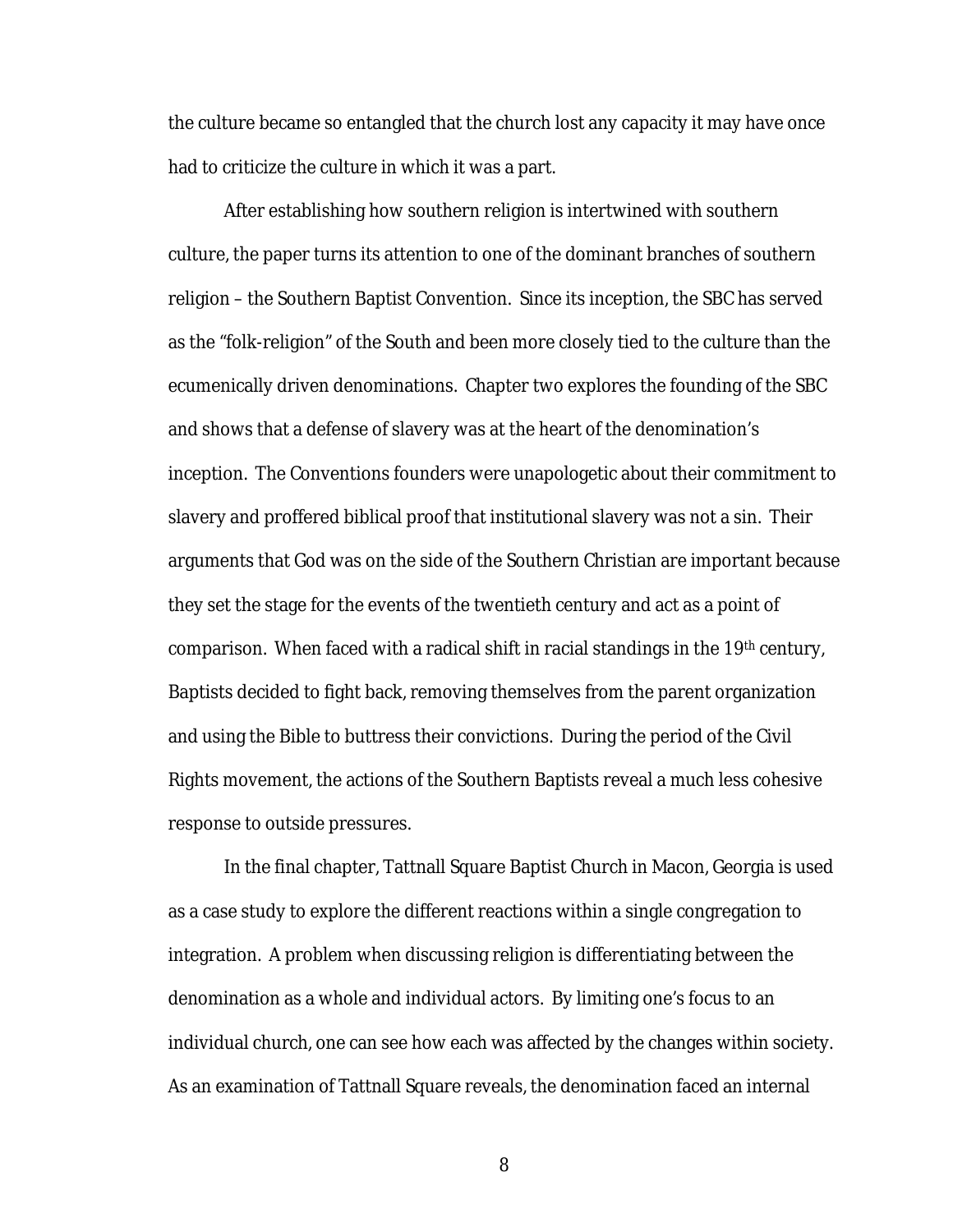struggle between liberal ministers and members of the congregation. Within the SBC, the local church is the only real authority and ministers pastor by the approval of the church members. Many times, this allowed segregationists to silence those who might preach about the need to integrate. The events surrounding Tattnall Square show, however, that the segregationists could not provide a unified front against the encroachment of new social ideas. Gone were their biblical defenses for white supremacy, replaced with a moral outrage that had no real center of support. Congregations split over the right for all Christians to sit in the house of the Lord. By the 1960s there was little direct interaction with the Civil Rights Movement on the part of Southern Baptists, but it appears at least some hearts were beginning to change.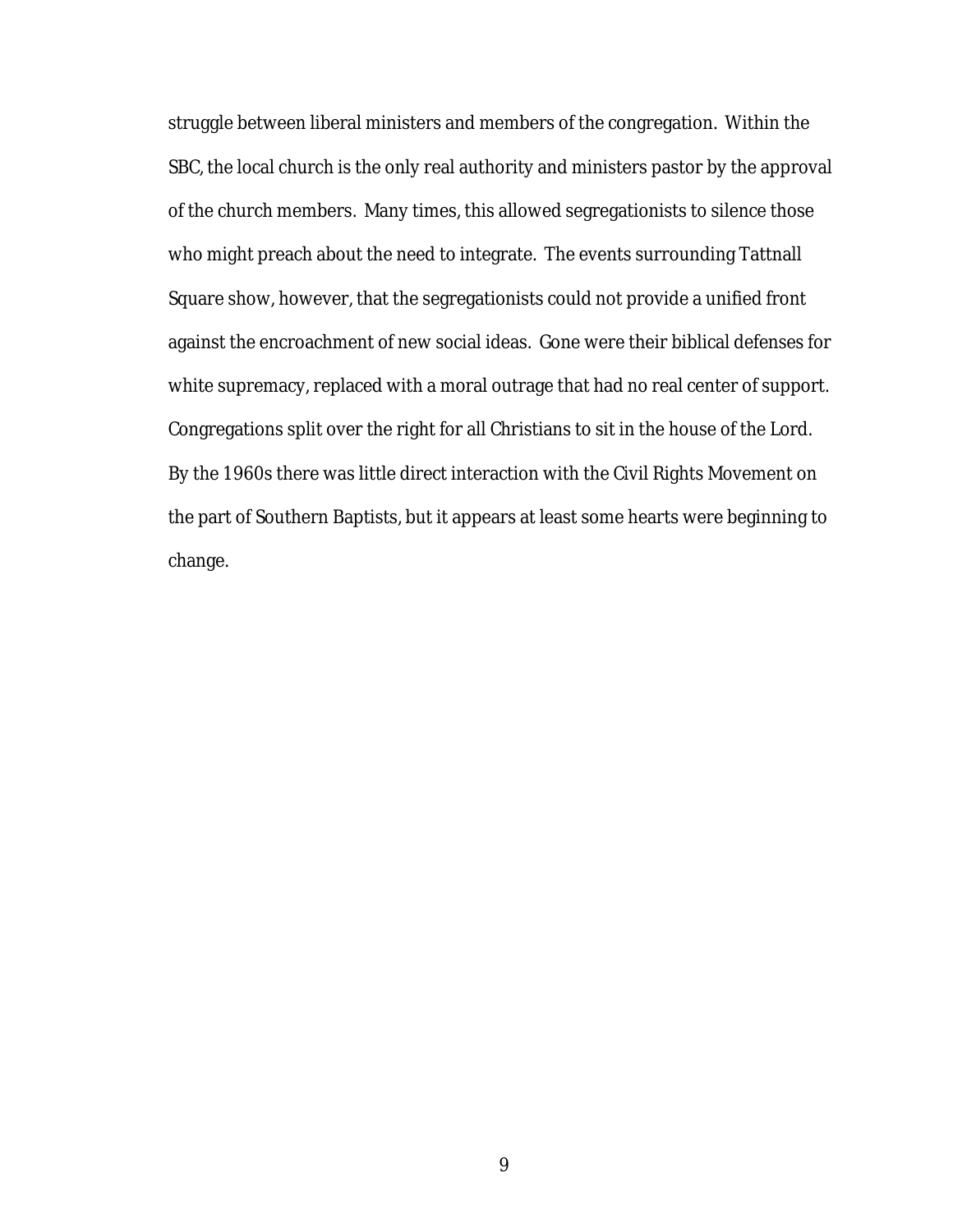## CHAPTER 1

## "IN THE SWEET BY AND BY": TIES BETWEEN WHITE RELIGION AND CULTURE

While many have claimed the South is "Christ haunted," such was not always the case. From the perspective of the eighteenth-century American landscape, no indicators pointed to a future in which religion would dominate southern culture; religion was the concern of New England. At the beginning of the nineteenth century however, the Second Great Awakening hit the South, forever changing the region. Evangelicalism swept through like a fire, leaving its mark on the people and the culture. But why? Scholars have analyzed and prodded, seeking to explain why so many responded to the Evangelical message. While dissenting arguments abound, scholars overwhelmingly cite the frontier conditions, widespread poverty, and strict social hierarchy to explain the Evangelical phenomenon. Interestingly, few examine how the same variables affected the region's Lost Cause theology to help explain why southern culture and religion intertwine so intimately. Despite widespread urbanization and economic and social development, the South of the new millennium is not far removed from the South of 1800. Historical memory, only semi-forgotten, continues to reside beneath Southern progress and remains a strong shaper of southern religious consciousness.

The connection between religion and southern culture is distinct in the United States and has long been a matter of interest to scholars who seek to answer, "Which is dominant – the religion or the culture in which it resides?" For decades,

10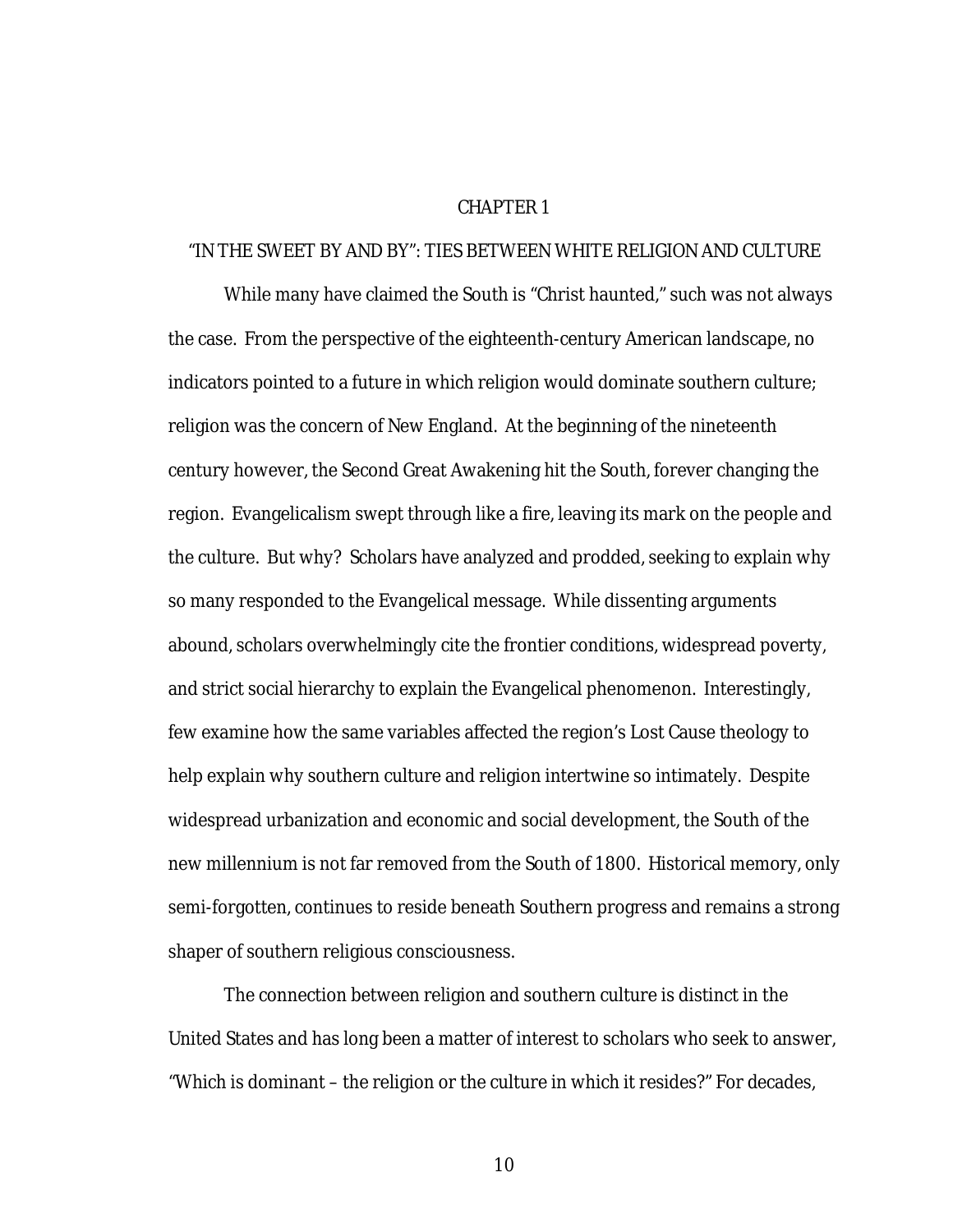the easy answer was culture. When southern society failed to uphold Christian ideals of brotherhood, it was because southern norms held the church captive. Southern Christianity did not fail; it simply did not have the power to break through the restraints created by the prevailing ideology. More recent scholarship, however, expands the premise of a bound church. Charles Reagan Wilson states, "It should now be (and is) historical orthodoxy to assert that the Southern churches were culturally captive. By focusing on this related but still separate issue of the role of religion and history in Southern culture, one can see that the churches exploited the secular as well. The culture was a captive of the churches."8

Evidence certainly supports Wilson's claim. Throughout the modern South, one can find dry counties, Sunday liquor laws, public nativity scenes at Christmas, and prayer before civic functions. The pervasiveness of religious symbolism found throughout the region is a remnant of nineteenth-century southern pietism. Though Evangelicalism moved into the southern religious scene a mere seventy years before, by 1860 a "religious culture had been established, wherein a religious outlook and tone permeated society. At a time when Northern religion was becoming increasingly diverse, the southern denominations remained orthodox in theology and evangelical orientation."9 This orthodoxy remained unshaken through the decades, leading Samuel S. Hill, perhaps the foremost scholar on southern religion, to declare in 1966 that "southern life is everywhere self-consciously

 <sup>8</sup> Wilson, *Baptized in the Blood*, 12.

<sup>9</sup> *Ibid*., 3.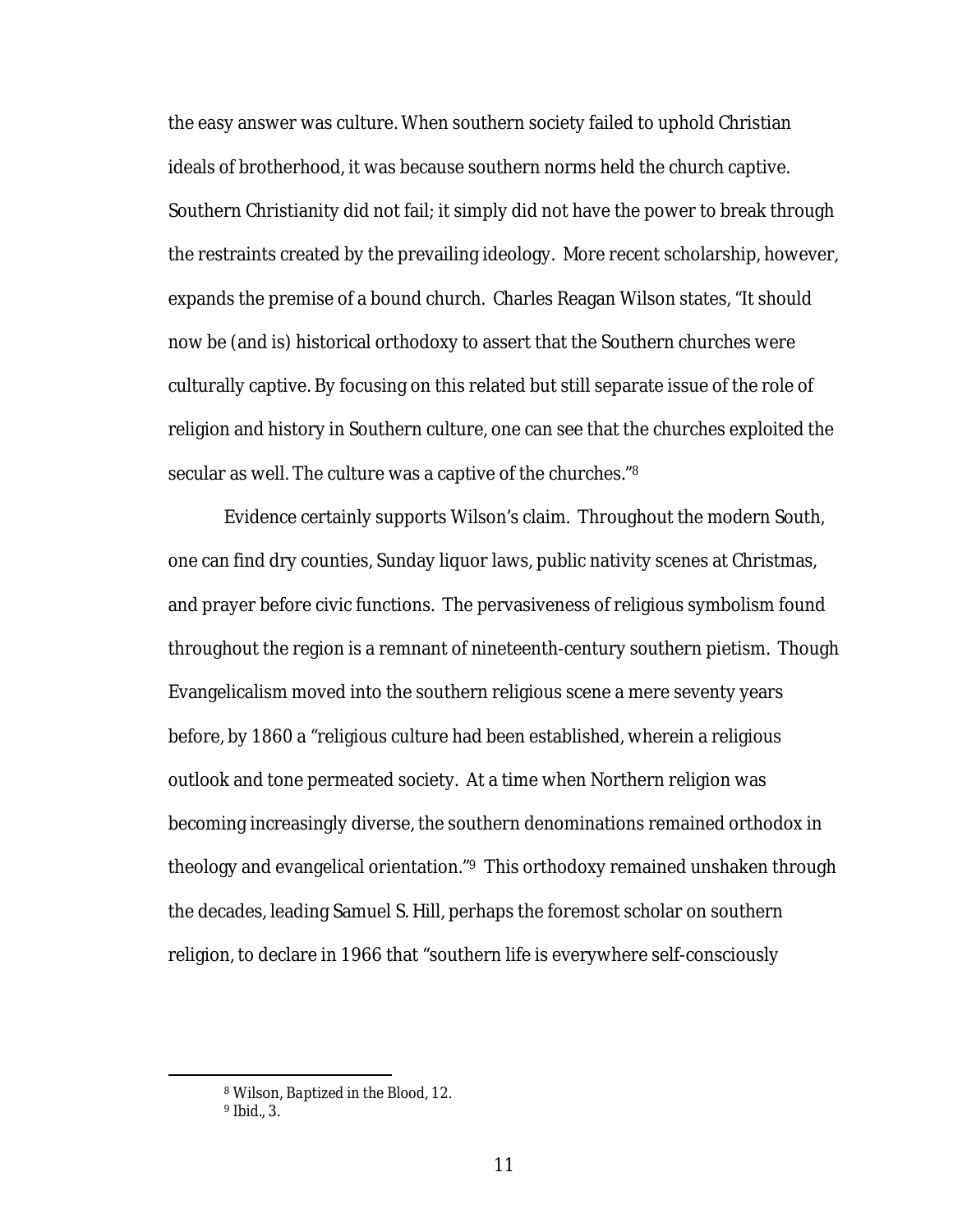biblical."10 While minority religious groups were always found in the South, Evangelicalism saturated the region, dictating its ideology and shaping its history.

## **Rise of Evangelicalism**

The South is not simply Bible-oriented; more accurately, it derives from an Evangelical interpretation of the Bible and Christianity. Dominating southern religion is the question of salvation – "What must I do to be saved?" For Hill, "each part of the question reveals something of over-all meaning to southern Protestants: the note of urgency by the use of 'must,' the stress on personal decision and action as captured by 'I do,' and the particular way in which the human plight is posed by the [use] of the word 'saved.'"11 Evangelicalism offered a simple answer. Southern Christian theology flowed from a problem-solution reasoning, and manifested a belief system in which *Christ* became the easy answer to religious questions. It did not rely on elaborate ritual or even concise doctrine, but on the emotionally based knowledge that one was fully accepted into the fold of God's children.

Evangelicalism originated as a turn away from the theological naturalism of Great Britain and British America in the eighteenth-century towards a "radical supernaturalism" and became one of the guiding factors of southern culture during the nineteenth-century.12 Revivalist preachers introduced Evangelical teaching to the South during the Second Great Awakening. Compared to the earlier Awakening, the religious resurgence represented a shift from a highly symbolic and liturgical

 <sup>10</sup> Hill, *Southern Churches*, 90.

<sup>11</sup> *Ibid*., 69.

<sup>12</sup> Donald G. Mathews, "Evangelicalism," in *Encyclopedia of Religion in the South,* 2nd, ed. Samuel S. Hilll and Charles H. Lippy (Macon: Mercer University Press, 2005), 306.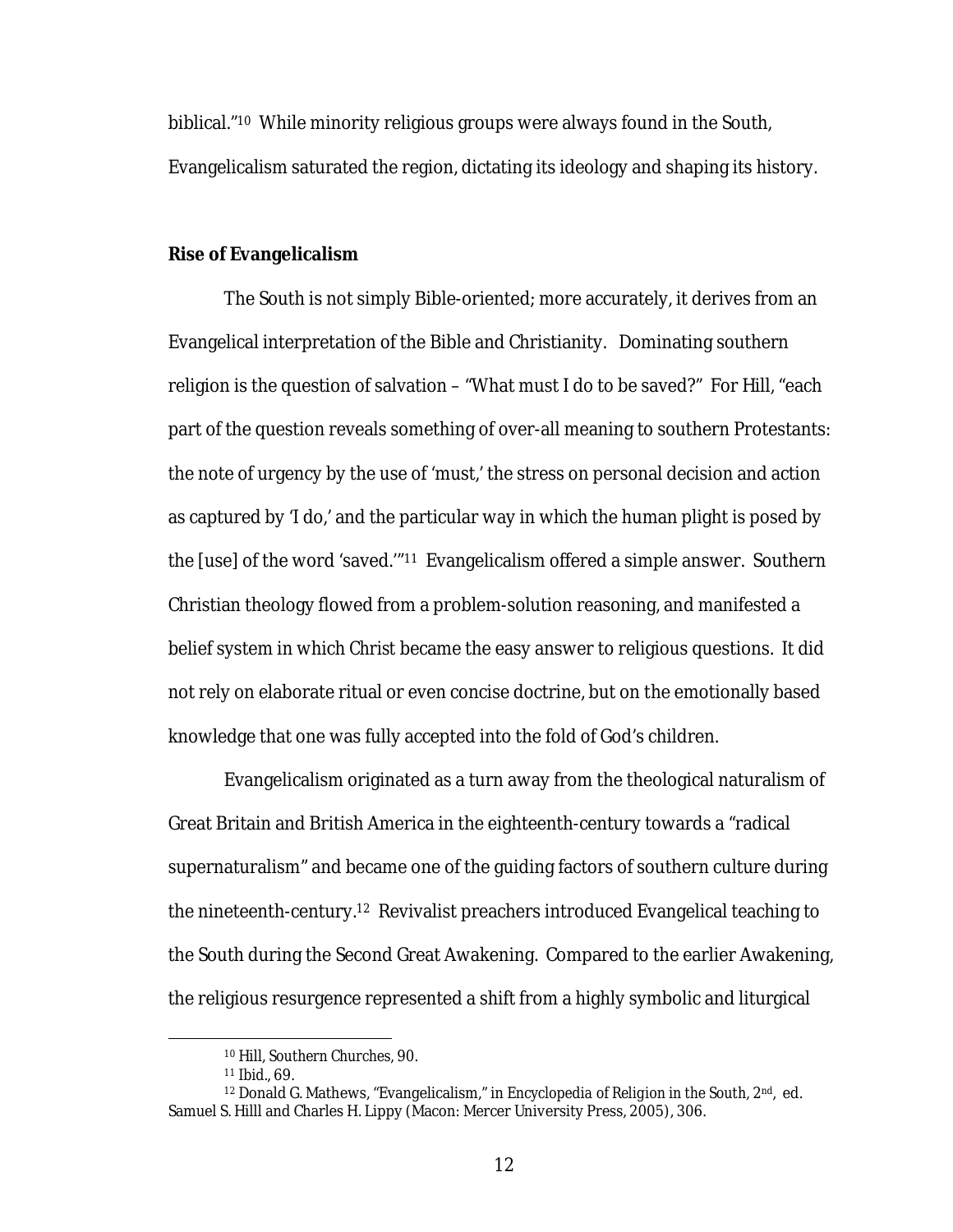European style of Christianity to a fundamentally American mode of expression. This transition brought with it a "Common Sense Realism," encouraging people to interpret the Bible and personal experience on their own and a democratic sense of achieving personal religion through conversion.13 In the South, the importance of having a choice in religious matters also manifested in a strong push for congregational power, especially among the Baptists. Southern culture strongly identified with America's belief in self-determination, and the "emphasis upon human agency in the salvation process – individuals could *choose* their spiritual destinies rather than relying on the caprices of a distant God – held enormous appeal."14

#### *Frontier Influences on Evangelicalism*

Southerners emphasized the individual's independence and autonomy in part because of the crucial need to be self-reliant when living in the backcountry. While the antebellum South had pockets of urbanization along its coast, the history of the South "throughout a very great part of the period from the opening of the nineteenth century to the Civil War is mainly the history of the roll of frontier upon frontier – and on the frontier beyond."15 Popular history has inundated America with images of the antebellum South, images in which wealthy planters overlooked expansive tracts of land where field slaves toiled. While great plantations certainly

 <sup>13</sup> Nancy Koester, *The History of Christianity in the United States* (Minneapolis: Fortress Press, 2007), 53-4.

<sup>14</sup> Randall Balmer, *Blessed Assurance: A History of Evangelicalism in America* (Boston: Beacon Press, 1999), 9.

<sup>15</sup> W.J. Cash, *The Mind of the South* (New York: Vintage Books, 1991), 4.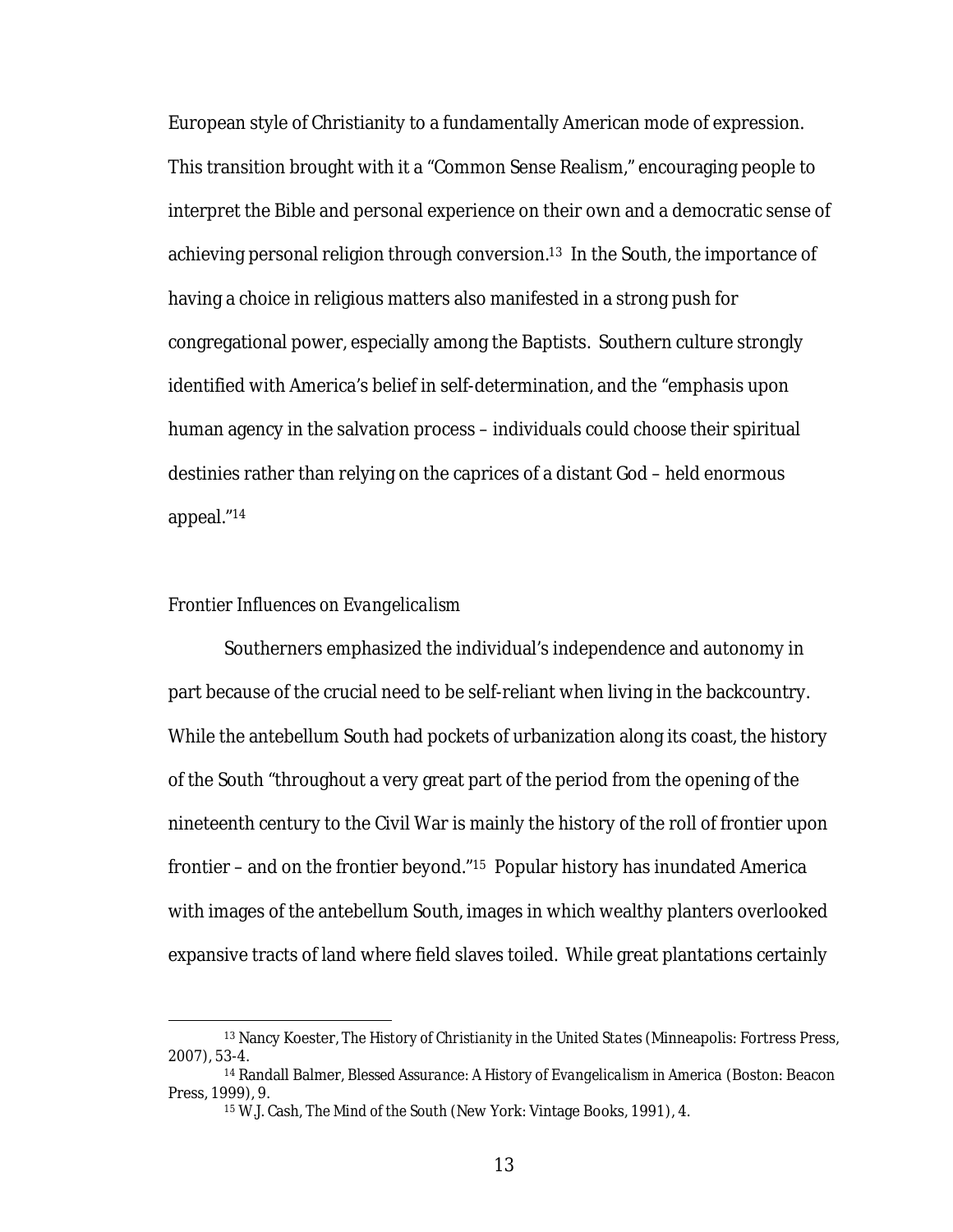existed, the vast majority of southern whites were yeoman farmers who spent a great deal of time working the land with their own hands. Sometimes referred to as "plain-folk," yeoman farmers "engaged primarily in subsistence farming and thus were marginal to the major political, economic, and social considerations of the antebellum South" whose economy centered on the exportation of plantation agriculture. Life on the frontier was difficult for this group of southerners, as attested by high mortality rates and the precariousness of a local economy built on agriculture. Their primary concern was physical and financial survival, both of which depended on the ability of the individual to conqueror his environment. The personal accountability required to make a living on the frontier led many southerners to think of themselves as "strong and reliant, the equal of any man, and in full control of [their] own destiny."16

Evangelicalism offered frontier southerners something more than just a sense of control. The camp meetings of evangelical groups, especially the Methodists, gave southerners a much-needed opportunity for social interaction. Compared to other parts of the country, the South's was "a lonelier frontier, settled by individuals, not by groups, composed of scattered clearings in the forest, not of compact villages and towns."17 Poor transportation routes and sparsely populated regions meant little opportunity for social interaction for most farmers. What interaction occurred often originated in the need for communal cooperation in getting work done. Corn shuckings, quilting bees, and barn raisings may have taken

 <sup>16</sup> Dickson D. Bruce, *And They All Sang Hallelujah: Plain-Folk Camp-Meeting Religion, 1800- 1845* (Knoxville: The University of Tennessee Press, 1974), 25.

<sup>17</sup> James McBride Dabbs, *Haunted by God: The Cultural and Religious Experience of the South*  (Richmond: John Knox Press, 1972), 193.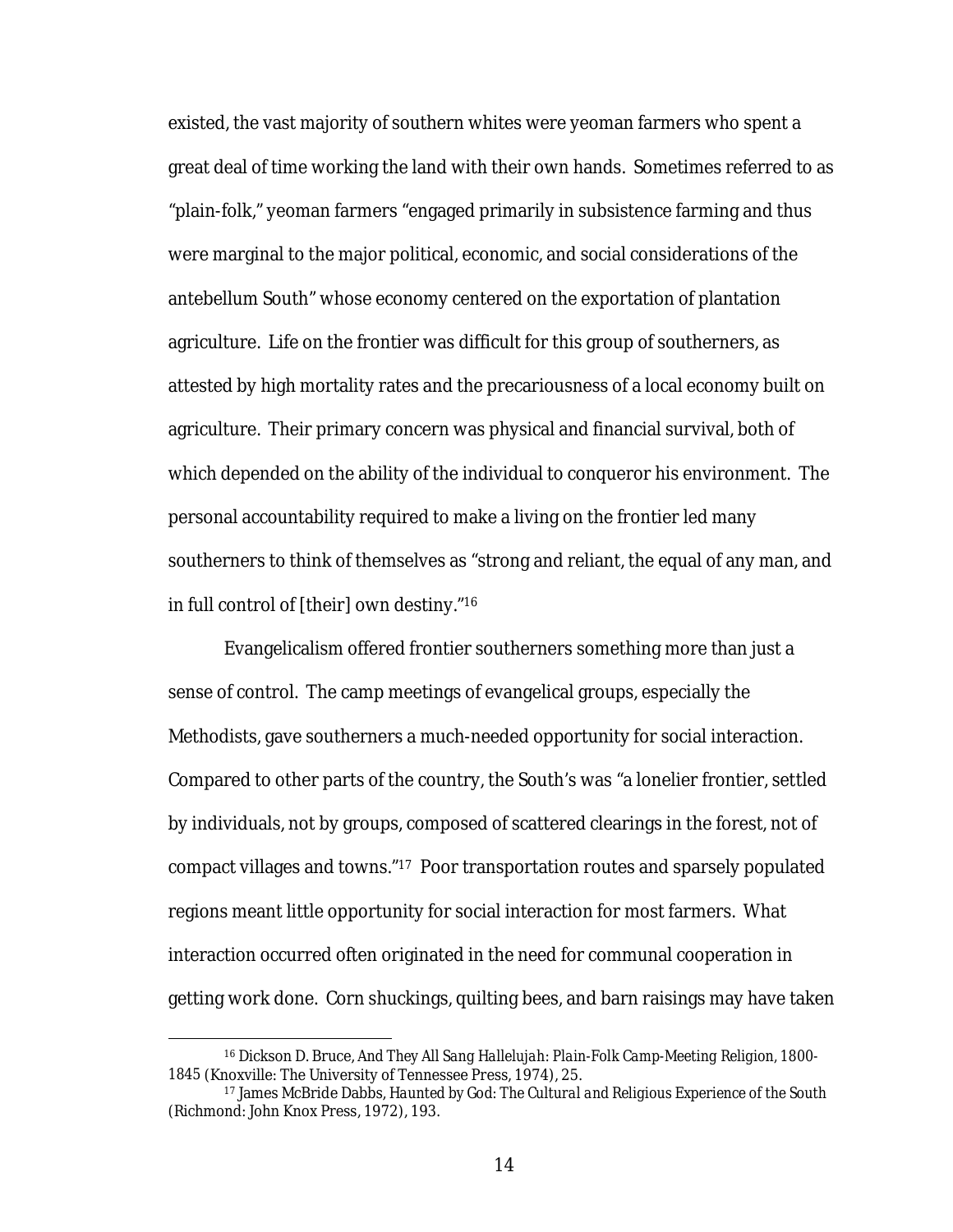on festive atmospheres, but, at the end of the day, all functioned primarily as a way to get a job done. In contrast to the established forms of public gathering, camp meetings allowed people in a wide territory to come together for a social activity not centered around the need to work.18 Most who first attended camp meetings were only partially interested in seeking a religious experience. The appeal of entertainment and, perhaps, a sense of curiosity attracted them, but "the loneliness of existence in the agricultural South, the human yearning for a better life after death, the excitement of the crowd at a Sunday meeting and the suave persuasion of evangelicalism was a combination that rarely failed to produce an abundance of emotional and physical ecstasy."19 This ecstasy was the basis of the conversion experience, welcoming new Christians to enter a world-order founded on heavenly teachings that guaranteed their equality and acceptance.

## *Evangelicalism, Poverty, and the Social Hierarchy*

Scholars of southern culture are quick to point out the significant role African-Americans played in the development of white southern identity, asserting that despite class differences, white southerners felt a commonality among themselves. No matter how low a poor white was on the social scale, he was not black and, therefore, merited a certain amount of respect. Though true, this observation does not negate the fact that southerners placed great emphasis on social status; "everybody in the South was aware of, and habitually thought and

 <sup>18</sup> Bruce, *And The All Sang Hallelujah*, 54.

<sup>19</sup> Erskine Caldwell, *Deep South: Memory and Observation* (Athens: University of Georgia Press, 1995), 165.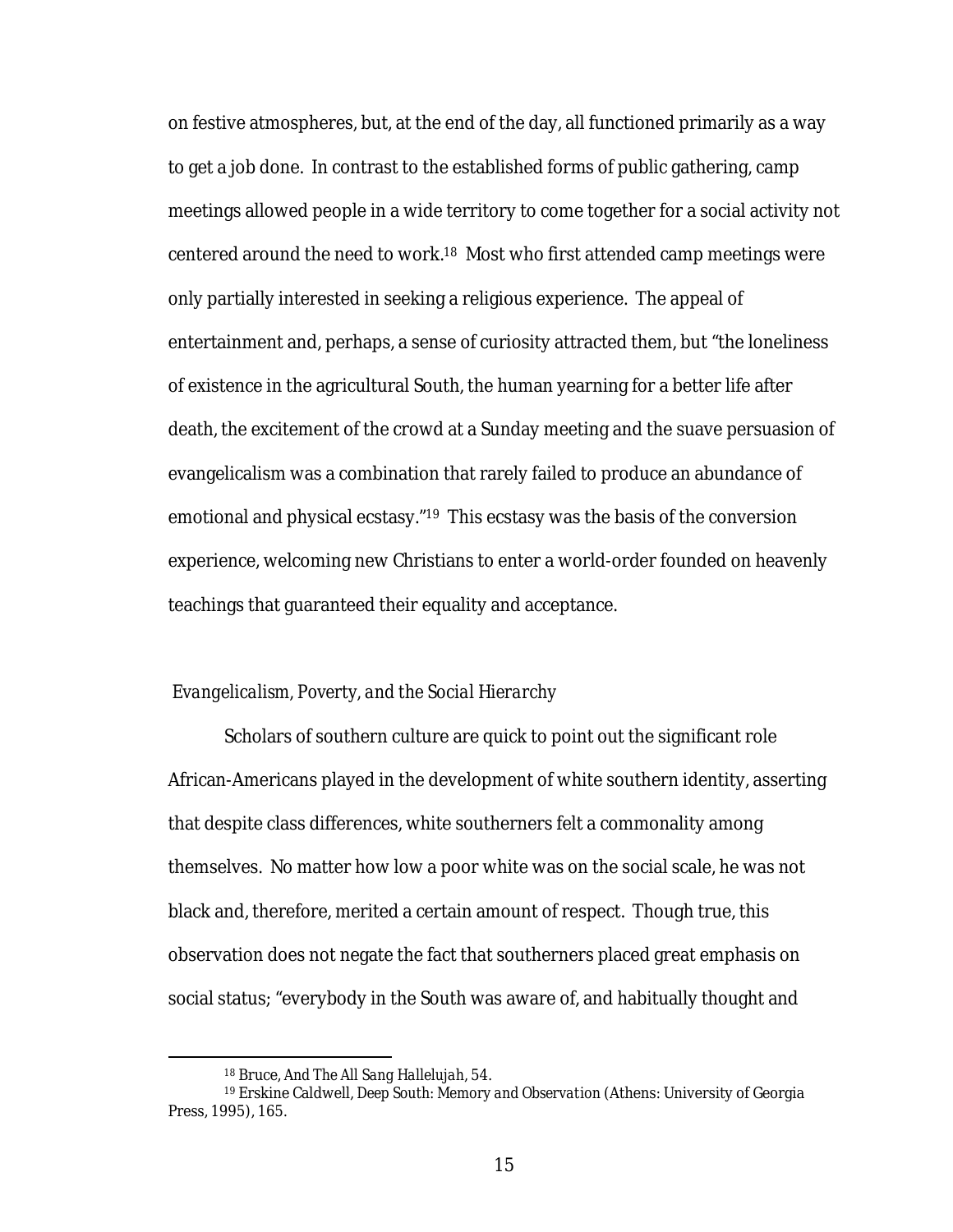spoke in terms of, a division of society into Big and Little Men, with strict reference to property, power, and the claim to gentility."20 For all that a plantation owner might speak courteously to a yeoman farmer in town, he was unlikely to invite the farmer home to dine with him. Southern plain-folk lived at the margin of society. They had neither the economic nor political power to garner much respect in a society geared toward and fiercely protected by the planters, creating resentment among poor whites towards members of the elite. Few attempts manifested to uproot the existing social order, however. While the southern planters often maintained airs of old-money and used family ties and marriage to keep money within tight social circles, some planters emerged from the lower classes.

Everybody knew of a man like Cash's "stout young Irishman" who began as an immigrant farmer with a small tract of land and rose to own two thousand acres and a hundred and fourteen slaves.<sup>21</sup> The idea that a man could rise to a position above his own had a major impact on southern culture in two ways. The first, as described by historian Dickson Bruce, was that "the plain-folk were devoted to the Southern way of life…their failure to challenge the plantation system may… have stemmed from their belief that, given enough breaks and with a lot of hard work, they too could rise into the elite."22 Even while resenting their stranglehold on the southern power structure, yeoman farmers admired and aspired to the ranks of the planters. They were thus loath to embrace any ideology not rooted in the southern

 <sup>20</sup> Cash, *Mind of the South*, 34-5.

<sup>21</sup> *Ibid.*, 14-17.

<sup>22</sup> Bruce, *And They All Sang Hallelujah,* 22.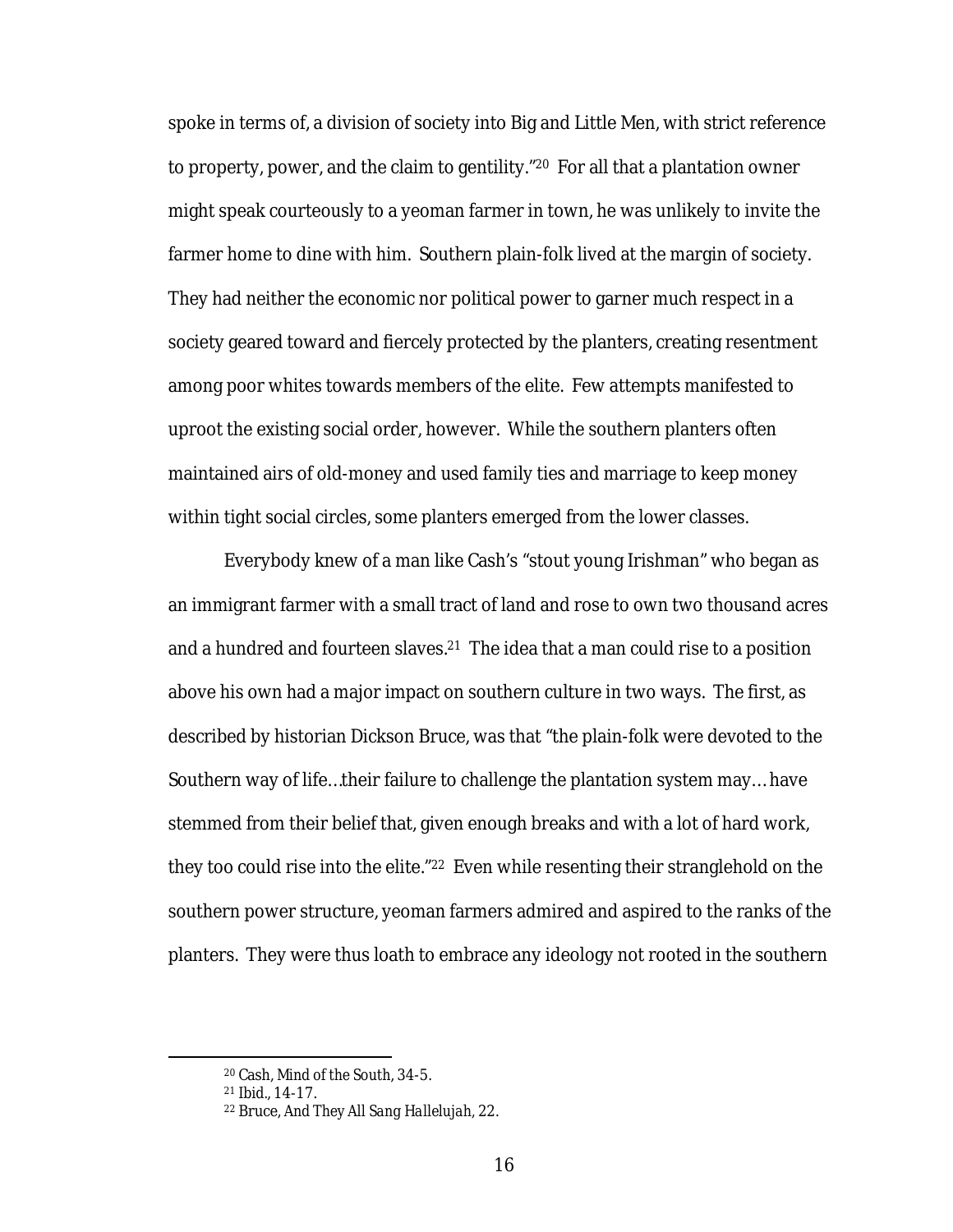experience, creating an early need for Evangelicals to tie themselves to the regional landscape.

The idea of social improvement also had a profound impact on southern consciousness, making it receptive to evangelical teachings of brotherhood. Where a belief that hard work and a little luck will allow one to improve his condition, there exists the inevitable question: "Why have I not succeeded?" With the hope of a better life comes a feeling of quiet desperation. The natural assumption is that the successful are more worthy of their good fortune, leading to questions of the individual's value. Evangelicalism presented southerners an alternate interpretation of personal worth not connected to social wealth or position. The new order focused on piety and moral righteousness, and while "all men and women were not equal in the Evangelical view of the world…they could be made equal through rejecting conventional canons and accepting Evangelicalism."23 Evangelicalism was available to all, but only those strong enough to pick up the mantle and have a conversion experience could enter into the fold of God.

Evangelical preachers appealed

to their audience's sense of grief at who they were and their hope in whom they could become [dismissing] traditional invidious distinctions that enslaved the old self. The offer of a new self (perhaps the real *me*) could encourage African slaves, white women, and troubled men to participate in worship that resonated with their own needs and imaginations (and cultural baggage) and compensated for their sense of despair, powerlessness, and damaged selfconsciousness.24

 <sup>23</sup> Donald G. Mathews, *Religion in the Old South* (Chicago: The University of Chicago Press, 1977), 35.

<sup>24</sup> Donald G Mathews, "Lynching Religion: Why the Old Man Shouted 'Glory!'," in *Southern Crossroads: Perspectives on Religion and Culture,* ed. Walter H. Conser Jr. and Rodger M. Payne (Lexington: The University Press of Kentucky, 2008), 336.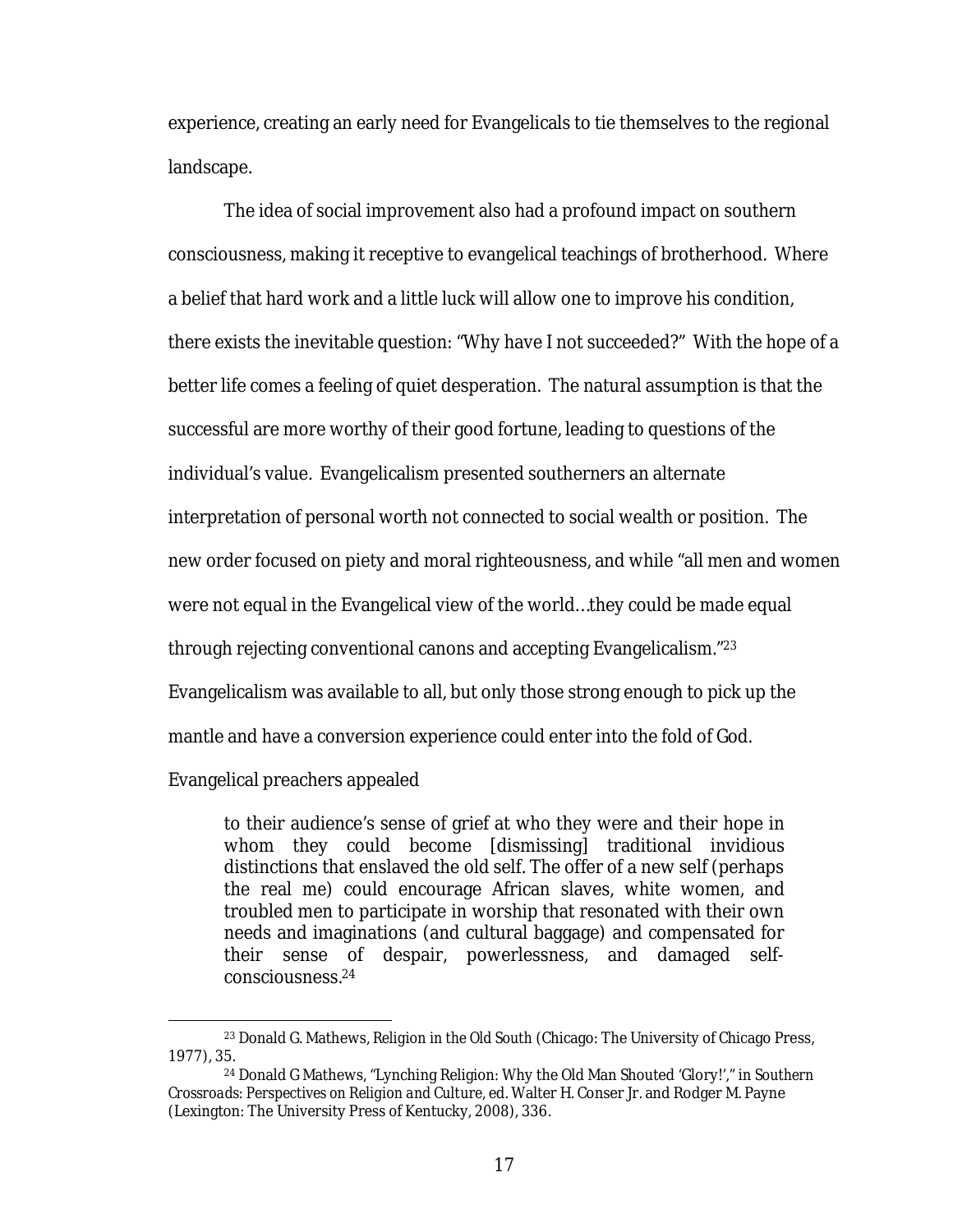One's position in the heavenly realm, not on ephemeral classifications, signified worth. Given this understanding, "it was inevitable in a region where it was an economic necessity to resort to primitive barter and swap that an … evangelistic Protestantism would make hard-core religion a product eagerly sought by the impoverished and unenlightened Southerners of Anglo-Saxon decent who had become imprisoned there."25 In a culture beleaguered with the disenfranchised, many leapt to be counted among those whose true selves God saw and appreciated.

With a new way of validating themselves, southern Evangelicals found themselves at distinct odds with the established Episcopal church that resented "the effrontery of people who, at least according to the aristocracy, pretended to be better than they actually were in social as well as in moral terms."26 Evangelicalism was the religion of the lower class. The Episcopal Church strictly adhered to the old way of doing things. Social stratifications remained visible within the church hierarchy, and the congregation did not give itself over to excessive bouts of emotionalism. The comparatively stale faith of the established church held little appeal to yeoman farmers who already had "a disdain for formal institutions. To the plain-folk, the frontier stood for personal freedom and a life unfettered by the artificial restrains of 'civilization.'"27 W.J. Cash's observation about the religious needs of the southerner is astute and bears repeating in length. According to Cash the southerner required:

 <sup>25</sup> Caldwell, *Deep South*, 26.

<sup>26</sup> Mathews, *Religion in the Old South*, 36.

<sup>27</sup> Bruce, *And They All Sang Hallelujah*, 31.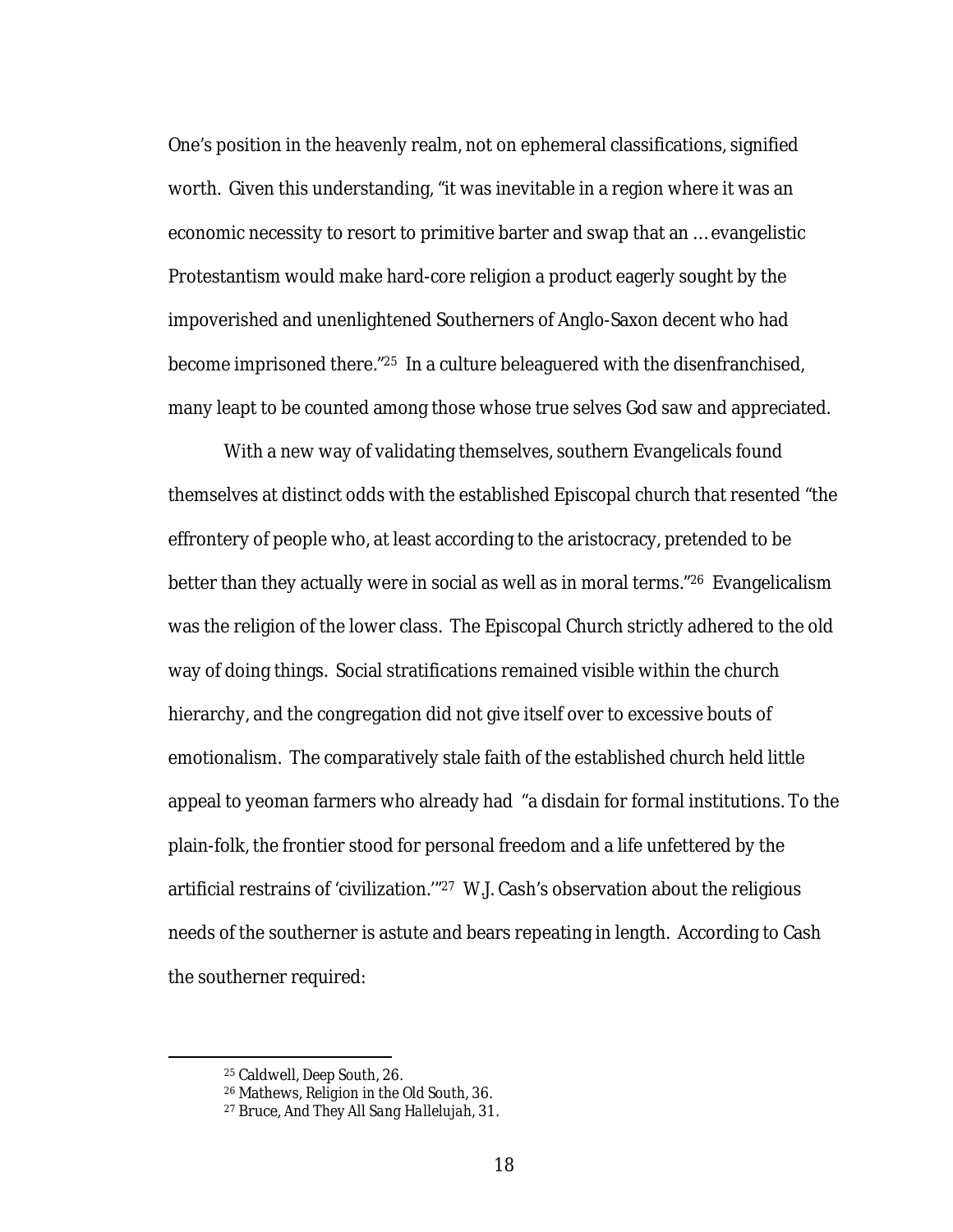a faith as simple and emotional as himself. A faith to draw men together in hordes, to terrify them with Apocalyptic rhetoric, to cast them into the pit, rescue them, and at last bring them shouting into the fold of Grace. A faith, not of liturgy and prayer book, but of primitive frenzy and the blood sacrifice – often of fits and jerks and barks. The God demanded was an anthropomorphic God – the Jehovah of the Old Testament: a God who might be seen, a God who *had* been seen. A passionate, whimsical tyrant, to be trembled before, but whose favor was the sweeter for that. A personal God, a God for the individual, a God whose representatives were not silken priests but preachers risen from the people themselves.<sup>28</sup>

Evangelicalism began as a fringe movement among those already on the periphery of society, but by the eve of the Civil war, evangelical Christianity pervaded the region, instilling an orthodox theology and religious outlook in southern culture.

# **Rise of Lost Cause Theology**

The period between the Second Great Awakening and the Civil War brought significant change to the South. With the advent of the Whitney's cotton gin in 1793, cotton became much more profitable and larger plantations began to spring up in the southern interior. The move of plantations away from the coast pushed yeoman farmers further into the wilderness. Simultaneously, cotton and lumber mills began to crop up throughout the Piedmont region. However, increasing tensions between northern abolitionists and southern slaveholders heralded trouble. Non slaveholding southerners began to resent northern attitudes; according to historian David Goldfield, "what galled [these] southerners was not their difference from the North but that northerners refused to accept them as equal moral, political, and

 <sup>28</sup> Cash, *The Mind of the South*, 56.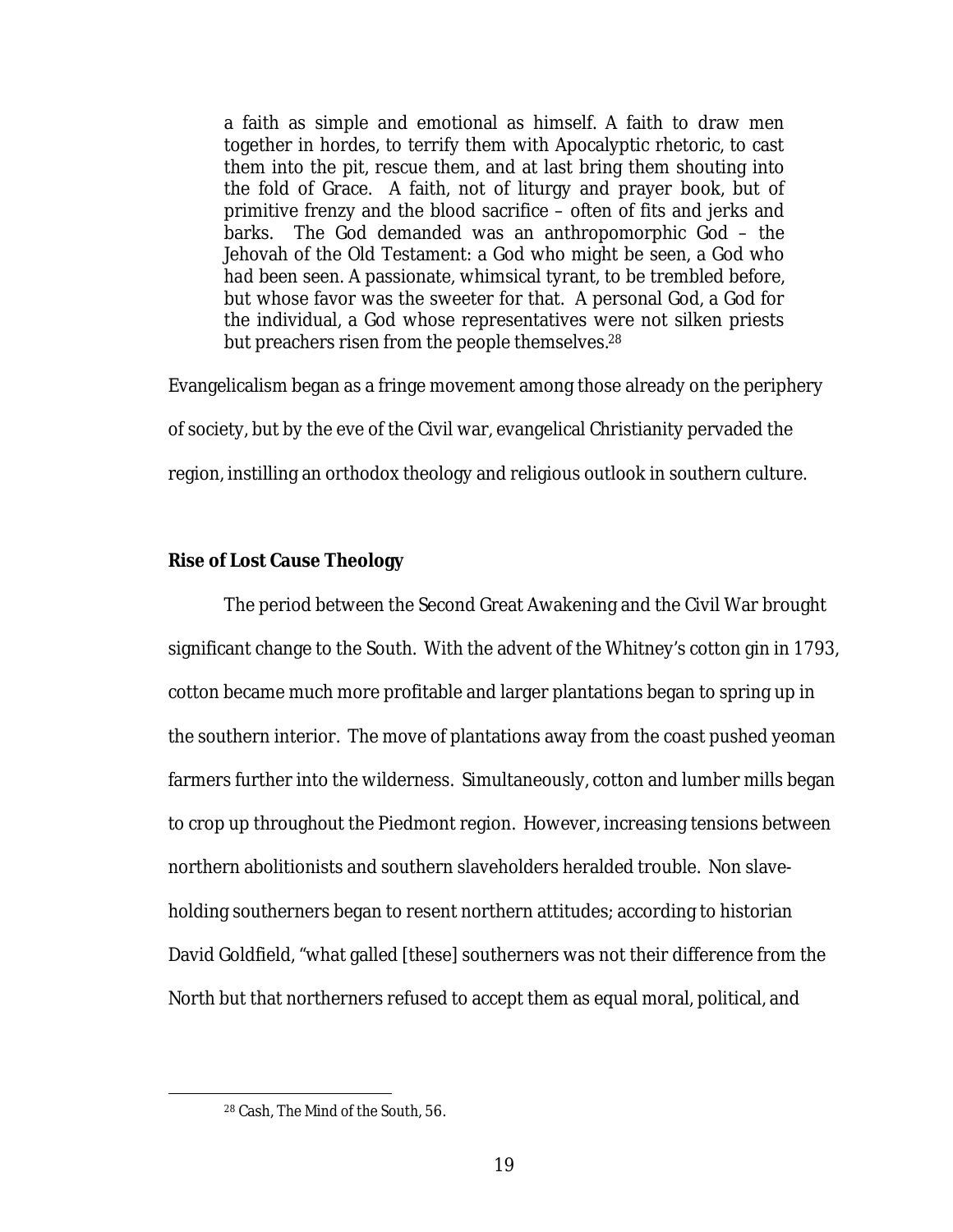economic partners in the American enterprise."29 Tensions extended into the religious realm, with each of the region's major denominations creating a separate southern entity and withdrawing from national organizations. The shift to a regionalized religion indicated a profound merging of evangelical religion and southern culture. Driven by the biblical call to convert lost souls, southern churches blended **"**increasingly well with the general culture, imperceptibly espousing regional attitudes and beliefs which had little or no direct relation to the objective message which they hailed as their standard."30 Nothing trumped the church's duty to the unsaved. Evangelical ministers removed as many obstacles as possible that separated individuals immersed in southern culture from entering the fold until the church's identity began to mirror that of the wider population.

The first shots of the Civil War fired at Fort Sumter in April 1861 forever changed southern religion. Beginning in the 1850s Southern leaders started thinking in terms of European ideas of cultural nationalism, leading to a "longing of a homogenous people for national and political existence...Southern religious leaders were not among the major formulators of the dream of Southern nationalism, but they had done their part in creating the conditions for it by encouraging the growth of sectional churches" implying a tacit agreement that the South was not like the rest of the country.31 As Confederate troops marched north to defend their homeland, Evangelical ministers in the South supported the war with religious diatribes against northern morals and values. The South was cast as

 <sup>29</sup> David Goldfield, *Still Fighting the Civil War: The American South and Southern History* (Baton Rouge: Louisiana State University Press, 2002), 16.

<sup>30</sup> Hill, *Southern Churches in Crisis Revisited*, 31.

<sup>31</sup> Wilson, *Baptized in the Blood*, 3.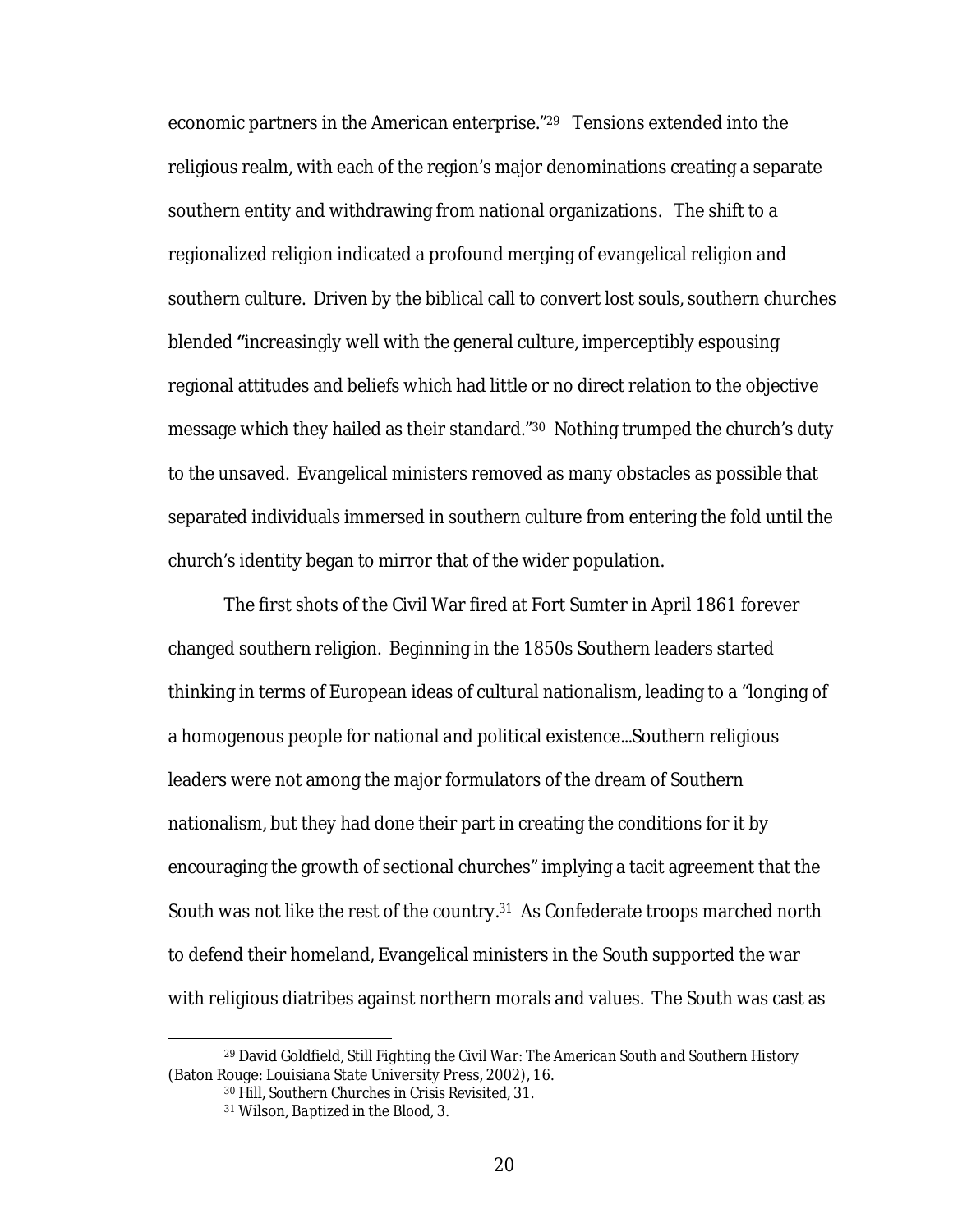the defender of justice and Christendom. Evangelical ministers taught that God would use the South as a mighty sword to chastise the North for its infidelity. The South "was peculiarly Christian; probably, indeed, it was the last great bulwark of Christianity...the God of the Yankee was not God at all but Antichrist loosed at last from the pit. The coming war would be no mere secular contest but Armageddon, with the South standing in the role of the defender of the ark, its people as the Chosen People."32 The South tolerated no notion that it could not, and would not, win the War Between the States. God was on its side.

The Confederate surrender at Appomattox presented white southern Evangelicals with serious theological problems. Throughout the war, Southern clerics preached that the southern cause was holy, interpreting victories as signs of God's blessing and defeats as punishment for transgressions. The South's loss transcended military terms and took on dark philosophical overtones. W. Fitzhugh Brundage states, "For many southern whites, the Civil War had broken the ribbon of time, severing the present from preceding eras. The predominant postwar white memory dwelled on loss – of battles, loved ones, a way of life, prestige, and power. When white southerners scrutinized the past, they found irrefutable evidence of their victimization."33 Brundage fails to acknowledge perhaps the biggest loss of all, however – God's favor. The Union's victory forced many who saw Confederate soldiers as Christian crusaders into a bleak religious crisis. Presbyterian Robert Mallard wrote in a letter,

 <sup>32</sup> Paul Harvey, *Freedom's Coming*, 80.

<sup>33</sup> W. Fitzhugh Brundage, *The Southern Past: A Clash of Race and Memory* (Cambridge: The Belknap Press of Harvard University Press, 2005), 100.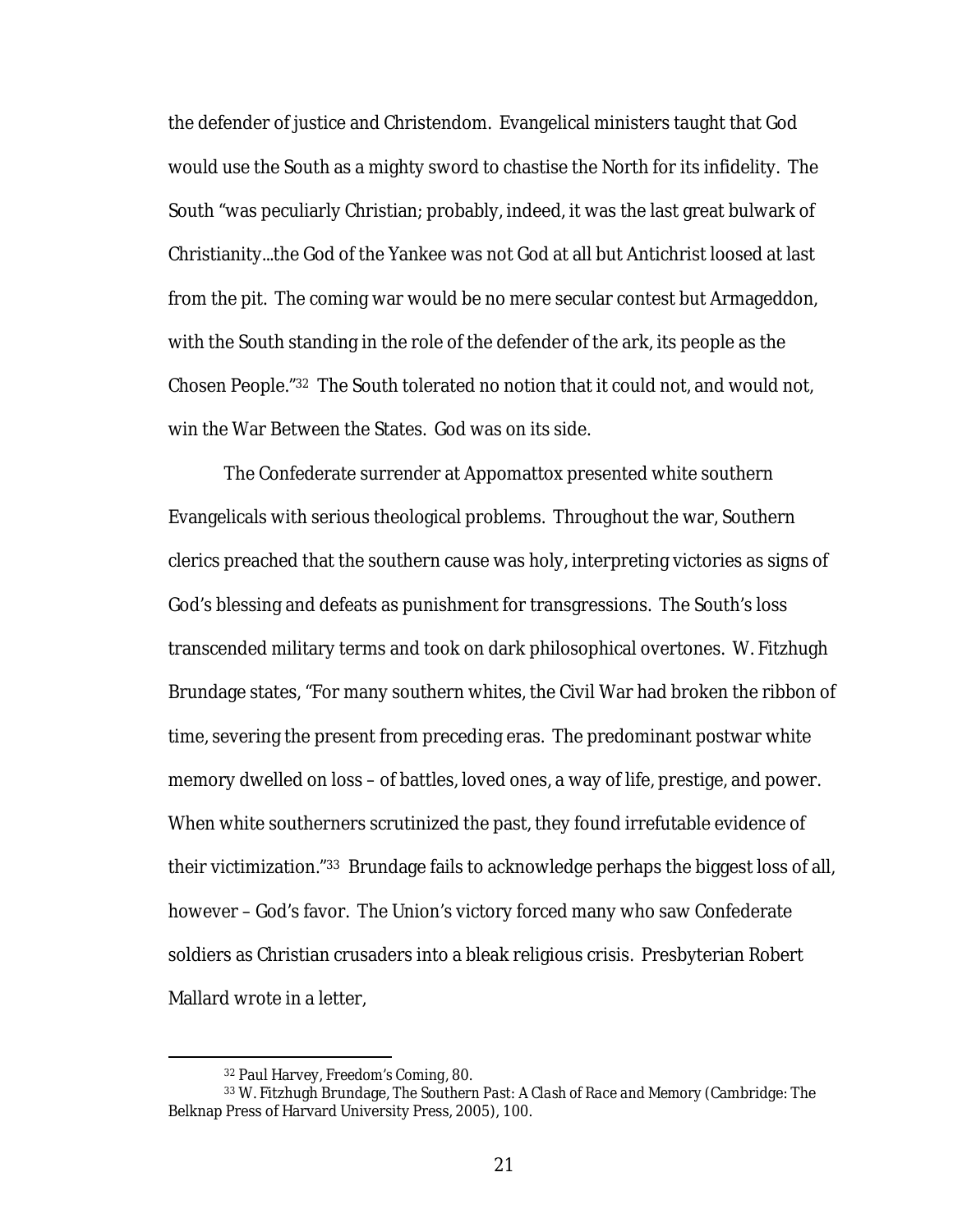I know [what God] does is and must be right but when I see a cruel and wicked foe prospering and penetrating farther and farther into the very vitals of our country and when the prayers of God's people seem utterly fruitless in arresting them, I am perplexed and were I to listen to the Tempster, I would be disposed to question the utility of prayer for at least for this object.34

Likewise, In May 1865, Moses Hoge, a Presbyterian minister from Virginia wrote to his sister that "God's dark providence enwraps me like a pall," leaving him feeling "like a shipwrecked mariner thrown up like a seaweed on a desert shore."35 The righteous cause of the South had failed, leaving many to question their new role in the nation. As John Jones, son of Charles Colcock Jones, wrote, "However we may be able to prove the wickedness of our enemies, we must acknowledge that the providence of God has decided against us in the tremendous struggle we have just made for property rights and country. The hand of the Lord is upon us!"36

## *Lost Cause Theology and the Social Hierarchy*

The Confederate defeat brought the rise of a new social order and with it a new religious viewpoint. Prior to the Civil War, southern society was highly and visibly stratified. A persistent wariness of those who belonged to a different class existed beneath most polite conversation. The war united white southerners of all social distinctions; Appomattox did not destroy that sense of commonality. During Reconstruction, these southerners developed a minority psychology that allowed them to cast themselves as victims singled out of the American society and the

 <sup>34</sup> Erskine Clarke, *Dwelling Place: A Plantation Epic* (New Haven: Yale University Press, 2005), 444.

<sup>35</sup> Wilson, *Baptized in the Blood*, 22.

<sup>36</sup> Clarke, *Dwelling Place*, 444.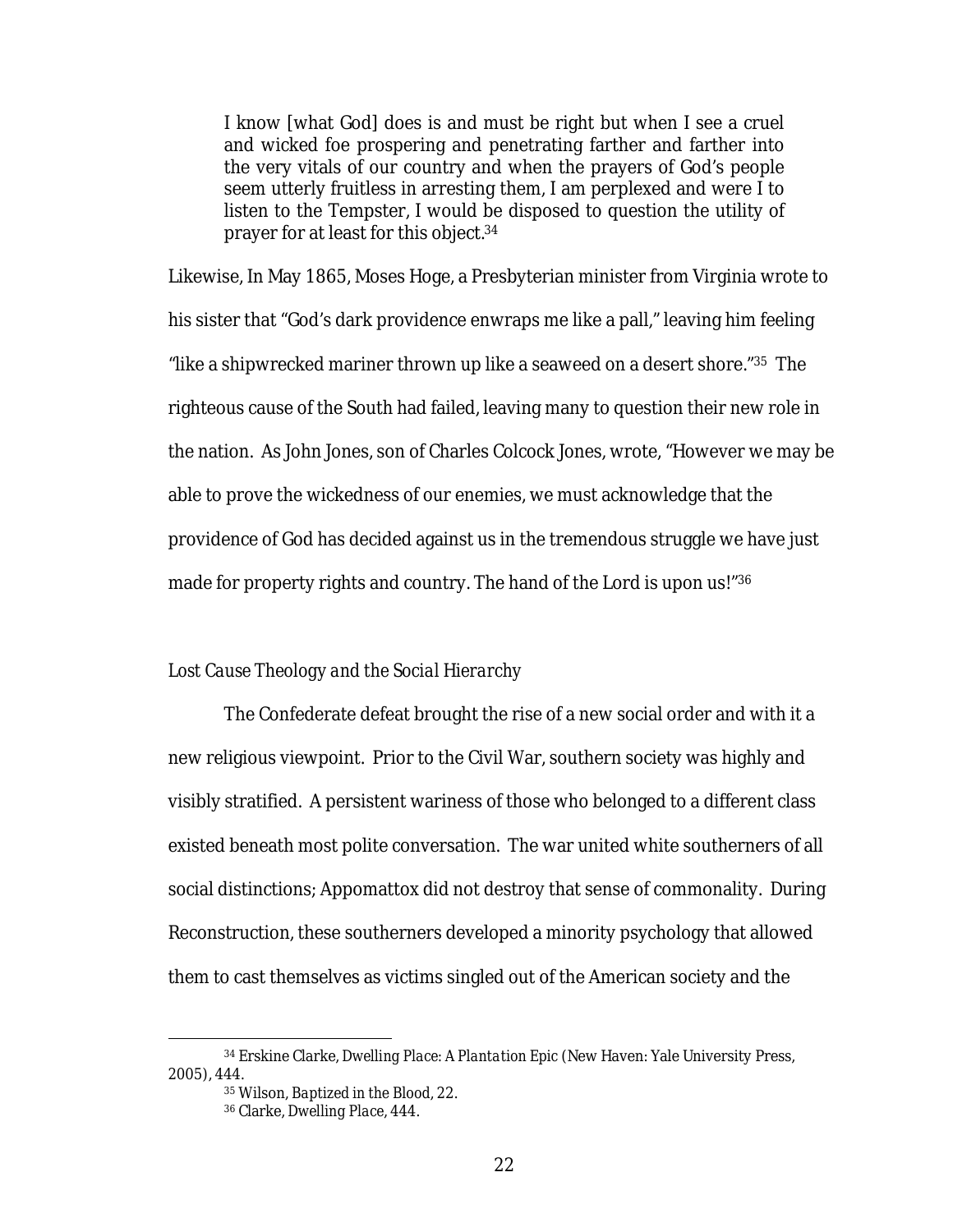objects of collective discrimination.37 The importance of working together to withstand northern cultural encroachment meant those who remained loyal to the Confederacy could find a support and camaraderie that crossed social lines. Moreover, those who suffered for the southern cause merited deference. The poorest Confederate veteran outranked middleclass northern carpetbaggers or, worse, planter scalawags.

Ministers, fearing that northern carpetbaggers would turn hard-won southern Christians from their chosen path, began to preach that defeat was part of God's plan for the South. Southerners chose to interpret the military failure as a vehicle for future victory. They accepted the verdict of the war, but not cultural defeat. Southern religion "inspired white southerners to endure as a testament to their heroic past. From the nation's least-churched region, the South became, after the war, the most church-going part of the Union. Evangelical Protestantism flourished as never before…Religion and history merged; history – the Old South, the war, and the war's Redemption – ratified faith; and faith sanctified history."38 Tempered by the fire of war, the South would rise again to make America a truly Christian nation and re-instill biblical ethics and morals in society. The future emergence of the South depended, however, on the survival of southern distinctiveness. *The Christian Index*, a Baptist newspaper published in Macon, Georgia, stated in March 1866, "The victory over Southern arms is to be followed by

 <sup>37</sup> Lewis M. Killian, *White Southerners*, revised (Amherst: The University of Massachusetts Press, 1985), 4.

<sup>38</sup> Goldfield, *Still Fighting the Civil War*, 29.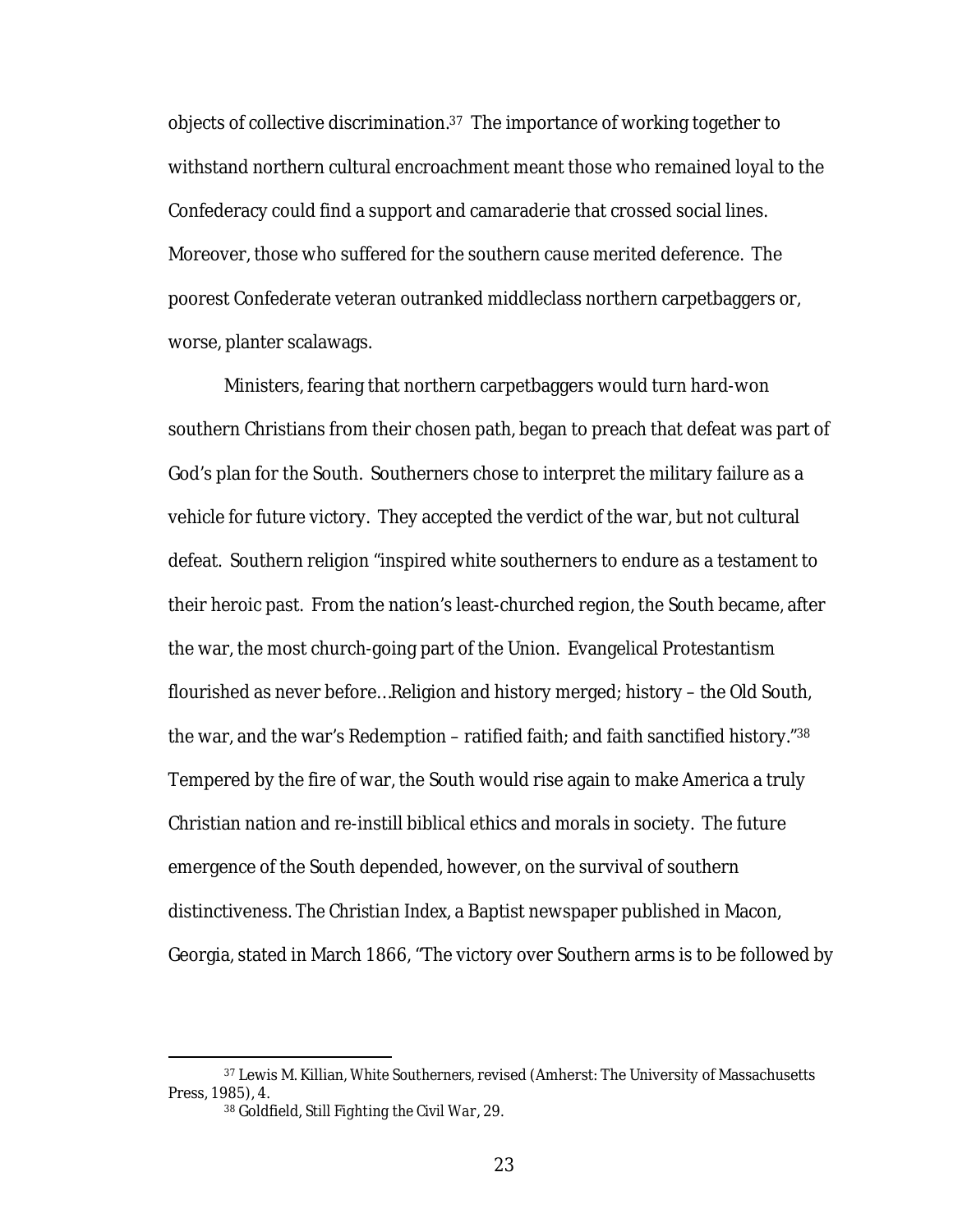a victory over Southern *opinions*."39 Ministers feared the Confederate loss might destroy southern identity and so reasserted its validity at every turn. Besides promoting the societal obligation to join sectional churches, preachers celebrated "the Southern Way of Life. By affirming the tenets of the Southern creed and evoking the memory of past sacrifices, Southerners could be made to realize their place in a distinctive culture and to understand the need for their continued commitment to it."40 Southern religious institutions became the bastion of southern culture.

In an effort to provide examples of what God desired from a true southern Christian, the South's religious leaders promoted the idea that Confederate heroes were holy and virtuous. Men like Robert E. Lee and Stonewall Jackson were praised not for their military prowess, but character and commitment to the Christian ideal. The Methodist hymn "Let Us Pass Over the River" was written using Jackson's last words: "Let us pass over the river and rest under the shade of the trees."41 St. Paul's Church in Richmond, Virginia, replaced their old windows with stained-glass that portrayed the Confederate history in terms of Old Testament stories. Southern history became a matter of faith as "the civil religion and Christianity openly supported each other. To southern preachers, the Lost Cause was useful in keeping Southerners a Christian people; in turn, Christianity would support the values of society."42 Religious groups founded schools such as Vanderbilt and Emory to instruct future generations on Christian and Southern ideals. The confusion of a

 <sup>39</sup> Wilson, *Baptized in the Blood*, 7.

<sup>40</sup> *Ibid*., 119.

<sup>41</sup> Goldfield, *Still Fighting the Civil War*, 55.

<sup>42</sup> Wilson, *Baptized in the Blood*, 33.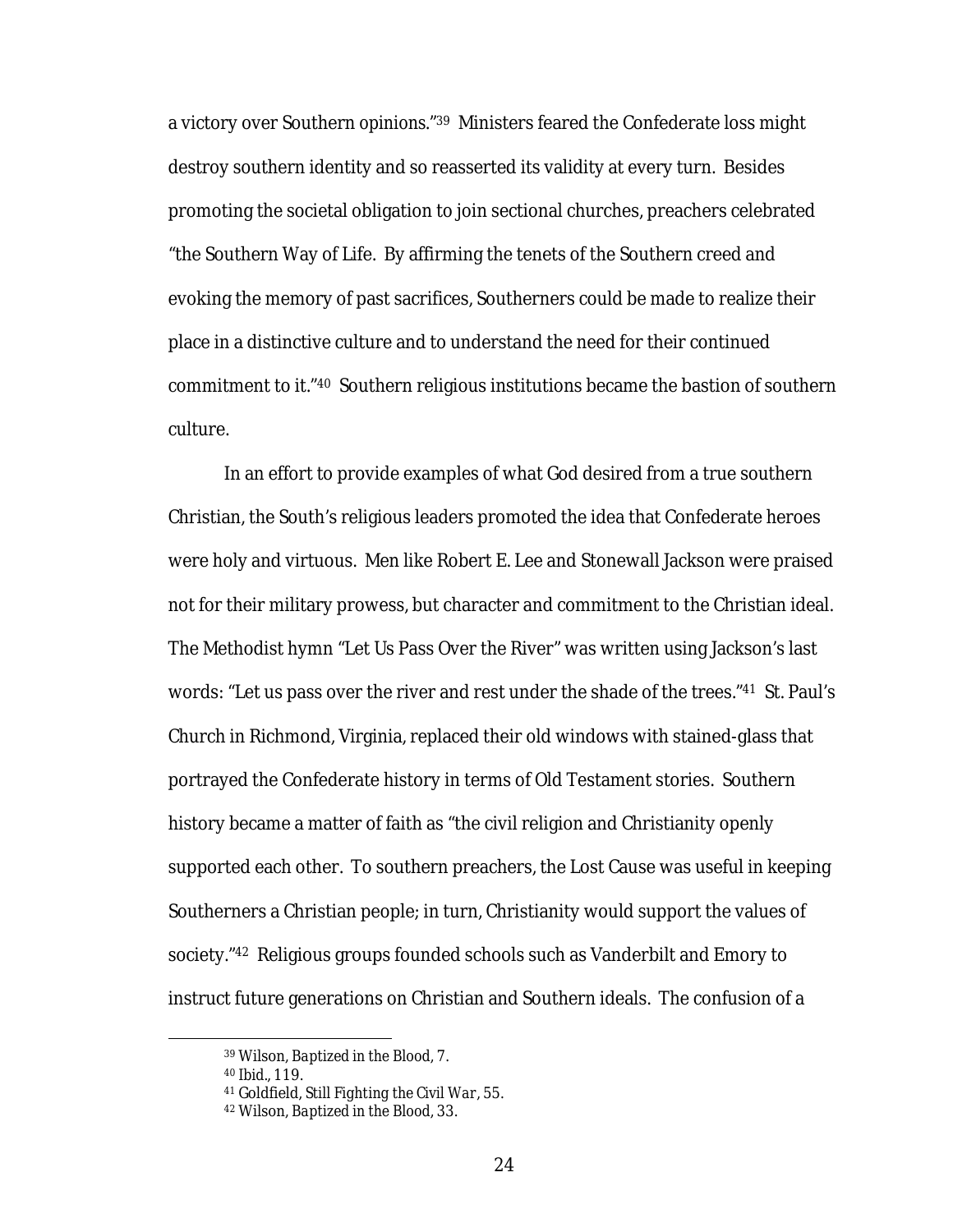little girl illustrates the blending of history and faith. Her uncle, Father Joseph Ryan, sometimes called the "Poet-priest of the Confederacy," stood in front of a painting of the crucifixion and asked her if she knew who the evil men were who killed Jesus. She instantly replied "O Yes, I know…the Yankees."43

The southern hierarchy during Reconstruction did not depend solely on one's loyalty to the Lost Cause. Caught up in Lost Cause theology was the idea that God would only redeem the South if it proved itself worthy and faithful to biblical teachings. Preachers focused on the importance of living a moral life. God would judge the South on how its people lived their personal lives. Emphasis shifted from a need for personal morality to a communal morality. The lesson of the early nineteenth century that true worth rested in one's adherence to Christian faith broadened to encompass society as a whole. White southerners, whatever their social background, earned respect through outward displays of piety and sacrifice. The poor grandmother who toiled in the garden during the day and read her Bible by the fire at night outranked the planter's son who caroused through life. Interestingly, according to James McBride Dabbs, "morality is found among the poor and deprived, especially among the poor and deprived whites," the very people who felt the most resentment for being ignored by the planter class prior to the Civil War.

Evidence that poor whites gravitated toward replacing class with morality abounded in areas in which teachings on personal morality were most prominent: the Piedmont and Appalachians versus the coastal plain – the old farm areas rather

 <sup>43</sup> Goldfield, *Still Fighting the Civil War*, 54.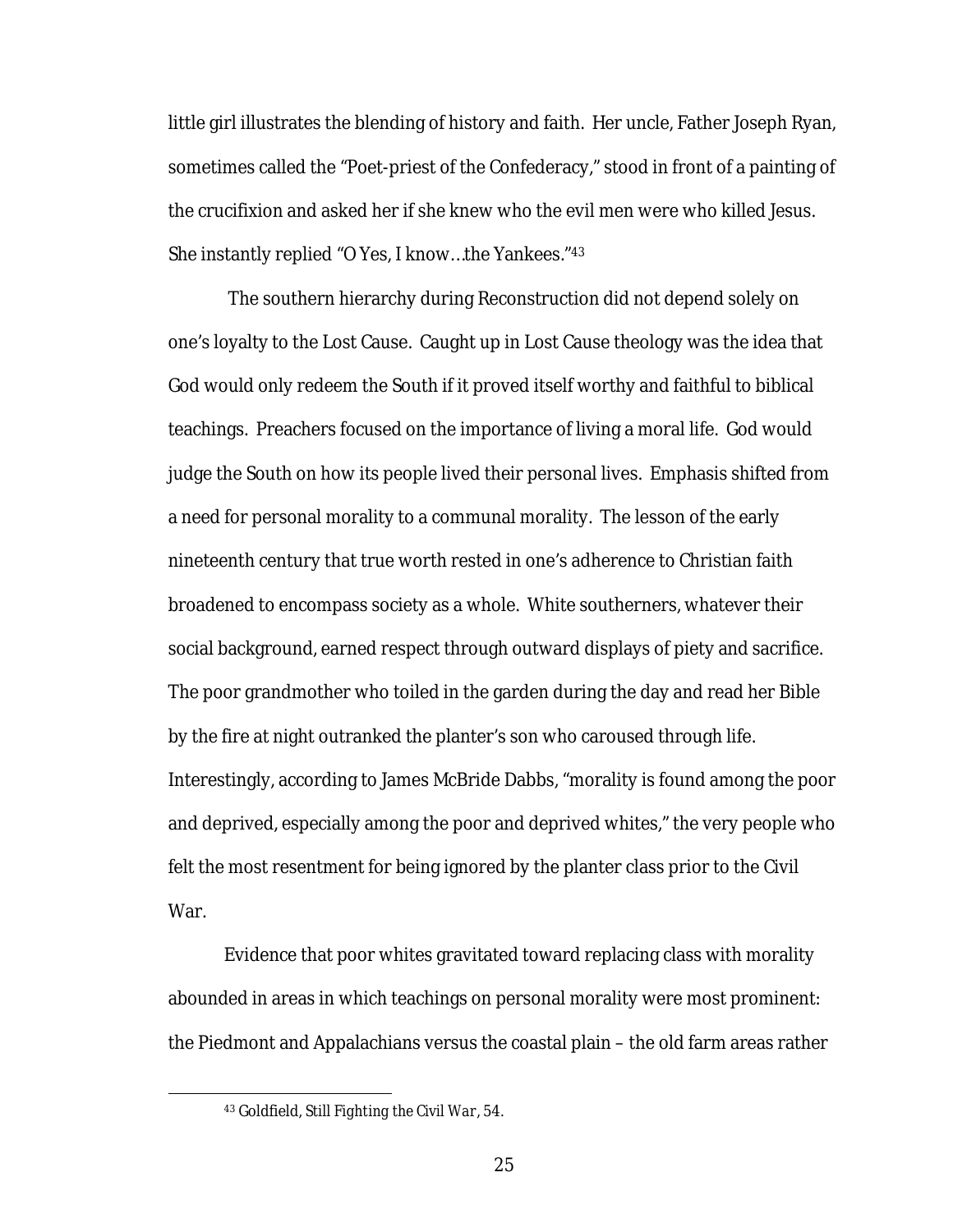than the plantation areas.44 Those who desired respect the most became the strictest adherents to the South's religious moral code. Their desire to be part of the southern family, related to more important Southerners by ties of cultural kinship, kept them striving towards the South's eventual redemption. Methodist Bishop Warren Candler claimed, "The blood of our slain on a thousand fields is the cement which holds the living together in bonds too dear to be easily forgotten or heedlessly broken…Should [the Christian South] ever cease to be Christian, or become less Christian than it is, the effect upon our entire nation would be disastrous beyond the power of thought to conceive."45 As with dreams of a Confederate victory, southerners knew without doubt that God would deliver the South. The idea of redemption took on powerful connotations; it "signified individual salvation as well as the deliverance of society from evil."46

## *Lost Cause Theology and Frontier Individualism*

The sense of independence and self-sufficiency that developed on the Southern frontier continued to inform white southerners' view of themselves. As early as 1800, white southerners on the frontier took a certain pride in their class standing. Though not wealthy, frontier yeoman found meaning in their struggle that surpassed the ideal lives of the élite. Francis Asbury's writings reveal a "ferocious pride in his low status and that of his circuit riders." White frontier southerners were poor, "but their poverty was perceived in relation to the wealthy, with whom

 <sup>44</sup> Dabbs, *Haunted by God*, 106.

<sup>45</sup> Wilson, *Baptized in the Blood*, 167.

<sup>46</sup> Paul Harvey, *Redeeming the South*, 22.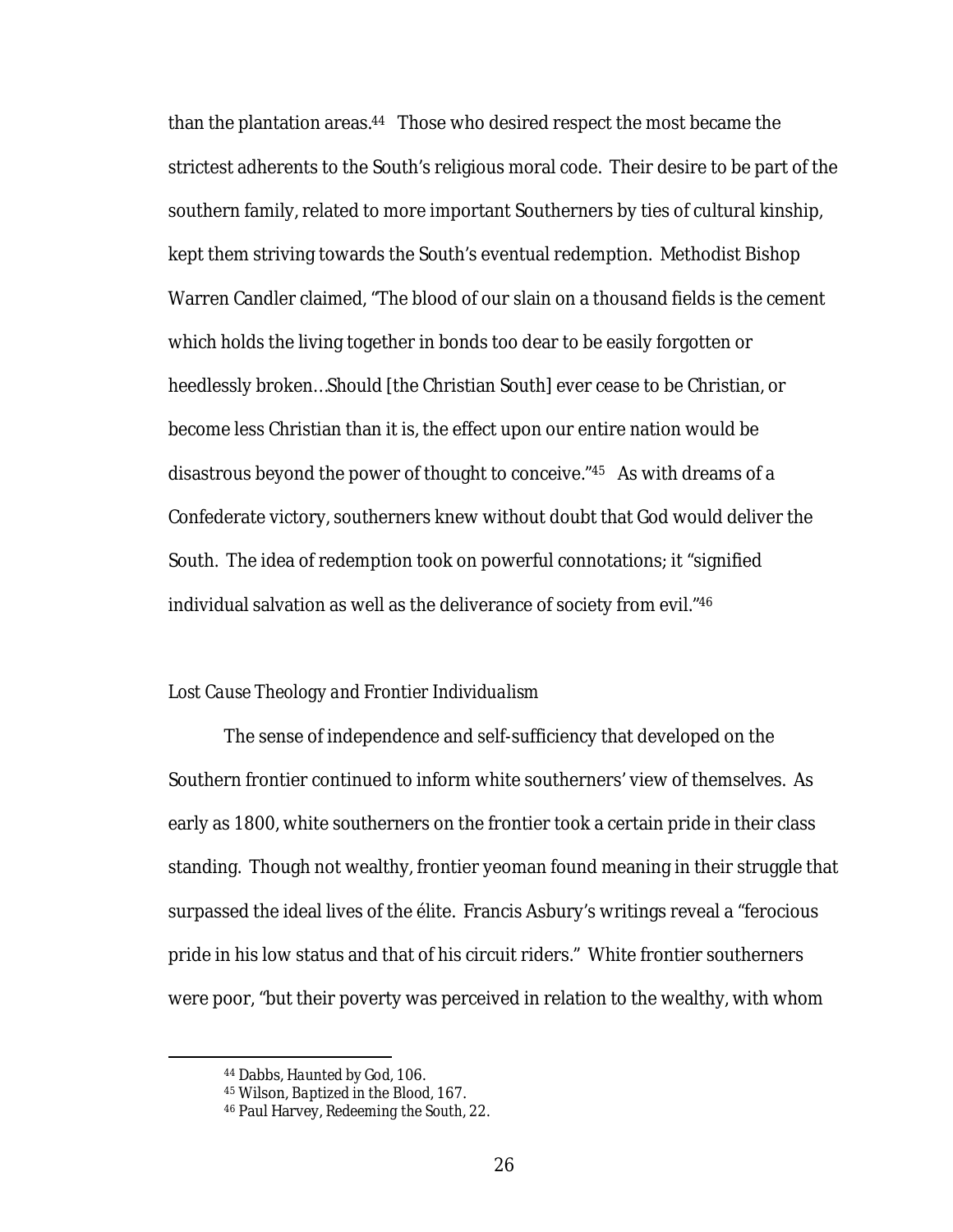they wished to be identified, and not to the landless, unambitious folk who in the Evangelical's view had no aspirations whatsoever…[they took] a certain stubborn pride in the inadequacy of traditional social distinctions to define them."47 White southerners from outside the planter class did not accept the idea that the social elite were inherently better than they were.

During the period of Reconstruction, the intense pride in struggle and perseverance found on the frontier at the turn on the nineteenth century manifested itself as a continued pride in southern heritage in the face of northern aggression. Northern missionaries, both black and white, moved south to begin the arduous task of "uplifting" freed people, often bringing with them a sense of cultural and religious elitism. Northern evangelicals felt a need to change the very fabric of southern society. George N. Green, publicist for the American Missionary Association wrote, "We begin at the foundations of society, and hope to impart to schools, homes, and people an elevating and Christian power." First, however, the AMA had to contend with the major problem of the South that lay in "ignorance and degradation of the blacks and the prejudices and hatreds of the whites – in other words…in the *minds and hearts* of men."48 White southerners viewed men like Green as cultural missionaries, missionaries neither welcome nor required. Eventually, some southerners may have grudgingly conceded that slavery was wrong and the source of their divine punishment, but never that the southern culture, especially southern religious culture, was inherently inferior. If anything, southerners maintained the pre-war belief that their regional religion was less corrupted than that of other parts

 <sup>47</sup> Matthews, *Religion in the Old South*, 37.

<sup>48</sup> Harvey, *Freedom's Coming*, 30.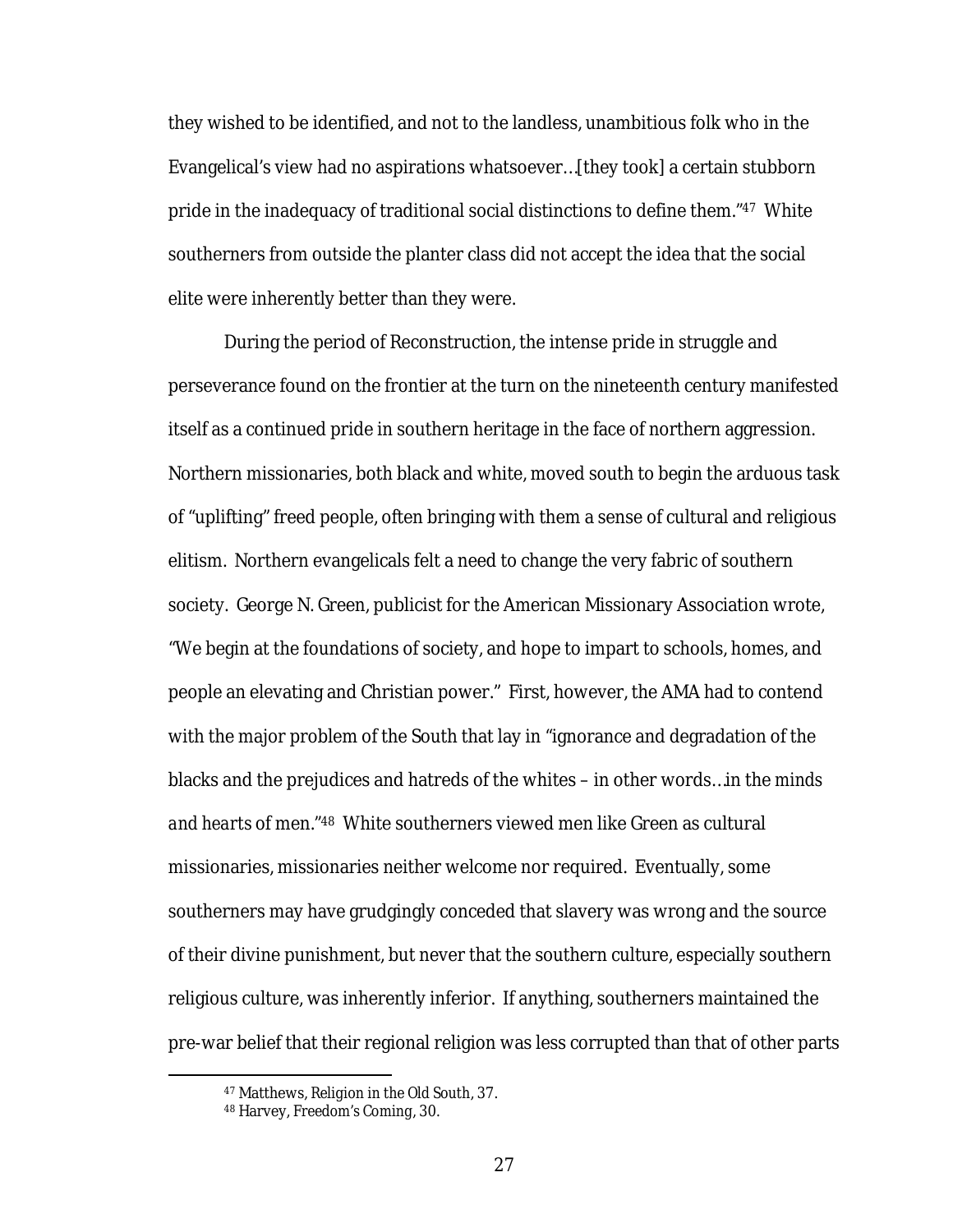of the nation. Southern churches were "the repository of southern identity, the prime institutional embodiment of southern regionalism, and the treasuries of the region's religious folklife."49 Angered at Yankee presumptuousness, southerners clung even harder to their understanding of the southern experience until "history was no longer a mere recitation of tradition; it took on the trappings of a biblical ethic and became as holy, as unerring, and as immune to diverse interpretations as the Bible itself."50 The idea that northern missionaries would dare attempt to teach the former Confederacy what it meant to be Christian only strengthened the longestablished ties between southern religion and culture. The two were so intricately braided that one could no longer differentiate one from the other without destroying both.

It should be noted that southern blacks' sense of identity closely mirrored that of their white counterparts. Blacks, too, had a strong belief in America's promise of equality and freedom and an understanding that they were the agents of God, commissioned to raise America to its divinely appointed place as a Christian nation.<sup>51</sup> Though similar in structure, the black and white sense of divine mission differed radically on the expectation of how a Christian nation would look. Traditionally, southern blacks emphasized that the blood of Christ made all men who accepted him equal brothers. Georgia's black Christians revered America for its potential, but the country would not become a Christian nation until all men were treated as equals under the law. By challenging social injustice, the black community would help the country realize the

 <sup>49</sup> Charles Reagan Wilson, *Judgment and Grace in Dixie: Southern Faiths from Faulkner to Elvis* (Athens: The University of Georgia Press, 1980), 5.

<sup>50</sup> Goldberg, *Still Fighting the Civil War*, 5.

<sup>51</sup> Manis, *Southern Civil Religions*, 50 -56.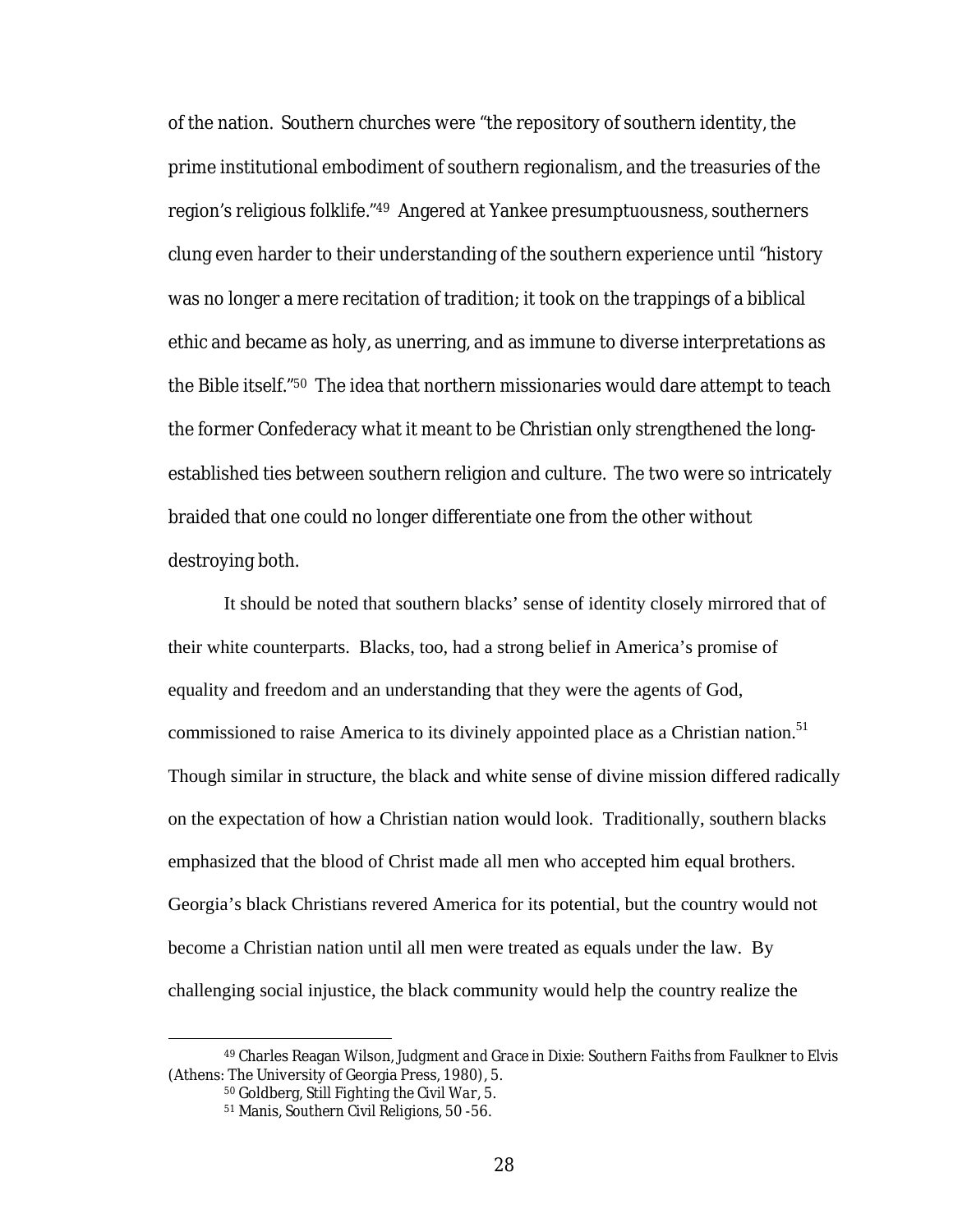promises set down in the Constitution. Black churches had always acted as defenders of black rights, but during the twentieth century, challenges to Jim Crow took on a more emphatically religious tone; ending segregation meant creating a society on earth that more closely mirrored the heavenly kingdom. For Fred Shuttlesworth, a prominent black activist in Alabama, "America was *not* a Christian nation…it was founded upon Christian principles, Christian pronouncements, Christian platitudes [but] it had really never been a Christian nation...And I think God intended it to be a Christian nation."<sup>52</sup> Southern blacks saw the transformation of America into a Christian nation as part of their divine purpose. As such, blacks in Georgia expected the church to take the lead in changing the political order. As early as 1933, the General Missionary Baptist adopted a resolution stating, "the church has been too much divorced from politics" at their Macon convention.<sup>53</sup> Black churches felt a responsibility to address social issues and began to look for ways to use their influence in the community to give a voice to the disenfranchised.

### **Southern Religion in the 20th Century**

Though Reconstruction officially ended in 1877, the impact of southerners' perceived injustice and oppression carried easily into the twentieth century, guided in part by myths and legends invented, or at least exaggerated, by southern whites. The endnote of Reconstruction in the twentieth century was a hypersensitivity to attacks on the validity of southern culture and identity that, while sometimes overshadowed by national events, was always *there.* For at least the first three-

<sup>52</sup> *Ibid*., 52. <sup>53</sup> Andrew M. Manis, *Macon Black and White: An Unutterable Separation in the American Century* (Macon: Mercer University Press, 2004), 111.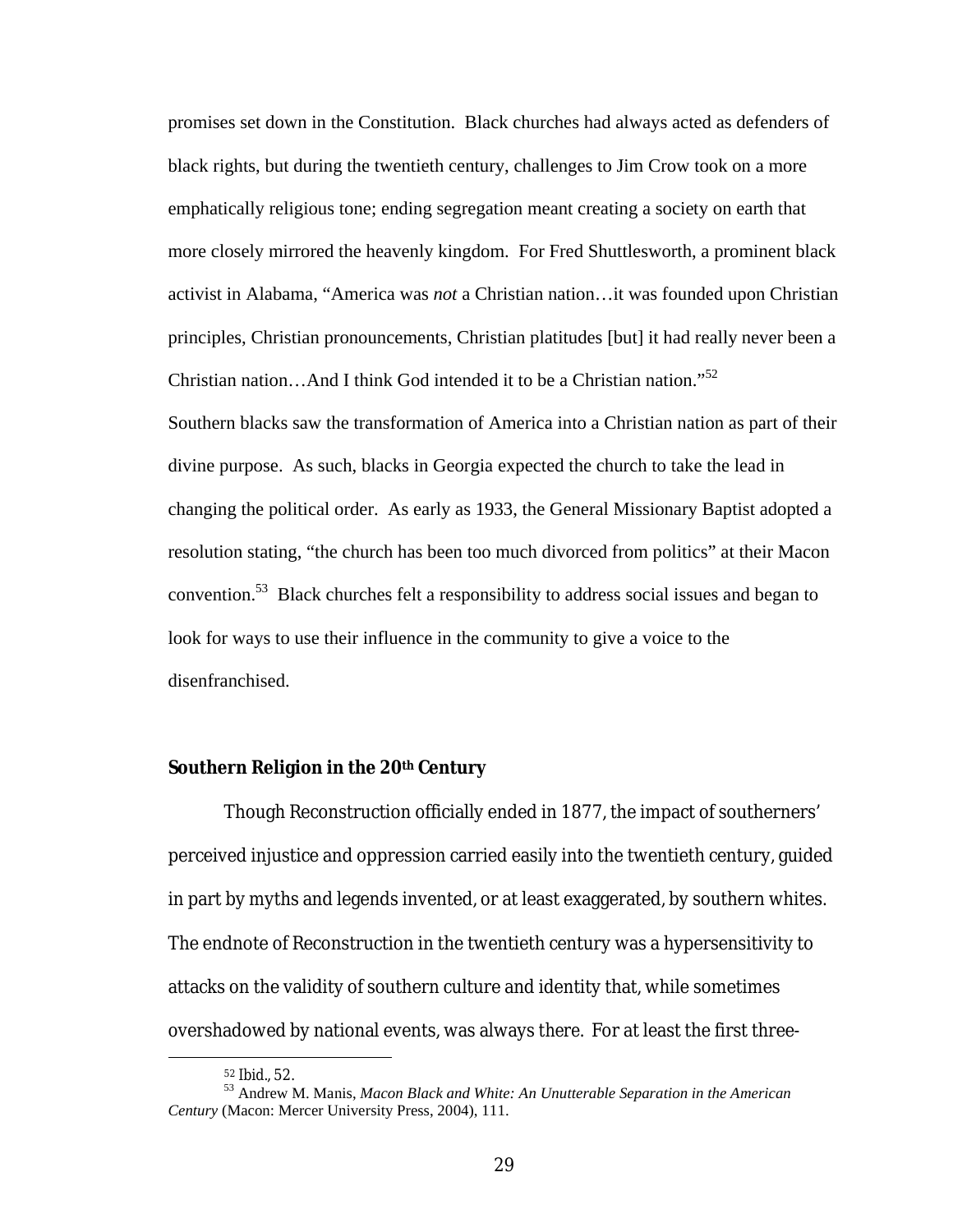quarters of the twentieth century, white citizens living below the Mason-Dixon line were habitually aware of what it meant to be southern. Proof resides in the writings of two of the South's favorite sons who, though critical of their culture, never opted to stand apart from it. Ralph McGill, the Pulitzer prize winning editor of *The Atlanta Constitution* wrote,

It is the fate of the Southerner to be involved in his region, always to feel himself held by it. He may never have believed the myths…but nonetheless, he is a part of what he has met, and been. And the past, in tales of his grandparents, his great-aunts and uncles, has been in his ears from birth. Nor is that all. He has absorbed much by what be called cultural osmosis. The more sensitive Southerner often is selfembarrassed by the realization that he has accepted unquestioningly some aspect of his community life...<sup>54</sup>

William Faulkner, as if proving McGill's point, in an interview about race relations stated, "The Negroes are right. I will go on saying that Southerners are wrong and that their position is untenable, but, if I have to make the same choice Robert E. Lee made then I'll make it." If forced to choose between the U.S. government and Mississippi, "Then I'll choose Mississippi."55 Faulkner made his point more boldly in fiction. In *Requiem for a Nun* he writes, "The Past is never dead. In fact, it's not even past."56 Intrinsically tied to all three statements is the understanding that the act of being southern sprang from a profound appreciation of history and that loyalty to the South was paramount.

 <sup>54</sup> Ralph McGill, *The South and the Southerner,* (Boston: Little, Brown, and Co., 1964), 218.

<sup>55</sup> qtd. James Sellers, *The South and Christian Ethics*, (New York: Kissinger Publishing Co, 1962), 47-8.

<sup>56</sup> William Faulkner, *Requiem for a Nun,* (New York: Random House, 1951), Act 2, sc. 1.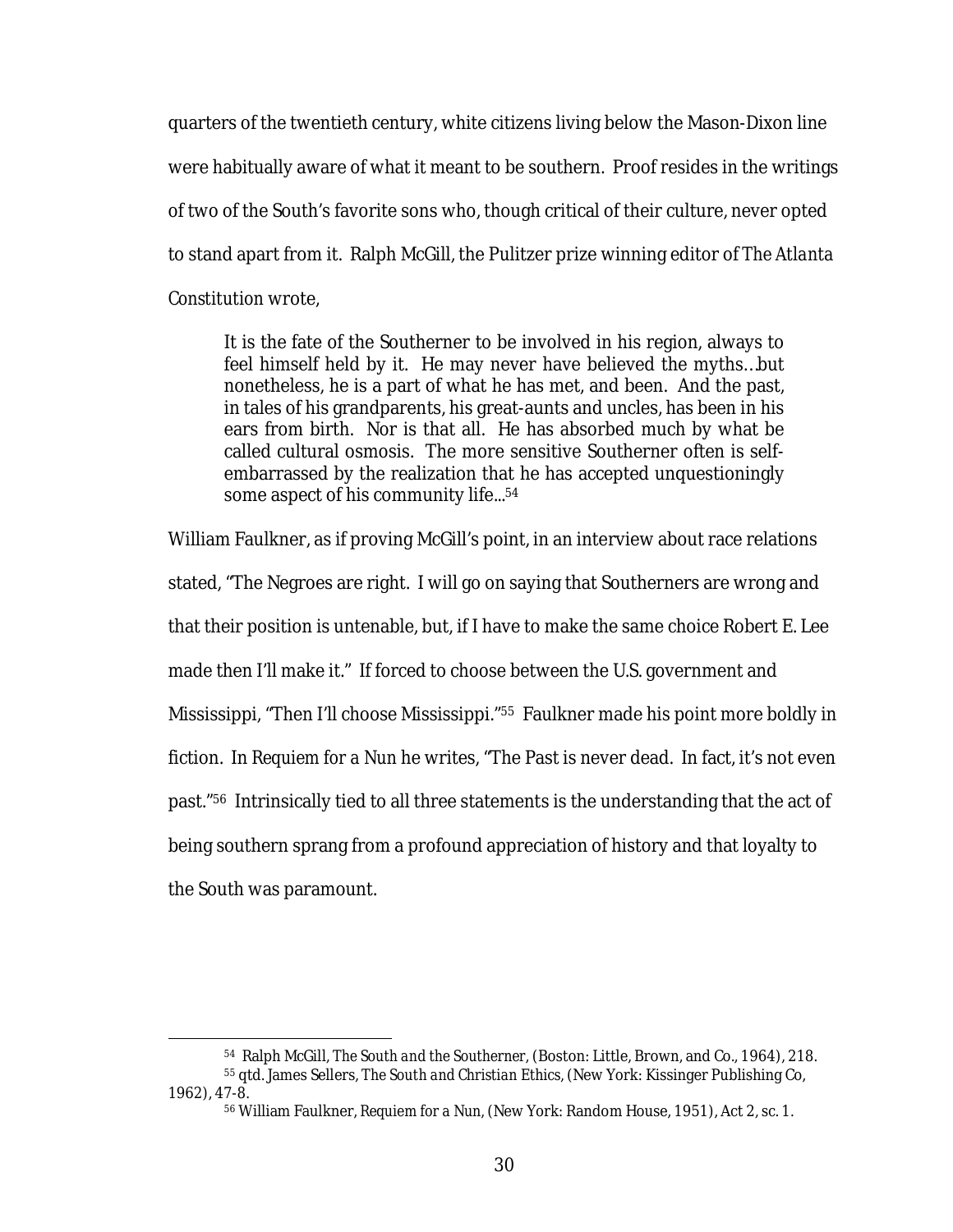#### CHAPTER 2

# "WHITER THAN SNOW:" RACE AND THE SBC

The Southern Baptist Convention, more than any other denomination, was able to portray itself as the "folk church of the white South," fully conforming to Southern culture.57 Baptists viewed the SBC as particularly Southern, as it alone of the denominations found its origin not in a distant theologian, but in the group response of southerners who, at least in the mythology of the denomination, represented the will of the people. The SBC also dominated the religious scene, particularly in the Deep South. By 1945, with the exception of Louisiana, more than half of the white population in the Deep South states identified with the SBC.<sup>58</sup> The strong connection between the Convention and the culture, taken into consideration with the sheer number of churches in the South places upon the denomination a heavy implication – it had the power to reform southern society. History proves that issues of social reform that the SBC rallied behind, temperance for example, often found significant success in the South. However, "change, when and where it has come in the region, has, almost without exception, been principally the product of 'outsiders,'" sometimes in the form of "Northern Agitators" and other times by those who were "on the periphery of mainstream society – ethnic, racial, religious,

 <sup>57</sup> E. Luther Copeland, *The Southern Baptist Convention and the Judgment of History* (Lanham: University Press of America, 1995), 14.

<sup>58</sup> Alan Scot Willis, *All According to God's Plan: Southern Baptist Missions and Race, 1945-1970* (Lexington: University Press of Kentucky, 2005), 2.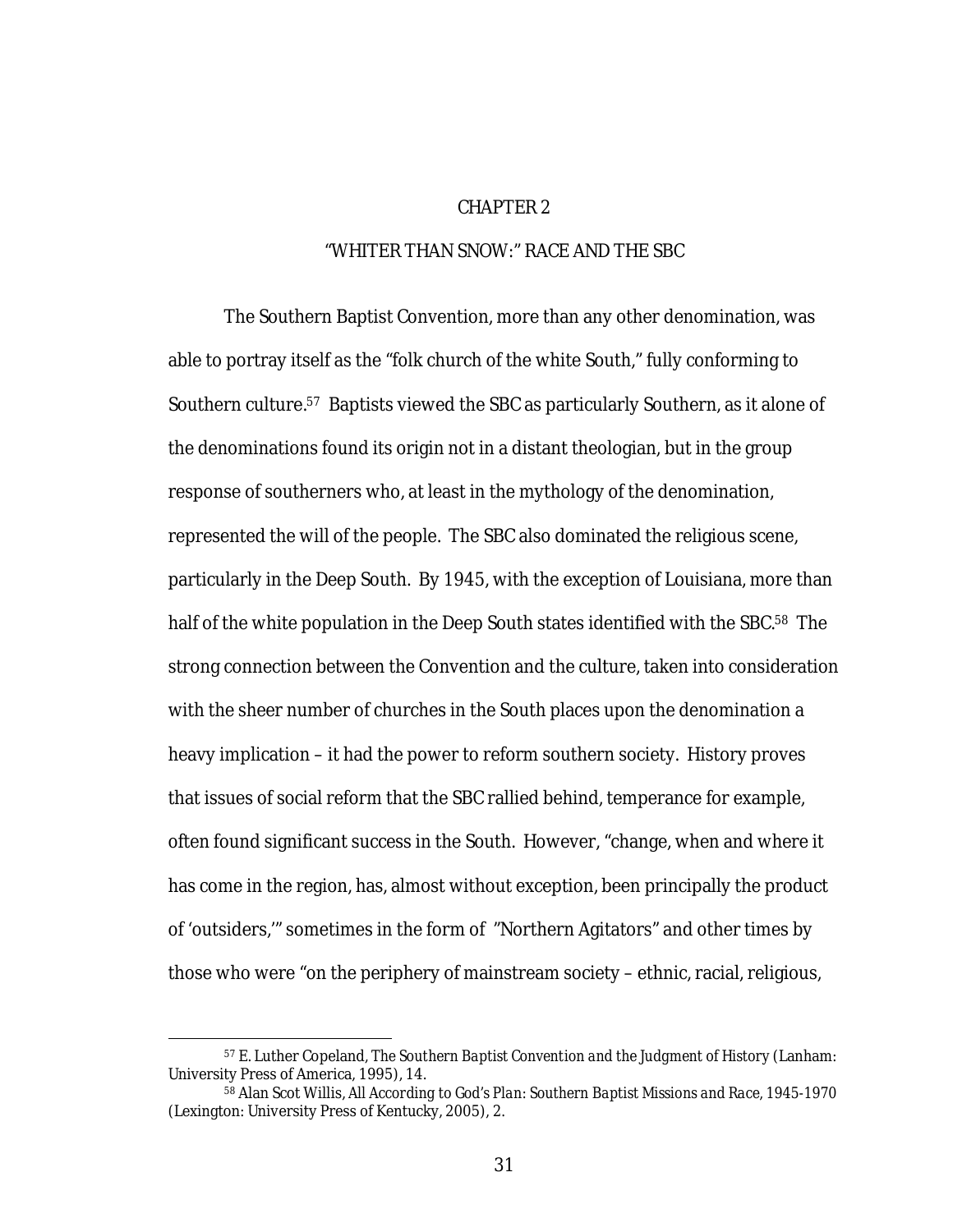cultural minorities, seldom accepted as 'true Southerners.'" 59 Southern Baptists defended the status quo, particularly when it came to segregation. The denomination's failure to contribute towards the fight for racial justice has its roots in the founding of the denomination and was justified by both the evangelical priorities of the denomination and the region's historic theological justification of racial supremacy.

#### **The Southern Baptist Convention**

In Boston on December 17, 1844, the Acting Board of the Foreign Missions Board responded to the Baptist State Convention of Alabama's demand that they answer a simple question: Could slaveholders serve as missionaries? Pushed to answer plainly, the board stated if "any one should offer himself as a Missionary, having slaves, and should insist on retaining them as his property, we would not appoint him. One thing is certain; we can never be a party to any arrangement which would imply approbation of slavery."<sup>60</sup> The Board's words echoed through the South and ignited Baptists leaders. In less than six months, southern Baptists broke away from the national organization and created a new religious organization that eventually grew to dominate the region. Though the decision by the Foreign Missions Board was the catalyst for the break, long-standing tension between Northern and Southern Baptists made a division within the denomination

 <sup>59</sup> Glenn Feldman, "The Status Quo Society, the Rope of Religion, and the New Racism," *Politics and Religion in the White South,* Glen Feldman, ed. (Lexington: University Press of Kentucky, 2005), 290.

<sup>60</sup> Robert A Baker, ed. "Reply of the Acting Board," *A Baptist Source Book: With Particular Reference to Southern Baptists* (Nashville: Broadman Press, 1966), 108-109.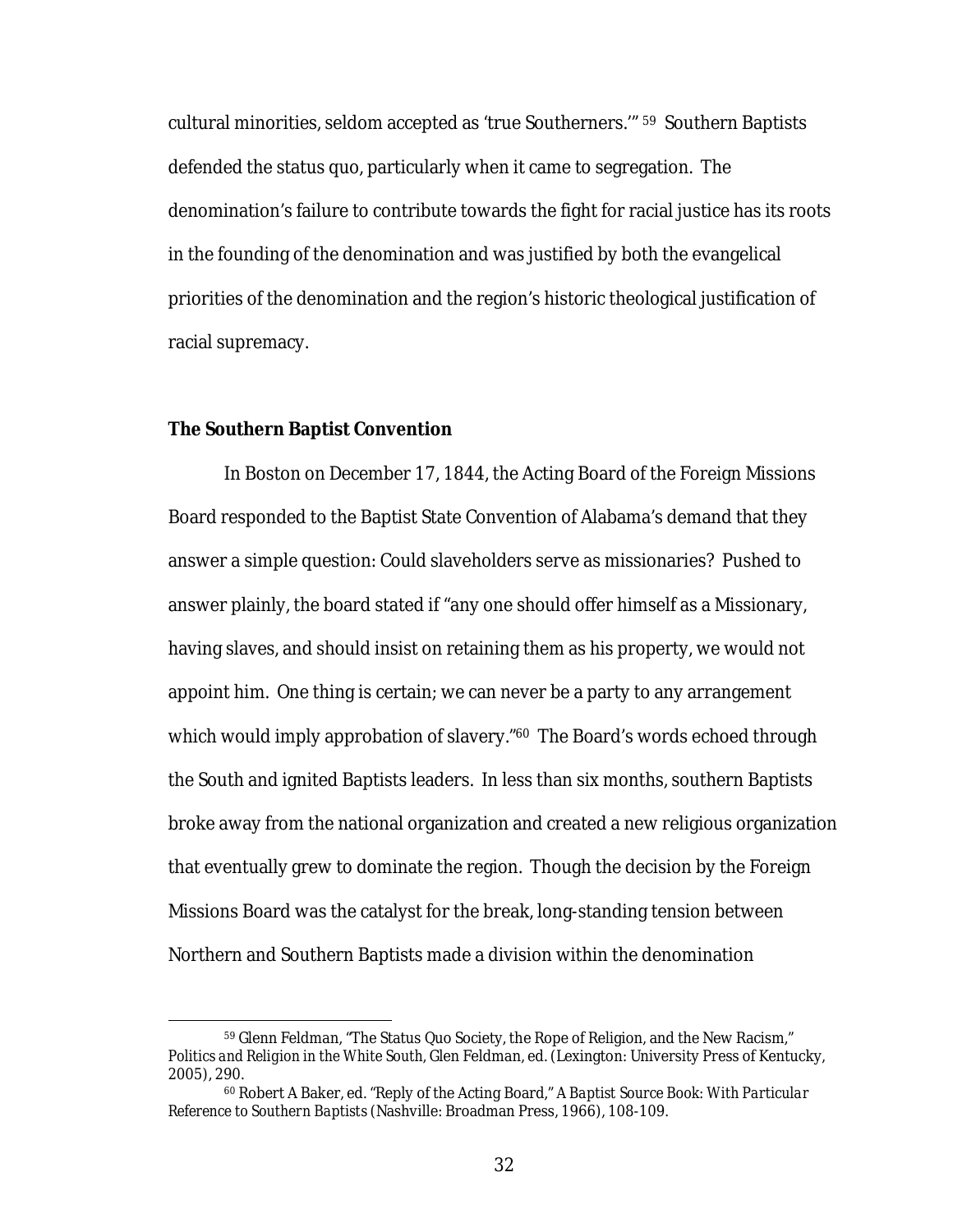inevitable. While the issue of slavery ultimately split the denomination, underlying differences in political structure and feelings that northern Baptists looked down upon those south of the Mason-Dixon line further strengthened the southern resolve to create an independent southern convention.

# *The Triennial Convention*

The origins of the emergence of the Southern Baptists Convention lay in the inception of the General Missionary Convention of the Baptist Denomination in the United States of America for Foreign Missions. Commonly called the Triennial Convention, the first national organization of the Baptists began as the brainchild of Luther Rice, a missionary from outside the Baptist tradition. In 1811, the Congregationalist American Board of Commissions for Foreign Missions appointed Rice as a missionary to India. As he traveled towards Burma, Rice and fellow missionaries, Adoniram and Ann Judson, explored the use of baptism in the New Testament, expecting to have to defend their stance to English Baptist missionaries already working in the area. As they explored the issue, the trio became convinced of the Baptist position. All three were baptized by immersion in India. The conversion left the missionaries in a bind; as Baptists, they could no longer ethically accept money from American Congregationalists. On September 12, 1812, Judson wrote to the Congregational Board resigning his position, stating, "I have now the prospect before me of going alone to some distant island, unconnected with any

33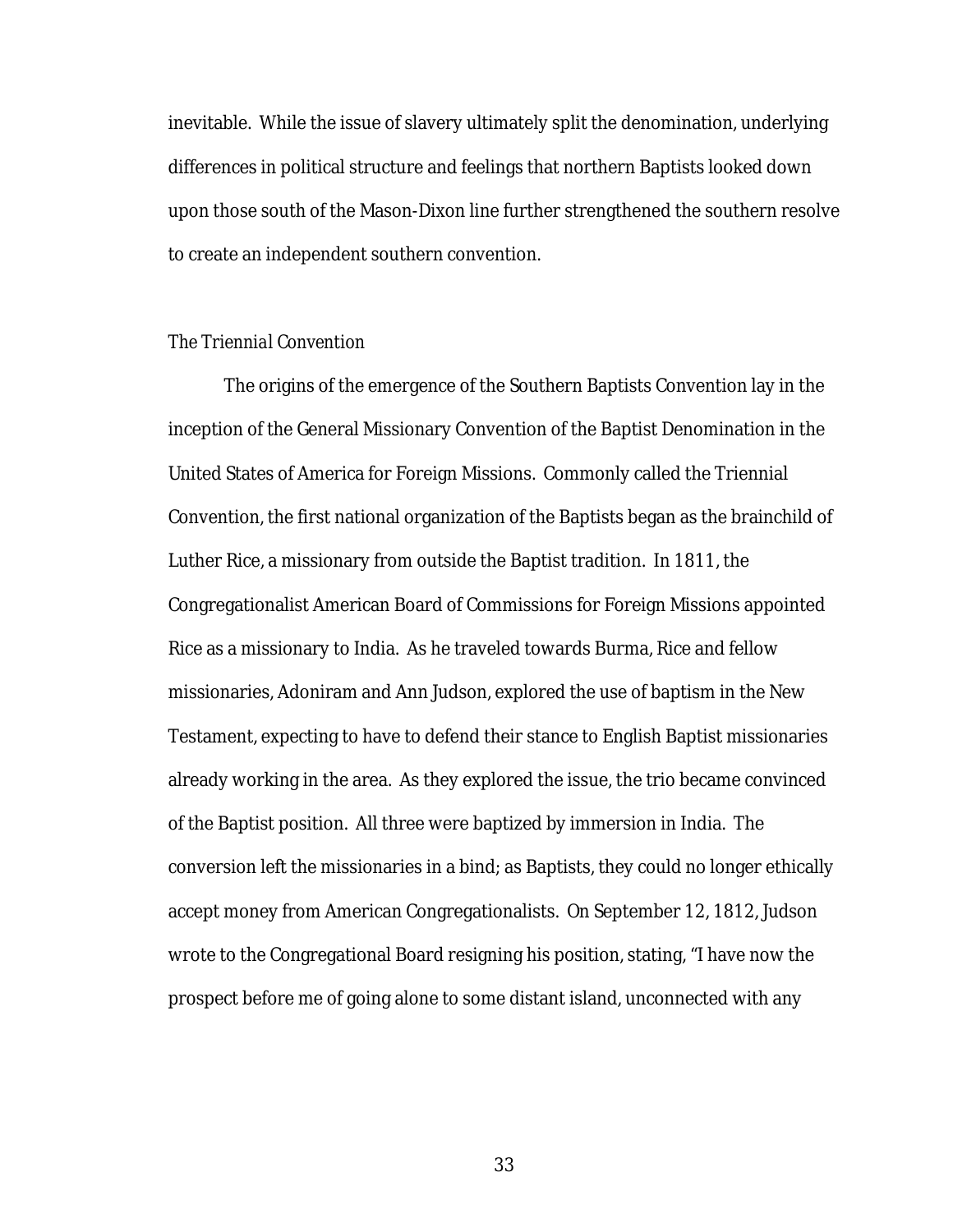society at present existing… Whether the Baptists churches in America will compassionate my situation, I know not."61

Judson had reason to worry about the response of the Baptists. As an evangelical denomination, the Baptists were passionate about mission work but leery of religious organizations other than the local church. Baptists stressed religious liberty and the importance of believers' ability to read the Bible and worship according to their personal interpretation of God's will.<sup>62</sup> As such, they distrusted any organizational model with the potential to usurp control from the local church. Following a timeline common throughout the colonies, the first southern Baptist association was not established in Charleston until 1751, almost sixty years after Baptists appeared in the region.<sup>63</sup> Even associations held little power over local congregations. Many associations worked under bylaws that forbade the group from interfering in member churches. They were designed simply to offer advice and pool resources for shared interests. While many associations aspired to support missionaries, most were small and did not have the financial abilities to sustain long-term missions, especially overseas. The loose organization of American Baptists simply did not lend itself to the extended support of foreign missions at the time of Judson's letter.

Still, Luther Rice and the Judsons were desperate for aid. With the encouragement of his fellow missionaries, Rice returned to America in 1813 to

 <sup>61</sup> *Ibid.*, 54

<sup>62</sup> Carol Crawford Holcomb, "Baptists Missions and the Turn towards National Denominational Organizations: The Baptist Missionary Society and the Triennial Convention, 1792- 1812," *Turning Points in Baptist History: a Festschrift in Honor of Harry Leon McBeth*, Michael E Williams,Sr. and Walter B Shurden, ed. (Macon: Mercer University Press, 2008), 121.

<sup>63</sup> Jesse C. Fletcher, *The Southern Baptist Convention: A Sesquicentennial History* (Nashville: Broadman and Holman Publishers, 1994), 2.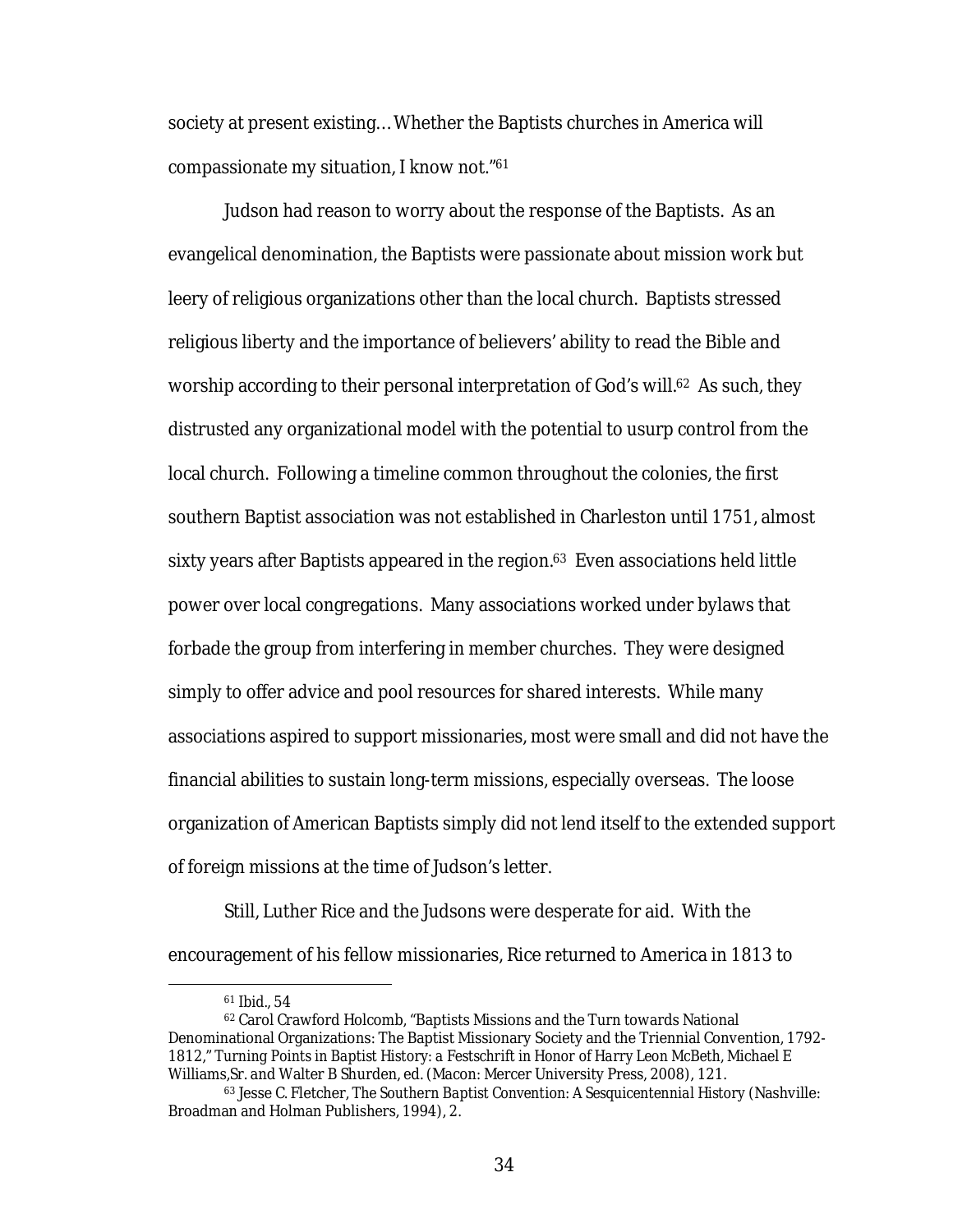speak with Baptist congregations about the importance of foreign missions. His goal was to organize as many missionary societies as possible and then to try to gather their delegates together in Philadelphia, though he always credited W.B. Johnson, head of the Savannah Baptist Society for Foreign Missions, with the idea for the joint meeting.64 Rice met Johnson in 1814 and, in him, found a partner willing to help create a national organization capable of sustaining long-term mission work abroad. Some Baptists leaders had proposed a similar national structure in the past but were unsuccessful in garnering support. The rise of benevolent societies shortly after the turn of the century, however, strengthened Rice and Johnson's bid and led to the creation of the Triennial Convention, which served as an umbrella organization for Foreign and Home Missions as well as a publication house. Though ultimately rejected by the South, the Triennial Convention served to strengthen denominational loyalty and pride throughout the region. It also deeply affected the eventual emergence of the Southern Baptist Convention by establishing a precedent for southern leadership within the denomination and a polity upon which southerners sought to improve.

The Philadelphia meeting reveals the prominence of southern leadership within the Baptist denomination. Richard Furman was elected the first president of the Convention, while Johnson led the group that drafted the constitution. The south had talented leadership. When time came for the split, they had the means and personnel to create a successful power structure. More importantly, the work of Johnson on behalf of the Triennial Convention proved helpful when he later

 <sup>64</sup> Baker, "Luther Rice's Idea for a National Organization of Baptists," *Baptist Sourcebook*, 61.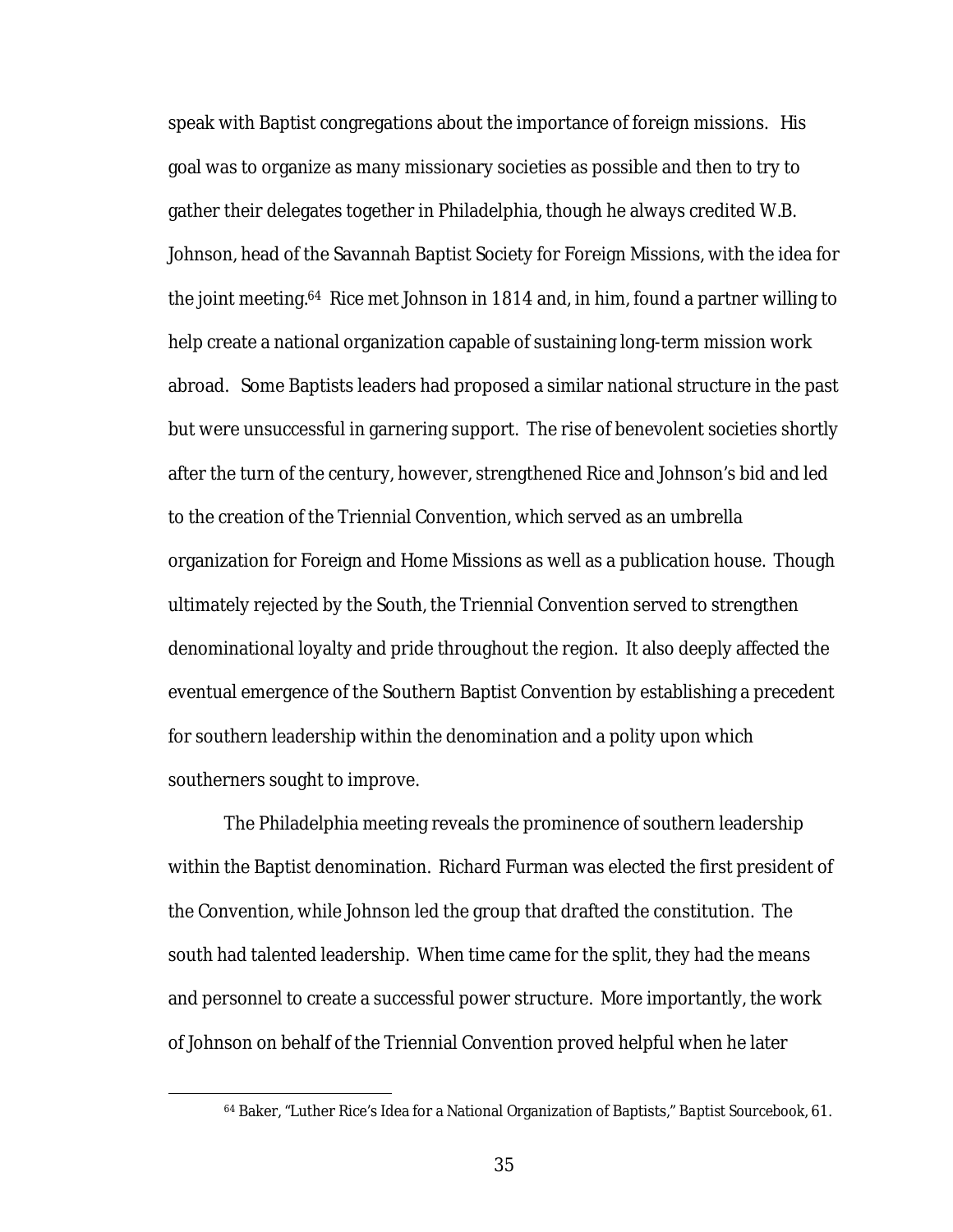drafted the constitution of the Southern Baptist Convention*.* The most important precedent set by the Triennial Convention, however, was the pivotal importance of missions as a uniting factor among Baptists and the growing denominational sentiment as a result of the excitement of missions and the common literature produced by the Publication society. Southerners enthusiastically supported the Convention. It allowed them to directly connect with missionaries and to work actively in promoting the gospel, even if only by sending in a contribution. Without a strong mission emphasis, the Triennial Convention would have failed early in its inception. Thus, the exclusion of southern slaveholders from missionary appointments enraged southern Baptist leaders. With the southern elite banned from missions, there was little purpose in their continued support of the Convention. The missionary purpose of the Triennial Convention united Baptists; it also became the rallying point for southerners itching for an excuse to withdraw from the national organization.

Even as support of the Triennial Convention flourished in the South, growing sectional tensions pointed toward an increasingly rocky relationship between northern and southern brethren. Sectionalism was apparent as early as 1837 when Kentucky Baptists complained about the appointment and deployment of missionaries by the Home Mission Society. Baptists in the south and the southwest charged the Triennial Convention with favoring missionaries from the Northeast and ignoring the needs of those in other parts of the nations. Many believed the Home Mission Society used their donations in other parts of the nation at the expense of southern regions in need of attention, though this claim is hard to

36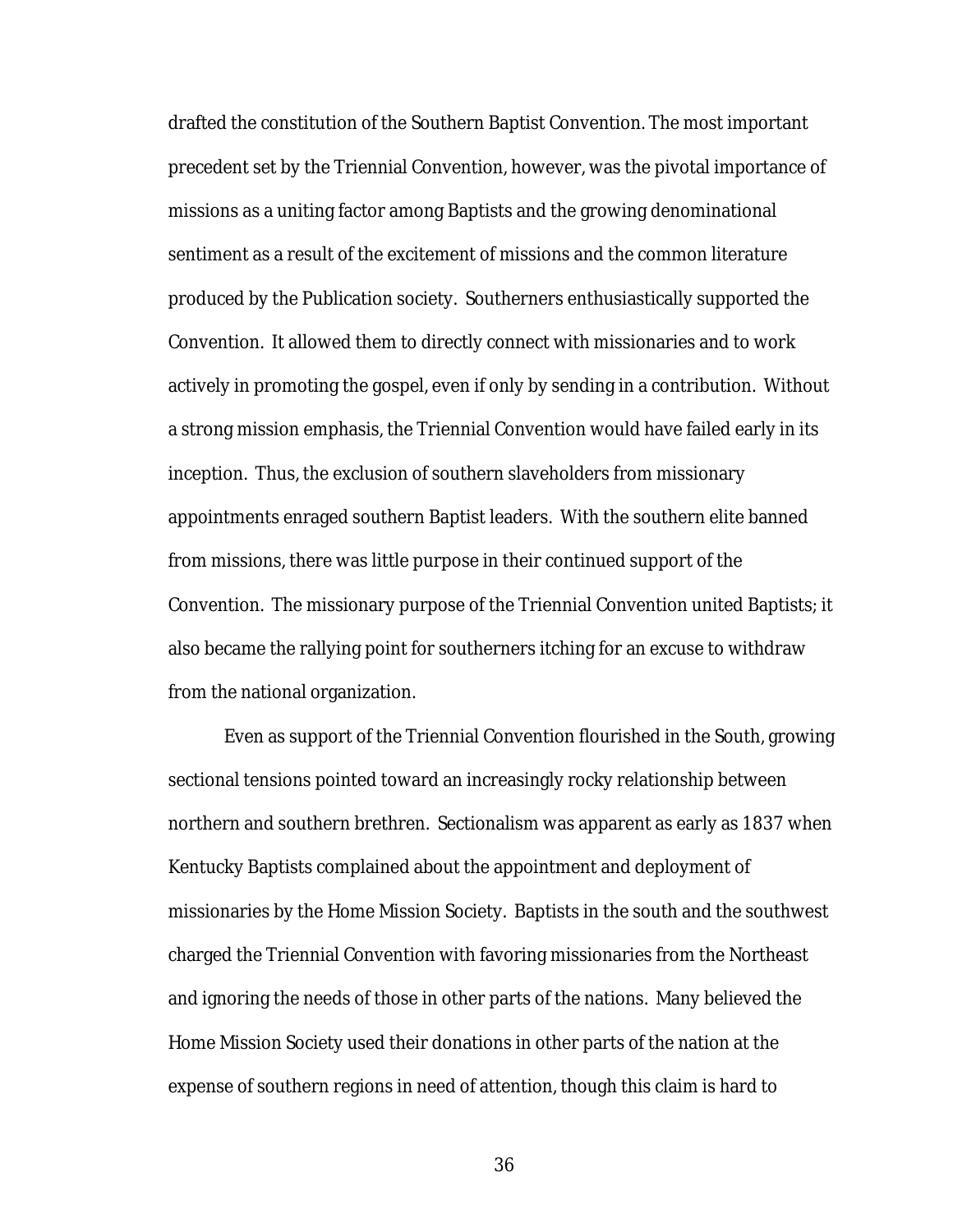substantiate. If Kentucky, Tennessee, and Missouri were classified as western as opposed to southern, the southern states gave \$28,149 for missions between 1832 and 1841 while only receiving \$13,646 in mission support.65 If these states are included in the southern cadre, the difference between the amount donated and amount spent is negligible.

While the Home Mission Society may or may not have been biased in how it spent its funds, it certainly placed priority on sending missionaries to the northern Mississippi valley over the neglected Southwest, though they strived to find missionaries willing to go south. During this period, most missionaries were northerners reluctant to live in the south because of both the presence of slavery and a widespread belief that the southern environment was debilitating to one's health. Interpreting the Home Mission Board's actions as a sign of northern neglect, southern Baptists increasingly saw themselves as distinct from those in the North, an idea "cultivated and maintained by denominational loyalty, a commitment to southern culture, and a universal sense of mission rooted in individual religious experience."66 Southern Baptists began to develop strong sentiments that they needed their own Foreign and Home mission societies free of discrimination against their missionary candidates or accusations that their funds were "tainted."67For southern Baptists, religious and regional responsibilities merged into a uniquely

 <sup>65</sup> Robert A. Baker, *The Southern Baptist Convention and its People, 1607-1972* (Nashville: Broadman Press, 1974), 154.

<sup>66</sup> C. Douglas Weaver, "Southern Baptists," *The Baptists River: Essays on Many Tributaries of A Diverse Tradition,* ed. W. Glenn Jonas, Jr. (Macon: Mercer University Press, 2008), 47.

<sup>67</sup> Fletcher, 40.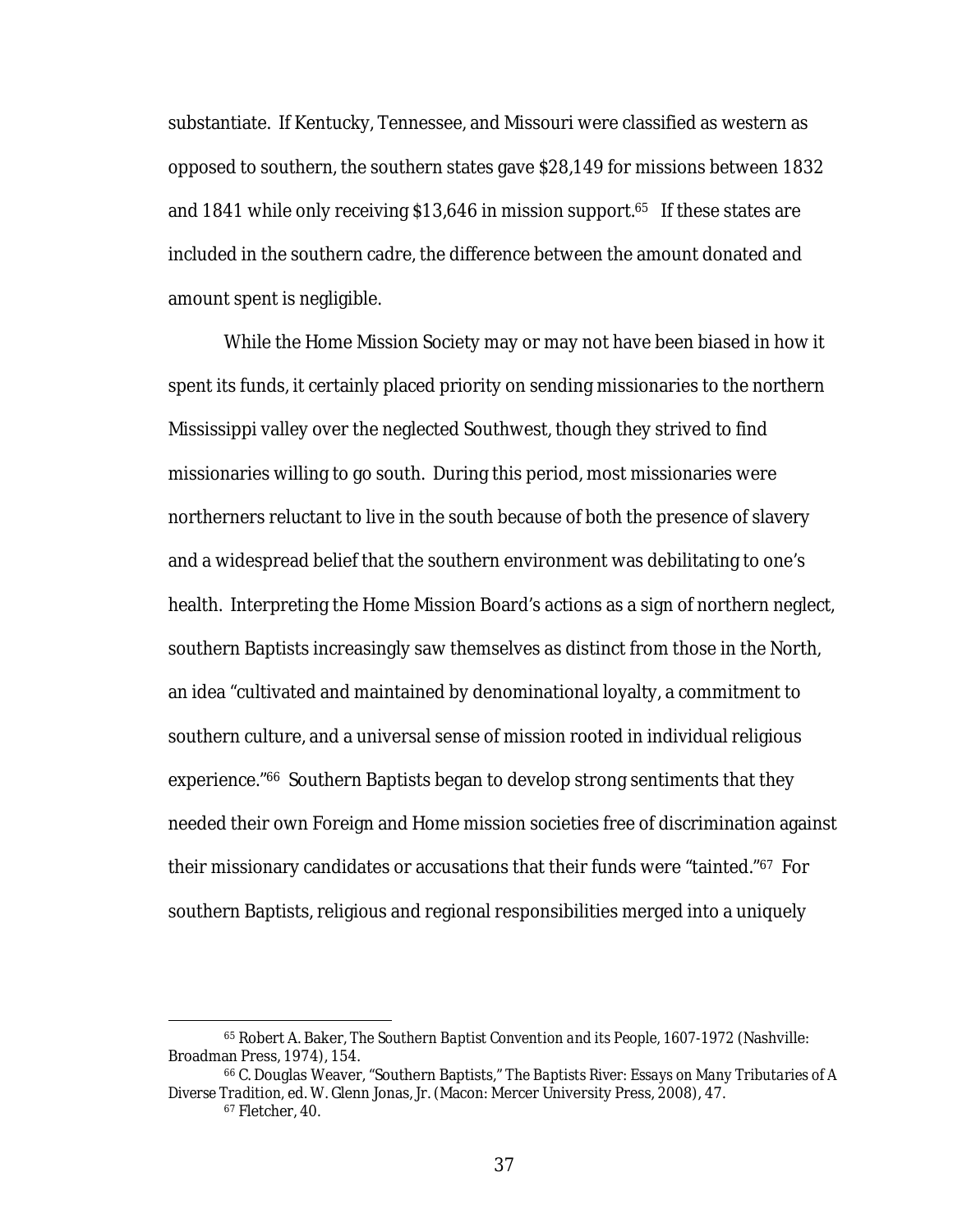southern dogma capable of justifying and defending the southern way of life and the institutions at its base, namely slavery.

#### *The Southern Denomination*

The period between the establishment of the Triennial Convention in 1814 and the split of the Southern Baptists in 1845 brought "considerable turmoil and rapid change across the South. It is difficult to separate the history into economic, social, political compartments, for most of the factors impinging upon the history of the South during this period overlapped into all these areas."68 The period saw a significant shift in how southerners viewed slavery and their religious interpretation of the institution. Contrary to popular belief, the South did not initially embrace slavery. Prior to the Revolution, many southern colonies rejected slavery out right; for example, James Oglethorpe opposed slavery and originally founded Georgia as an anti-slavery colony. British governors and businessman pushed slavery on the colonies, however, establishing large rice plantations along the coast. Still, most southerners embraced slavery only after 1793 when the invention of the cotton gin made the large-scale growth of cotton economically feasible. As the South changed its conception of slavery, relations with the North became much more heated. Southerners felt increasingly condemned and estranged by northern Baptists.69

Despite southern characterizations of the North, the majority of northern Baptists were content to overlook the issue of slavery within the context of the

 <sup>68</sup> Baker, *SBC and It's People*, 118.

<sup>69</sup> Fletcher, 13.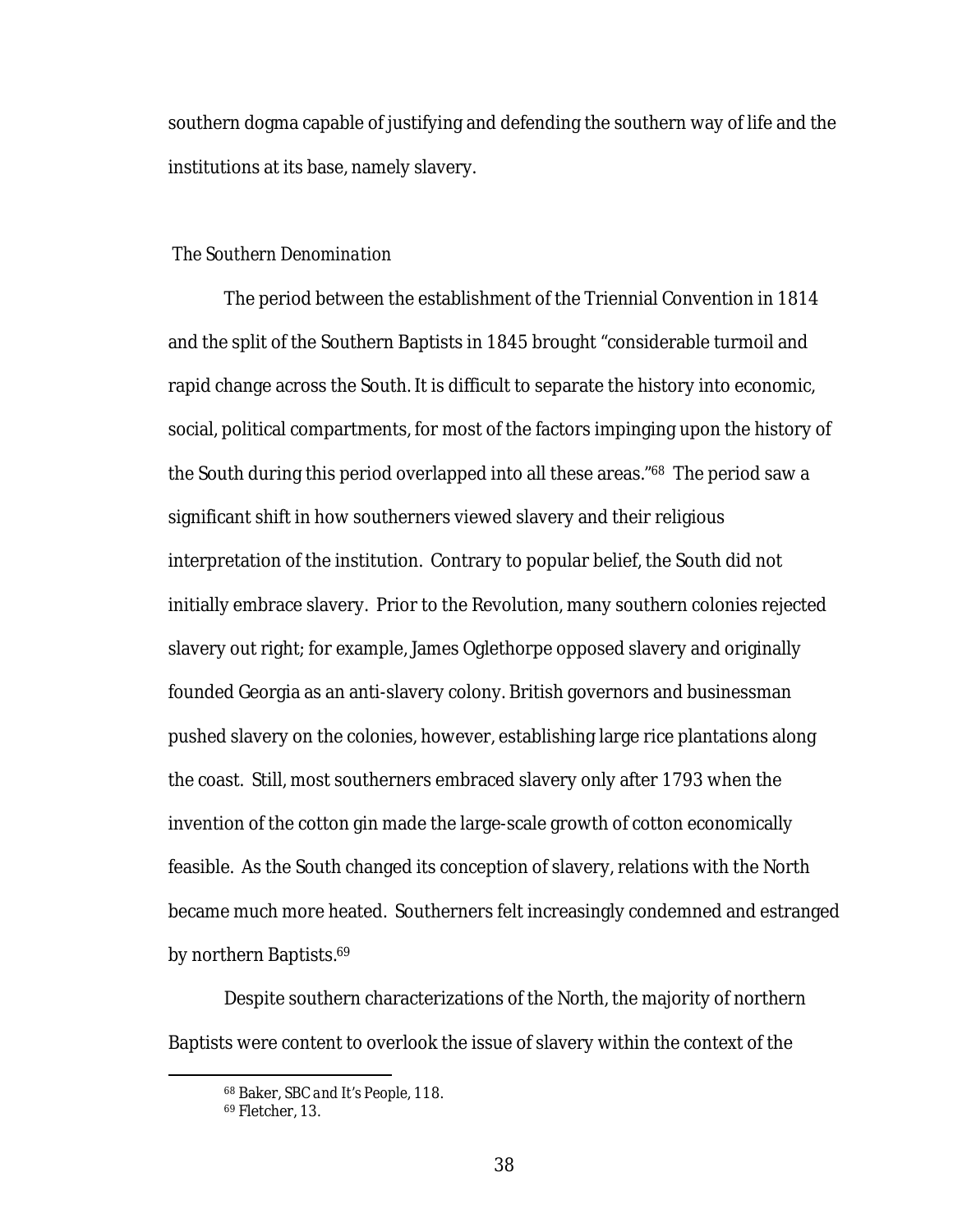Triennial Convention. They were uncomfortable with slavery, to be sure, but they did not intend to make it a divisive issue. Ironically, it was the actions of English Baptists that pushed the matter to the forefront of North-South discussions; the English forced slavery on the South and now condemned the region for it. Baptists helped lead the campaign for abolition in England, which ended in the 1833 Abolition of Slavery Act mandating the emancipation of slaves in the West Indies. Flush with their success, the English Baptists wrote a letter to Triennial Convention that same year chastising them for not taking a strong stand against slavery, stating

We wish rather to fix your attention on the system as a whole - its unchristian character, its degrading tendency, the misery it generates, the injustice, cruelty and wretchedness it involves. Is it not an awful breach of the Divine law, a manifest infraction of that social compact which is always and everywhere binding? And if it be so, are you not, as Christians, and especially as Christian ministers, bound to protest against it, and to seek, by all legitimate means, its speedy and entire destruction? You have a high and holy part, dear brethren, to act…An opportunity is now offered you of extending the happiness of your species, of raising a degraded class of your population to freedom, intelligence, and virtue; of redeeming yourselves from reproach; and of vindicating the character of your most holy faith.70

The letter, as expected, received mixed response from the convention gathering.

Some commiserated with the English Baptists, saying they understood those who

hated slavery, but refused to make abolition a test of faith.<sup>71</sup> A smaller group vowed

they would no longer have anything to do with slaveholders.

Most northern Baptists were willing to look the other way on slavery in

order to maintain cooperation with the South, but abolitionists continued to push

 <sup>70</sup> Baker, "From the Board of Baptist Ministers in and Near London to the Pastors and Ministers of the Baptist Denomination Throughout the United States of America" *Baptist Sourcebook,*  87-88.

<sup>71</sup> Fletcher, 40.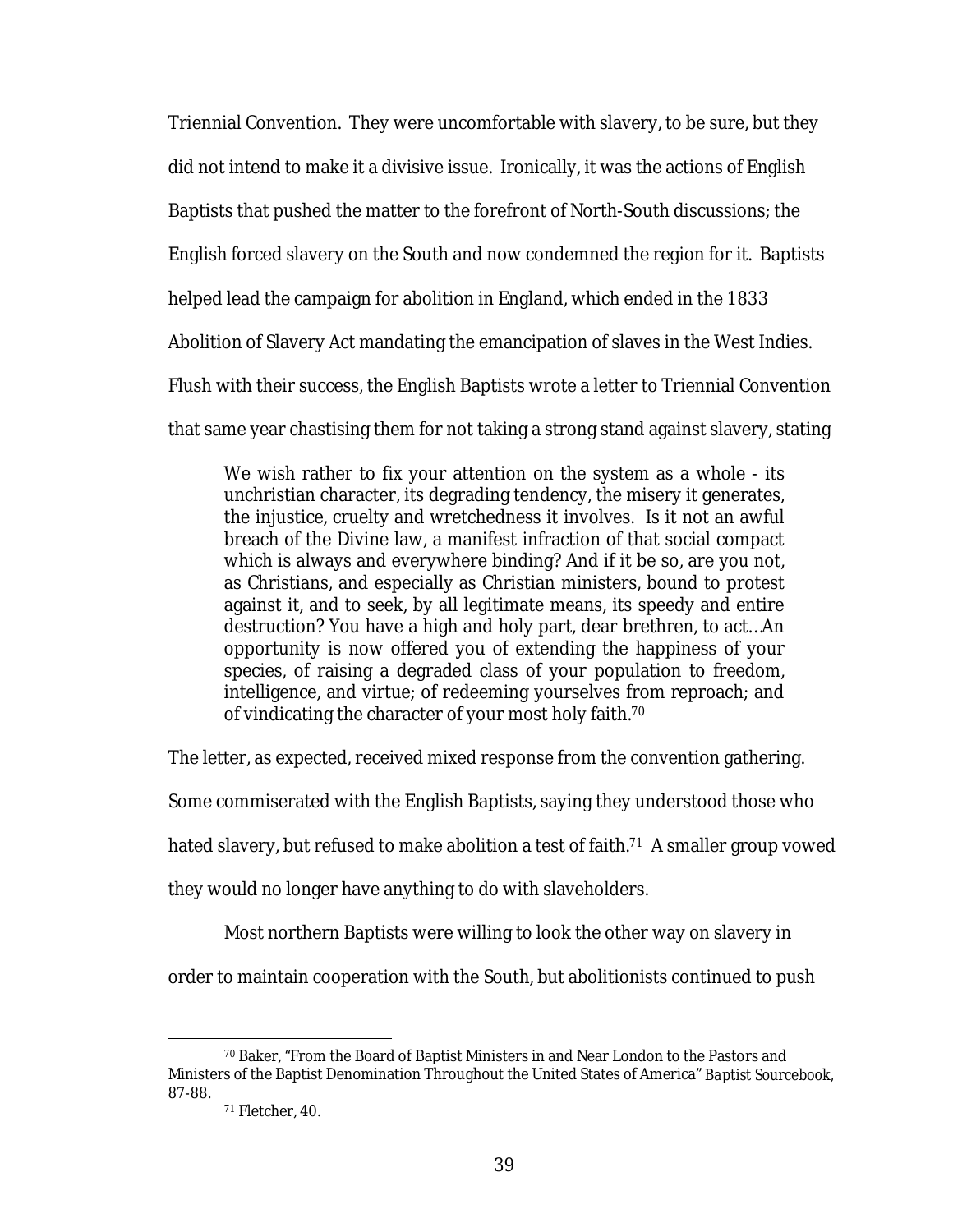the issue, causing southerners, even those who were not slaveholders, to go on the defensive. In 1840, northern Baptists formed the American Baptist Anti-Slavery Convention, declaring that southern churches needed to confess the sinfulness of owning slaves.72 As tensions rose, the Triennial Convention strived to maintain unity. The Convention took an official stance of neutrality on slavery in 1841. Unfortunately, their official declaration eventually gave southerners grounds for withdrawal. Southern Baptist leaders also sought to hold the Convention together. Sitting president W.B. Johnson rejected his nomination for reelection at the 1844 convention in an attempt to forestall schism within the denomination. While he cited health reasons as the reason for his decision, reports from friends indicated he sought conciliation between abolitionists and slaveholders.73 Francis Wayland was elected president, and, though his opposition to slavery was well documented, the convention maintained its neutral position. That neutrality came crashing down the next year when Baptists from Georgia and Alabama decided to test the Home Mission Society and the Foreign Mission Society's willingness to commission slaveholders as missionaries.

On August 2, 1844, the Georgia Baptist Association decided to test the Triennial Convention's detachment from the abolitionists by submitting James E. Reeve as a missionary candidate for the Home Mission Board. The Georgia Baptists openly stated that Reeve was a slaveholder, hoping to provoke the many leaders on the Board who actively supported abolitionists into showing their true colors. Sensing a trap, the Executive Board refused to consider Reeve's appointment on the

 <sup>72</sup> Jonas, 45

<sup>73</sup>Fletcher*,* 47.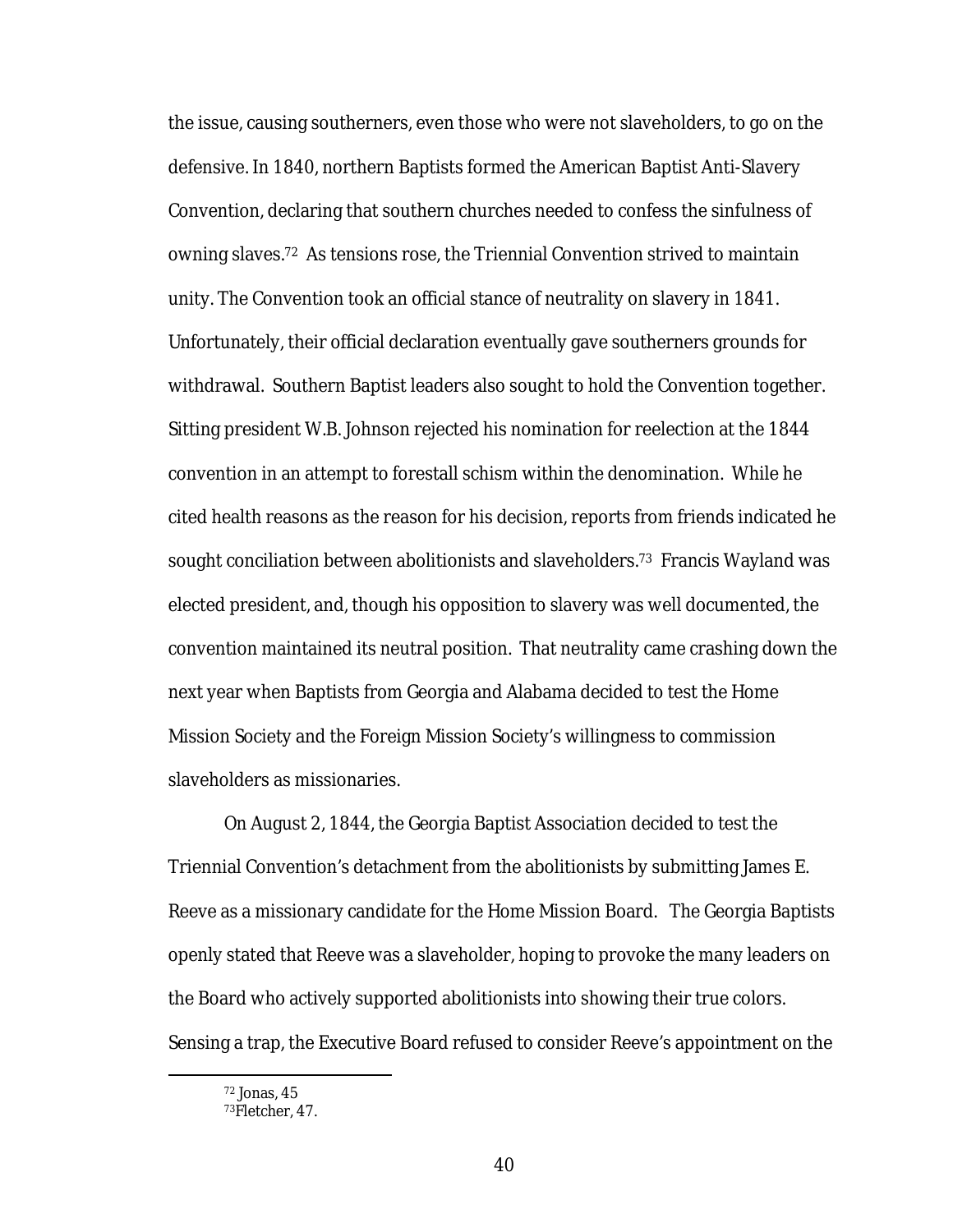grounds that the test "violated the purpose and letter of the constitution, compromised the principles of the neutrality circular issued by the society in 1841, ignored a resolution introduced in 1841 by Richard Fuller which denied right of anyone to introduce the subject of slavery or anti-slavery into the society" and generally threatened the harmony of the society.74 Georgia Baptists were angered, but could not refute the decision. The Foreign Mission Board was not as skillful in sidestepping the challenge brought before them by the Alabama State Convention. On November 25, 1844 the Alabama General Convention demanded of the Foreign Mission Board a clear statement that slaveholders had the same status regarding appointment as nonslaveholders. The Board's answer, no slaveholders would be approved by the Board, incited southern Baptists. The line had been drawn in the sand.

Word of the Board's decision spread like wildfire throughout the South, carried mostly by the region's Baptist publications. Founded in 1822, the *Christian Index* was the official newspaper of the Georgia Baptist Convention and had a large circulation in neighboring states. The Christian Index relayed the responses of various organizations and carried editorials from Southern ministers incensed at the Triennial Convention's "unconstitutional stand."75 The Virginians were the first to suggest a meeting of southern Baptists to discuss creating an independent Convention able to "promote the foreign mission cause, and other interests of the

 <sup>74</sup> Baker, *SBC and Its People,* 158.

<sup>75</sup> In fact, there was nothing in the Triennial Convention's constitution regarding slavery. Rather, there was a general understanding that the issue would not be discussed. Some historians such as Copeland and Carter suggest the emphasis placed on the constitution serves as a way to deemphasize the role slavery played in the creation of the SBC. (See Carter, 174 and Copeland, 8.)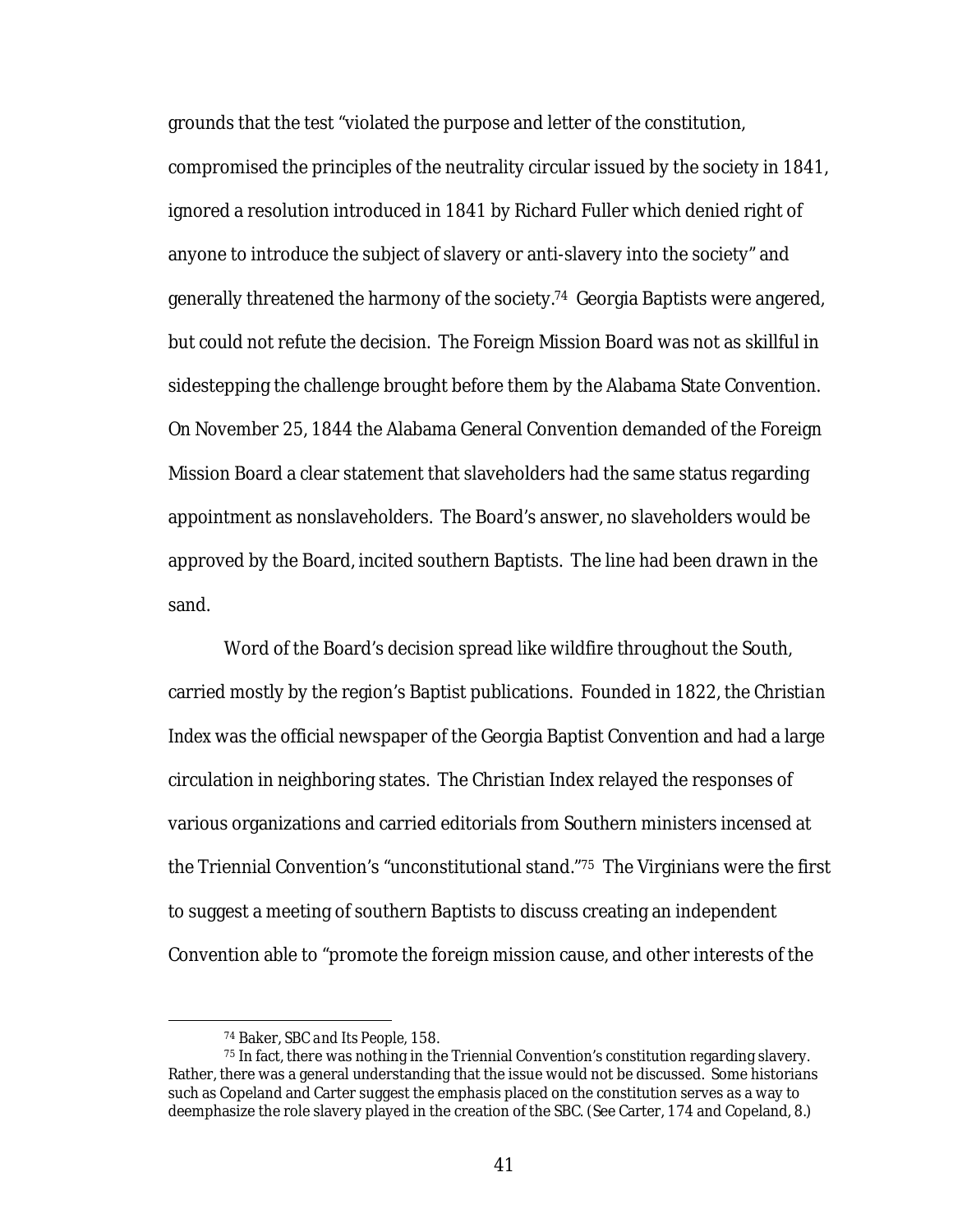Baptist denomination in the South."76 They proposed the meeting be held in Augusta, Georgia, on the second weekend of May, a proposal unanimously supported by the Georgians, who championed William Sands', editor of Virginia's *Religious Herald,* assessment of the crisis within the denomination. Sands blamed the impending disunion on northern stubbornness, stating

We have for some time felt apprehensive, that union could not be much longer maintained. The altered tone of the Baptist periodicals in the New England…their constant and unremitted denunciations of slaveholders…the passage of anti-slavery resolutions at the annual meetings in Boston and Salem associations – gave strong premonitory symptoms of the existeuce (sic) of a feverish excitement, which would probably, at no distant period, exhibit itself in some overt act which would compel the South to withdraw…we determined that no act or agency of ours should increase the difficulty or hasten the catastrophe. If the Union should be dissolved, the responsibility should be their own.77

The righteous stance taken by Sands was echoed in much of the Baptist diatribe leading up to the Augusta meeting. Southerners wholly blamed northern abolitionist sentiments and their failure to maintain convention law for the impending break. Despite the focus on convention law, however, it is clear that the defense of slavery was at the heart of the split.

Southern Baptist publications rarely came directly out in stating that their separation from the northern Baptists hinged on a defense of slavery, but accusations that the Foreign Missions Board's location in Boston made them more susceptible to abolitionist doctrine reveal the slave issue was at the heart of the split. As many below the Mason Dixon line interpreted events, the northern Baptists "will be compelled by the party into whose

 <sup>76</sup> "Southern Baptist Convention," *The Christian Index* 13:3 (March 28, 1845).

<sup>77</sup> "Our Relations with the North," *The Christian Index* 13:13 (March 28, 1845).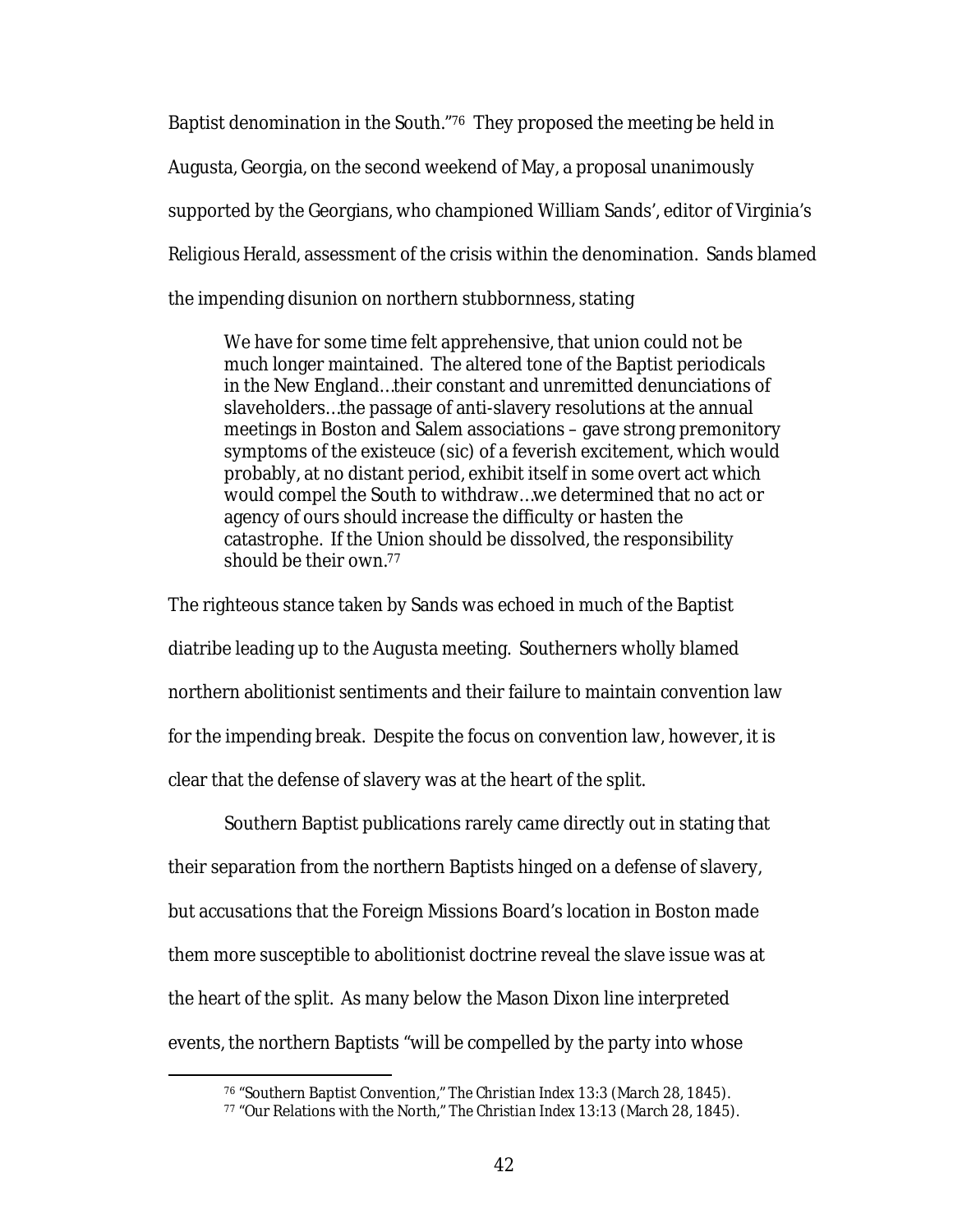arms they have thrown themselves to go to. They will not be permitted to recede. The Convention must be rid of any alliance with slavery or slaveholders, and self-respect points out that it would be more honorable to withdraw than be driven off."78 Southern Baptists who were against the split also recognized the pivotal role of slavery in the decisions being made. An editorial to the *Christian Index* argued that Southerners who were neither slaveholders nor who had any sympathy for slavery should object to the impending schism, stating "Should these brethren pursue the cause,… no general rupture in denomination will be realized. And who knows but that one grand object of the Great Head of the Church in scattering them all over the South, was to prevent the anticipated division between the North and the South."79 Unfortunately, these Southerners had little chance to speak. The majority of Baptists, who included women, slaves, and non-slaveholding whites from the lower classes and border states, were suddenly thrust into a new denomination.

Delegates for the southern Baptists meeting arrived in Augusta on Thursday, May 8, 1945. Due perhaps to the hurried nature of the event's planning, of the 293 delegates sent to Augusta, all but twenty represented Georgia, South Carolina, or Virginia.80 The vast majority of messengers to the convention were from Georgia, who held slaves at a rate six times higher than the average southerner, revealing a definite economic bias in forming an

 <sup>78</sup> "Usurption of a a Minority," *The Christian Index* 13:13 (March 28, 1845).

<sup>79</sup> "Events Justify our Former Positions," *The Christian Index* 13:18 (May 2, 1845). <sup>80</sup> Baker, *SBC and Its People*, 161.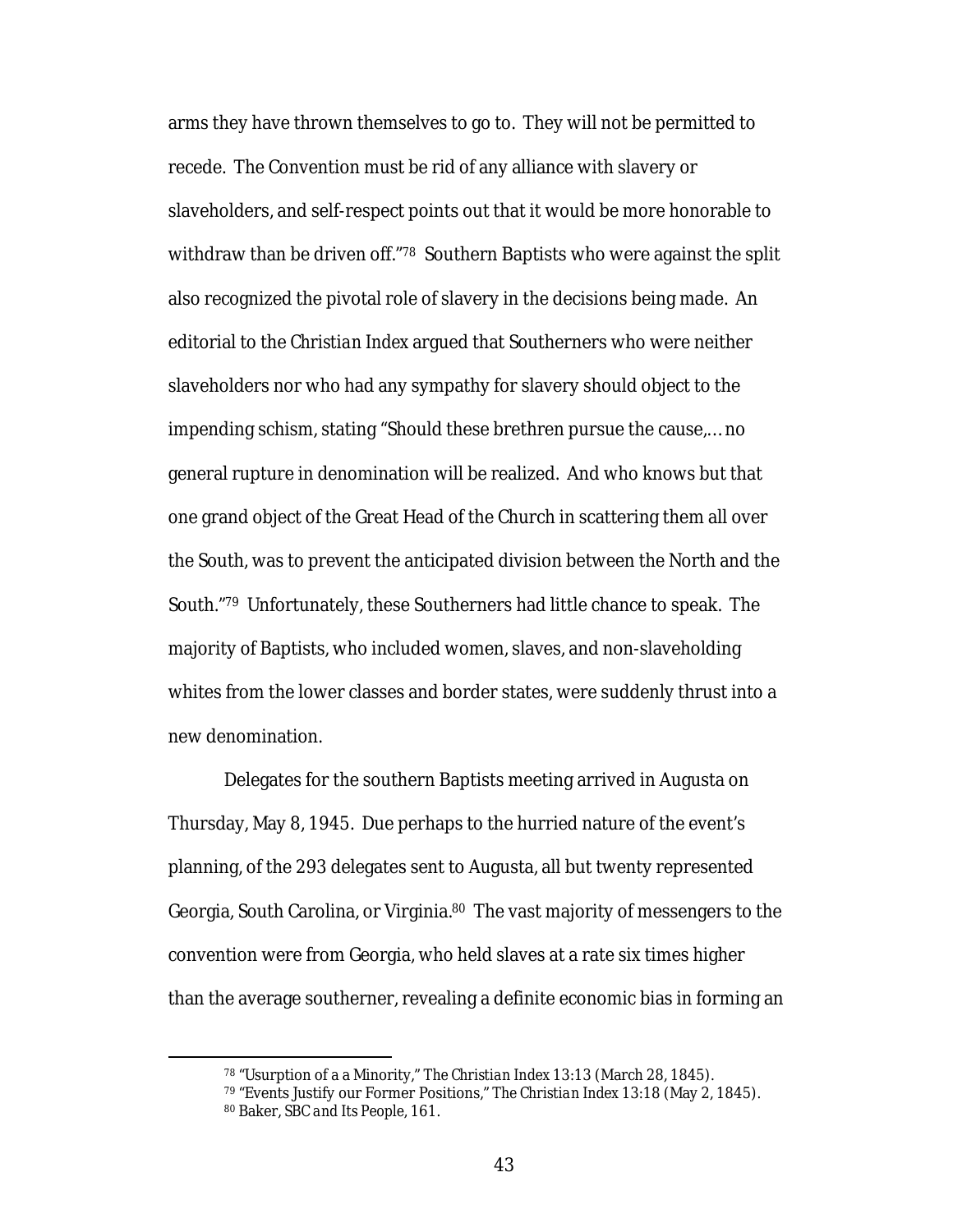institution willing to maintain biblically based slavery.81 Robert Fuller and W.B. Johnson, who according to historians, arrived in Augusta with a constitution already drafted in his pocket, led the convention. Before the end of the day, Fuller was appointed as chair of a committee made up of the most influential southern leaders to create a preamble and resolutions regarding a new convention for the delegates to consider the next day.

On Friday, Fuller read over the committee's suggestions, including "that for the peace and harmony, and in order to accomplish the greatest amount of good, and the maintenance of the Scriptural principles on which the General Missionary Convention of the Baptist Denomination was originally formed, it is proper that this convention at once proceed to organize a society for the propagation of the gospel."82 Interestingly, the delegates used the term "Scriptural principles" instead of setting forth a clear creed of what they believed, providing evidence that the new convention was not created in response to theological or doctrinal issues.<sup>83</sup> The constitution drafted by the group closely resembled the convention first proposed by Furman and Johnson and the founding of the Triennial Convention. The Southern Baptist Convention operated along the associational, not the societal, model and acted as an umbrella organization for any benevolent groups the denomination decided to support, stressing denominational unity over any single cause.

 <sup>81</sup> Robert G. Gardner, "*A Decade of Debate and Division: Georgia Baptists and the Formation of the Southern Baptist Convention* (Macon: Mercer University Press, 1995), 30.

<sup>82</sup> Southern Baptist Convention Annual, 1845, 3-5.

<sup>83</sup> Fletcher, 47.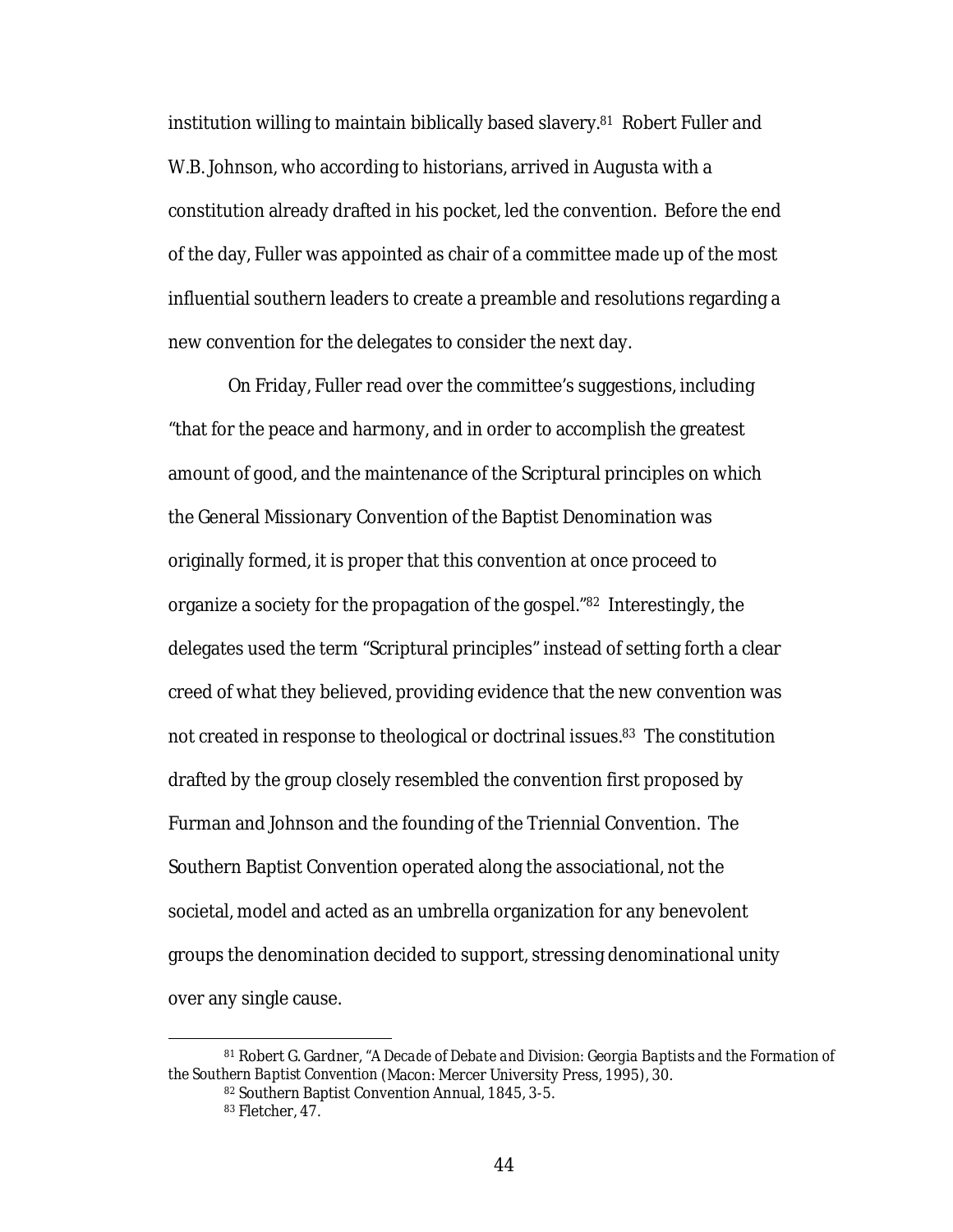Though the Convention initially focused solely on supporting missions at home and abroad in hopes of eventually reuniting with northern Baptists, they soon expanded. The Southern Baptist Convention eventually became the largest Protestant denomination in America, let alone the South. While other denominations experienced a similar north-south split in the years bookending the Civil War, the Southern Baptist experience is relatively unique in that it never sought to reunite with its northern counterpart. While there are a wide variety of theories regarding this phenomenon, ranging from a different view of denominational polity to the entrenchment of the southern sense of distinctiveness, historian E. Luther Copeland offers a compelling reading of the denomination's history, stating, "One can see why the concept of Southern uniqueness might more easily pervade a denomination without definite rootage in a historic founder outside Southern history."<sup>84</sup> There is no great Baptist leader such as Luther or Wesley to draw Baptists together. Instead, they have only their sense of shared identity, an identity that in part rested on a tradition of entrenched racism, even if it was never articulated by the denomination itself.

#### **Theology of Racism**

The Southern Baptist Convention originated because southerners actively rejected the condemnation of slavery directed towards them by northern abolitionists. Though most Baptists were in the lower economic class and,

 <sup>84</sup> Copeland, 14.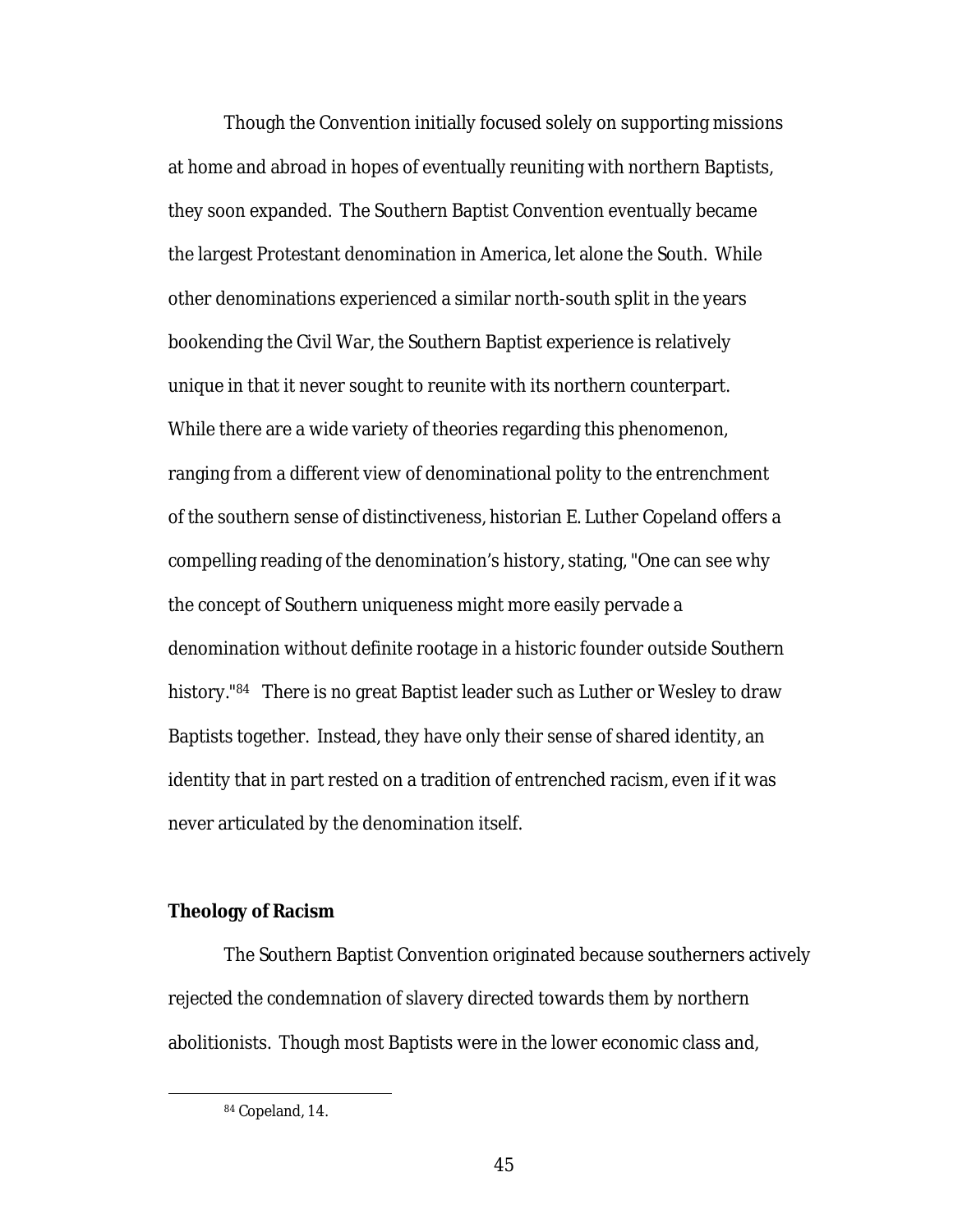therefore, did not own a large number of slaves, they were fully immersed in the culture of the region.85 Cotton plantations could not function without slave labor, and every aspect of southern society, from economics to religion, was dependent on the one-crop system. It is not surprising that southern theologians strongly articulated a biblical defense of slavery. Southern Baptists, with a strong fundamentalist belief in biblical inerrancy, relied on a number of arguments to prove that a slave society could also be a Christian one. One of the most prominent defenses of slavery was that Jesus did not expressly forbid it. This reasoning stated that Jesus and his disciples were aware of slavery as it existed within their society, yet none felt the need to denounce it, clearly showing that it did not register as a sin. In the 1857 treatise, *The Christian Doctrine of Slavery,* George Armstrong writes

The Bible, and the Bible alone, is her [the Church's] rule of faith and practice. She can announce what it teaches; enjoin what it commands; prohibit what it condemns; and enforce her testimonies by spiritual sanctions. Beyond the Bible she can never rightfully go, and apart from the Bible she can never rightfully speak. 'To the law and to the testimony' and to them alone, she must always appeal; and when they are silent, it is her duty to put her hand upon her lips.86

If the Bible did not say that slavery was a sin, then modern Christians could not go back and read meaning into the original text. To further make their case, Southern Baptists frequently believed that slavery in Judea and Egypt was more oppressive than their form and, therefore, more likely to be branded a sin. In the absence of condemnation, one could assume that slavery was acceptable to the Lord.

 <sup>85</sup> Copeland, 125.

<sup>86</sup> qtd in Archie C. Epps, III, "The Christian Doctrine of Slavery: A Theological Analysis," *The Journal of Negro History* 46:4 (Oct., 1961): 244.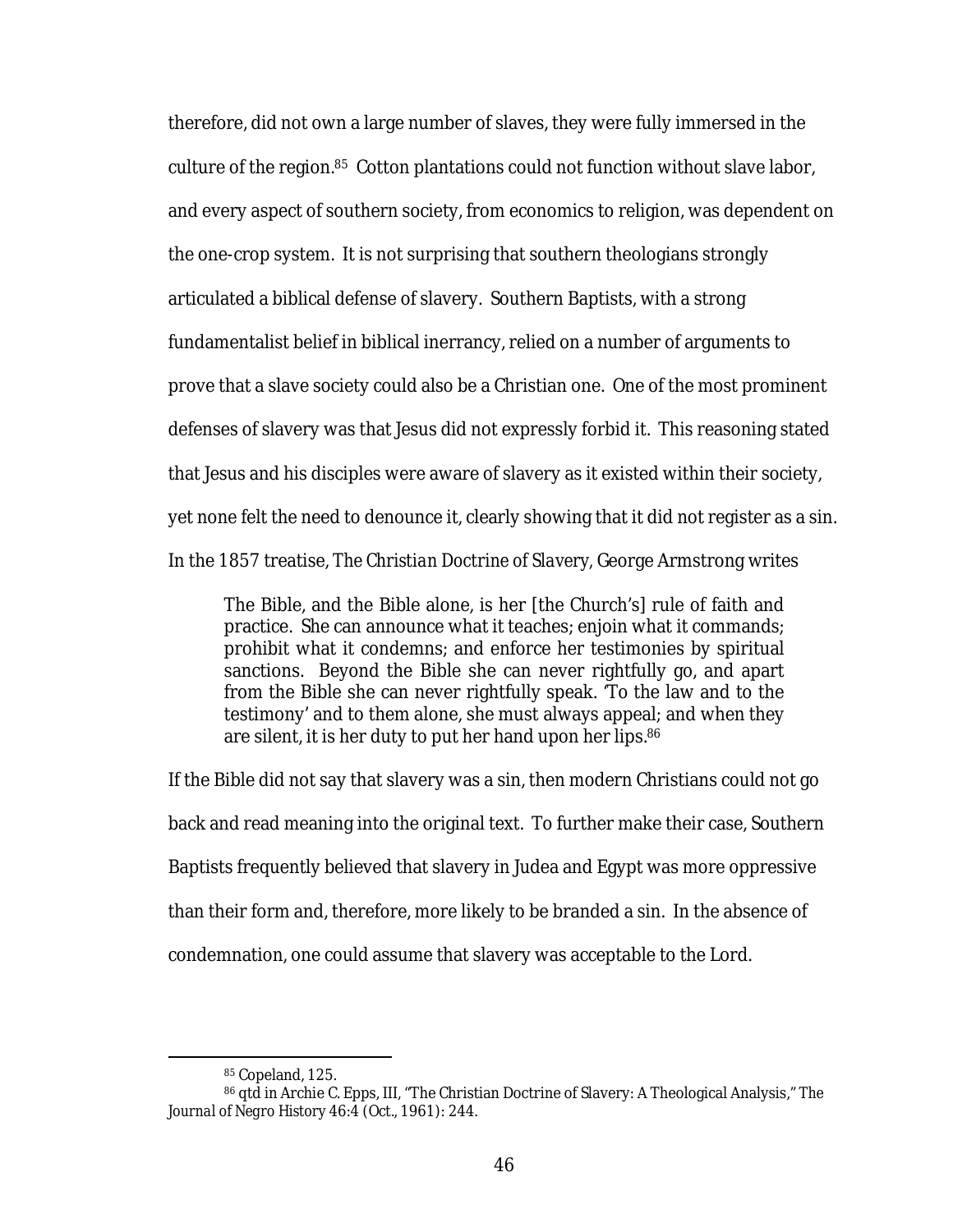Southern Baptists also described slavery as a Biblical and moral mandate by which Christians fulfilled a duty in their treatment of Africans. J.R. Graves from Tennessee focused on sin's curse, which brought servitude in to the world, and especially God's curse on Ham and his descendents. Graves believed universal freedom and equality were conditions of innocence and therefore lost in the Fall. The servitude that came following the Fall was further refined through the curse upon the descendents of Ham, believed to be the Africans, who were forced to serve the descendents of Ham's brothers.87 While the Hamitic determinism is often viewed as a common argument among pro-slavery Christians in the south, most Baptists preferred the idea that Africans benefited spiritually and physically from slavery, an idea best defended by South Carolinian Richard Fuller, one of the founders of the SBC.88

In an 1822 series of letters to Rev. Wayland of Rhode Island, Fuller set forth the basic tenants of the Positive Good defense of slavery, stating liberty is to be preferred to slavery, "but in the light of faith, the soul alone has true value, and even the hardest bondage is nothing at all, the most cruel treatment nothing at all, not worth a thought, if the slave has been called to the glorious liberty of the gospel."<sup>89</sup> Though slaves, African-Americans had access to Christian teachings they would not have had had they remained in Africa. Patrick Hues Mill, a Georgia Baptist, wrote in 1846, "in every respect, the condition of the slave, in these United States of America,

 <sup>87</sup> Copeland*, Judgment of History,* 13.

<sup>88</sup> Terry Carter, "Baptists and Racism and the Turn Toward Segregation: 1845," *Turning Points in Baptist History: a Festschrift in Honor of Harry Leon McBeth*, ed. Michael E Williams,Sr. and Walter B Shurden (Macon: Mercer University Press, 2008), 170.

<sup>89</sup> Richard Fuller, *Domestic Slavery Considered as a Scriptural Institution: In a Correspondence*  Between the Rev. Richard Fuller of Beaufort, S.C. and the Rev. Francis Wayland of Providence, R.I. (New York: L. Colby, 1847), 190.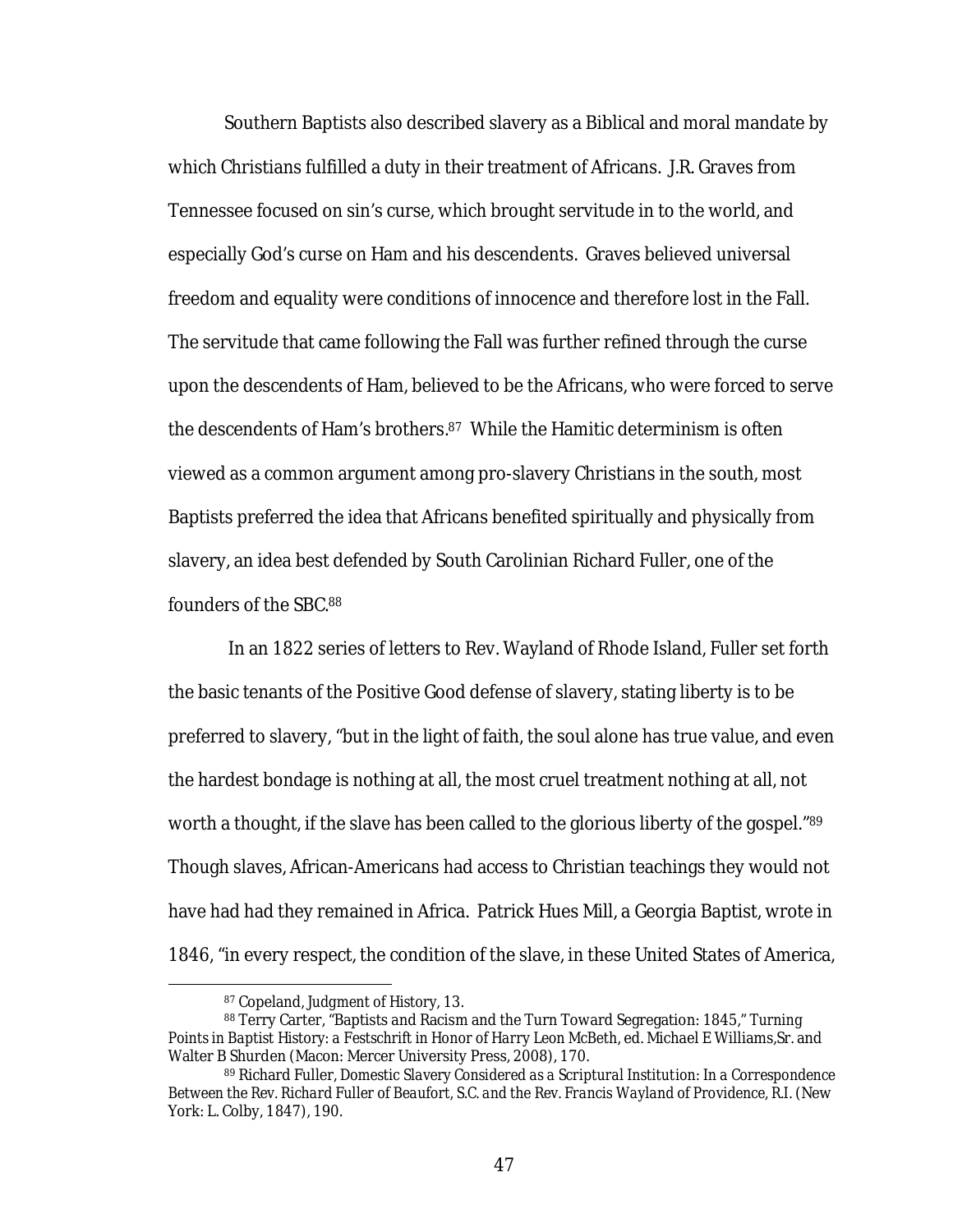is better than that in any part of the world, now, or during any past age."90 As late as 1908, H.E. Belin, a self-purported southern "insider," believed "slavery, so far from degrading the negro, has actually elevated him industrially, mentally, and even morally, the terms of his involuntary tutelage to the white race raising him to a vastly higher level than ever occupied by his kinsmen."91 The Positive Good defense rested on the argument that through exposure to Christian civilization, the slaves were being elevated to a higher state of being. This line of thinking necessitated action on the part of southern churches and Christian slaveholders, however, to hold up under the scrutiny of Northern abolitionists. In order to validate claims that the slaves themselves benefited from bondage, southern Baptists had to prove their good intentions. This meant a verbal disapproval of slaveholders who mistreated slaves or who did not support plantation missions. The very first mission work organized by the Southern Baptist Convention was geared to evangelizing among the slaves, a move designed to alleviate northern accusations that slavery was incompatible with Christianity. Such paternalistic teachings continued to play a major part in the SBC's Home Mission Board, who continued to have special committees and funds earmarked for work among African-Americans into the 1960s.

As one moves into the twentieth century, Baptist historians attribute the SBC's lack of action for social justice to its position within southern culture; it was captive of a dominant ideology that stressed loyalty to the Old South and to the

48

 <sup>90</sup>H Shelton Smith, *In His Image, But…:Racism in Southern Religion, 1780-1910* (Durham: Duke University Press, 1972), 143.

<sup>91</sup> H.E. Belin, "A Southern View of Slavery," *The American Journal of Sociology,* 13:4 (Jan 1908): 517.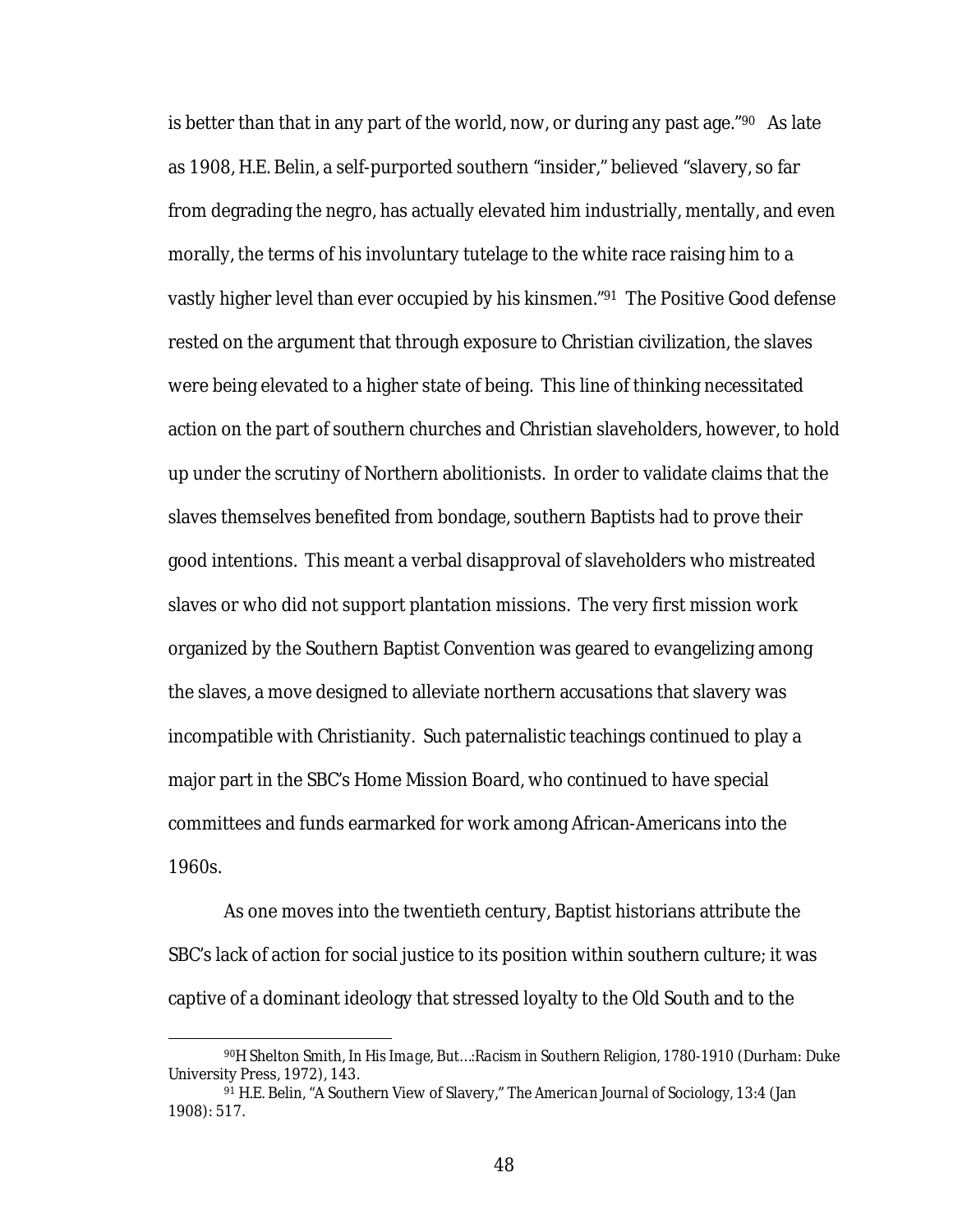standing racial caste system. For Southern Baptists, the traditions of the South were the traditions of the Christianity practiced in its purest form, and so could not be incompatible.92 Such thinking is remnant of Lost Cause theology, which remained a driving force in the development of Southern Baptists' stance on segregation. Andrew Manis, writing on Southern civil religion states,

One should view resistance to the integrationist goals of the civil rights movement as more than merely a hypocritical rejection of Christianity's universal acceptance of all persons or as the captivity of the churches to the traditional Southern social and racial arrangements. This resistance also constituted a virtual pledge of allegiance to a Southern civil religion…that viewed desegregation and the movement that fostered it as a threat to its understanding of America's sacred meaning as a nation.<sup>93</sup>

By the 1960s, the South began to look more like the rest of the country, but it still

clung to the belief that it was set apart in its commitment to upholding the Christian

ideal, an ideal that had little trouble ignoring racial injustice.

The crucial influences of the evangelical message in shaping the Southern

Baptist view of morality should not be dismissed. Most southern Baptists

fundamentally believe the Bible to be inerrant and so look to it for validation that

what they do is right. Interestingly, few Southern Baptists pulled out worn-out

arguments claiming God sanctioned segregation. Rev. G.T. Gillespie, who was one of

the most influential segregationist preachers, stated in a speech in 1957:

While the Bible contains no clear mandate for or against segregation as between the white and negro races, it does furnish considerable data from which valid inferences may be drawn in support of the general principle of segregation as an important feature of the Divine purpose and Providence throughout the ages…Concerning matters of

 <sup>92</sup> Willis, *All According to God's Plan*, 35

<sup>93</sup> Andrew M Manis, "Dying From the Neck Up": Southern Baptist Resistance to the Civil Rights Movement." *Baptist History and Heritage* (Winter 1999): 34.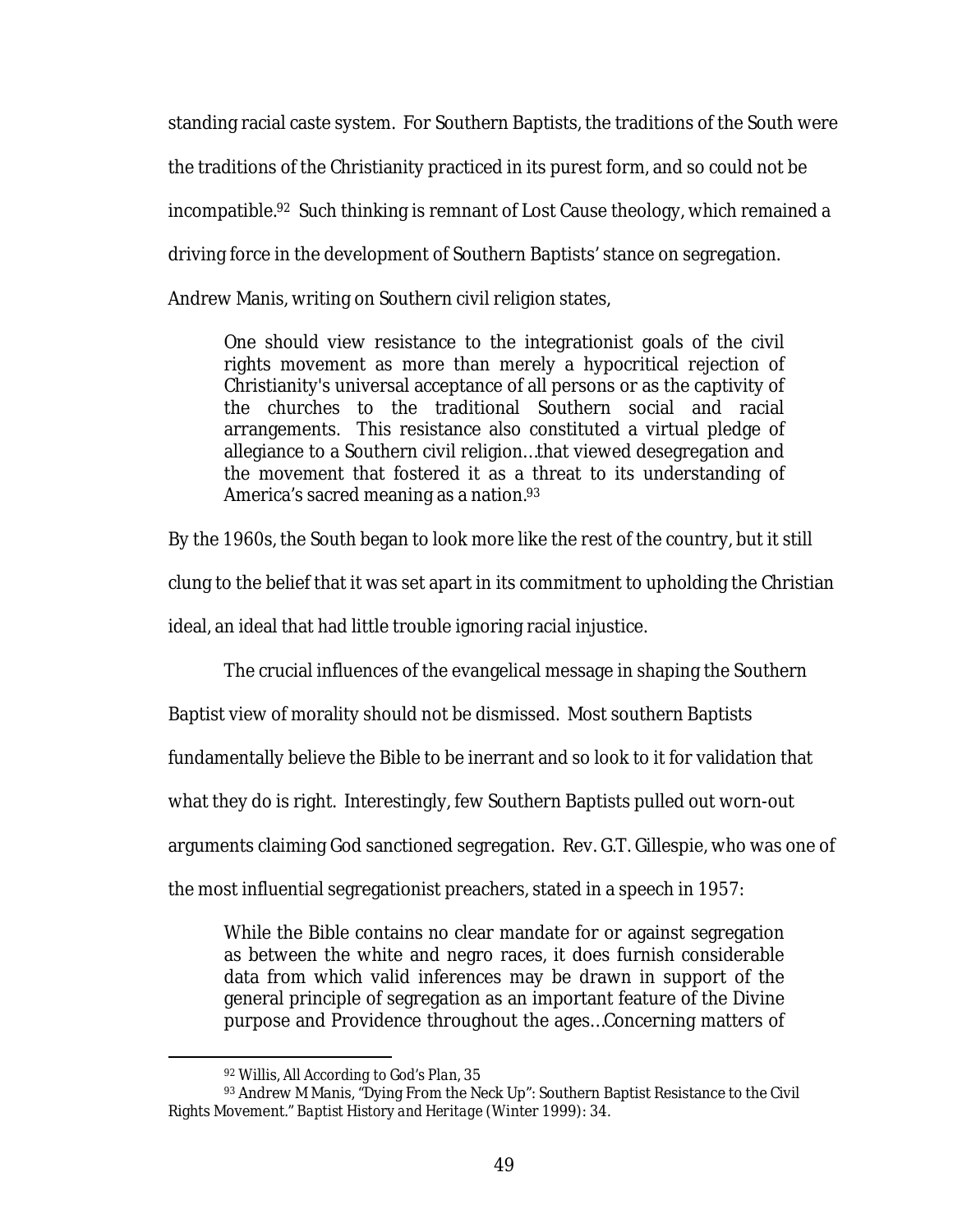this kind, which in the inscrutable wisdom of God have been left for mankind to work out in the light of reason and experience without the full light of revelation, we dare not be dogmatic.<sup>94</sup>

Such a statement is hardly a ringing endorsement of racial theology. Biblical defenses of segregation, where they did crop up, were often found among the laity as a form of "folk theology." Baptist ministers, who were frequently more liberal than the folks in the pew often kept quiet on racial matters because issues of social justice did not fit into their teleology. Evangelicals did not get involved in politics; they "sang hymns and tended to souls, but left the burden of legislation and social policy to their more worldly counterparts in the Protestant mainstream."95

The trademark of southern, evangelical religion is the emphasis placed on the connection of the individual's solitary human soul. In the conversion experience, only two beings matter – the sinner and the savior. The myopic view that the human's vertical relationship with God was all-important transitioned into the development of a morality with no real social dimension. The Southern Baptist church understood "Christian morality (like salvation) as essentially vertical, private, and static…churches consistently expended far more energy attacking the passage of pornographic materials through the mails, the liquor industry, and the houses of chance than they do in grappling with such issues as discrimination, disenfranchisement, poverty, and ignorance."96

 <sup>94</sup> David L. Chappel, "Disunity and Religious Institutions in the White South, *Massive Resistance: Southern Opposition to the Second Reconstruction,* ed. Clive Webb (Oxford: Oxford University Press, 2005), 138.

<sup>95</sup> Bill Leonard, "A Theology for Racism: Southern Fundamentalist and the Civil Rights Movement," *Baptist History and Heritage* (Winter 1999): 49.

<sup>96</sup> Hill, *Southern Churches in Crisis*, 107.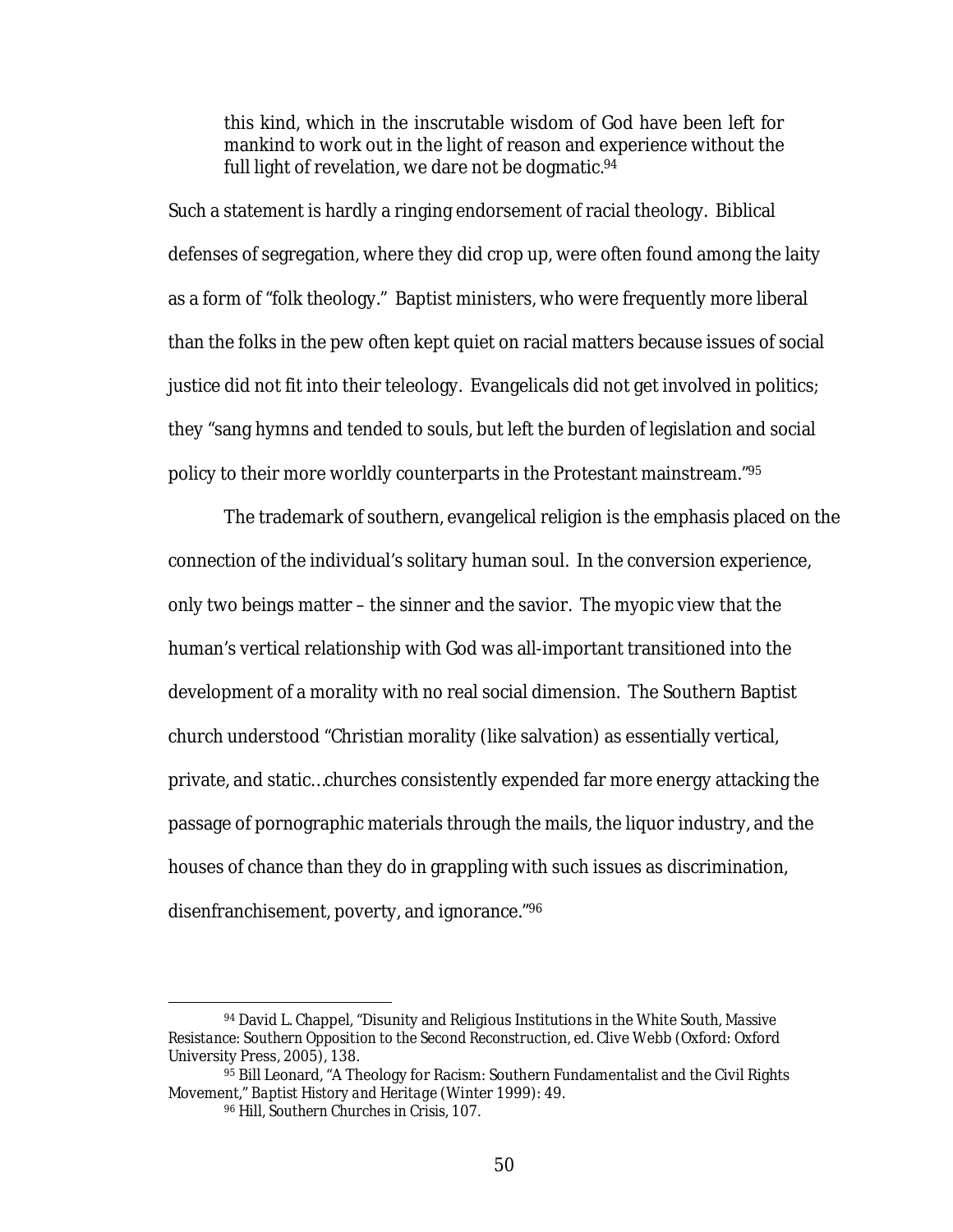Baptist churches, mandated to spread the Gospel above all else, attacked the social vices that hindered people from having a pure relationship with God. Liberal Baptists among the ministers saw racism as a moral question, but "moral questions were individual questions. Solving the race problem was, therefore, a matter of individual moral change, and that mandated evangelicalism."97 What was required was more preaching, not activism. Only when individuals were converted to Christianity, and eventually the Christian understanding of race, would the social institutions change. The problem, however, lay in the fact that the majority of southern white Baptists did not view themselves as racists, and so could nod in agreement to sermons about brotherhood on Sunday morning and continue to uphold segregation on Monday. Racists hated blacks; most Baptists saw themselves as intimately connected to their black neighbors through a complex paternalistic rationalization. According to a South Carolinian,

You'll see white and colored little kids playing together all the time. We live with 'em all day…I don't let 'em come in and sit down at my table, sit in my living room, but they can come up to my back porch and talk to me anytime they want to. I carry them to the doctor, carry them to the hospital, loan 'em money if they need it, do everything I can for 'em.98

Most Southern Baptists simply did not see the inconsistencies inherent in such a social system.

 <sup>97</sup> Willis*, According to God's Plan*, 4.

<sup>98</sup> James Sellers, *The South and Christian Ethics,* (New York: Kissinger Publishing Co., 1962),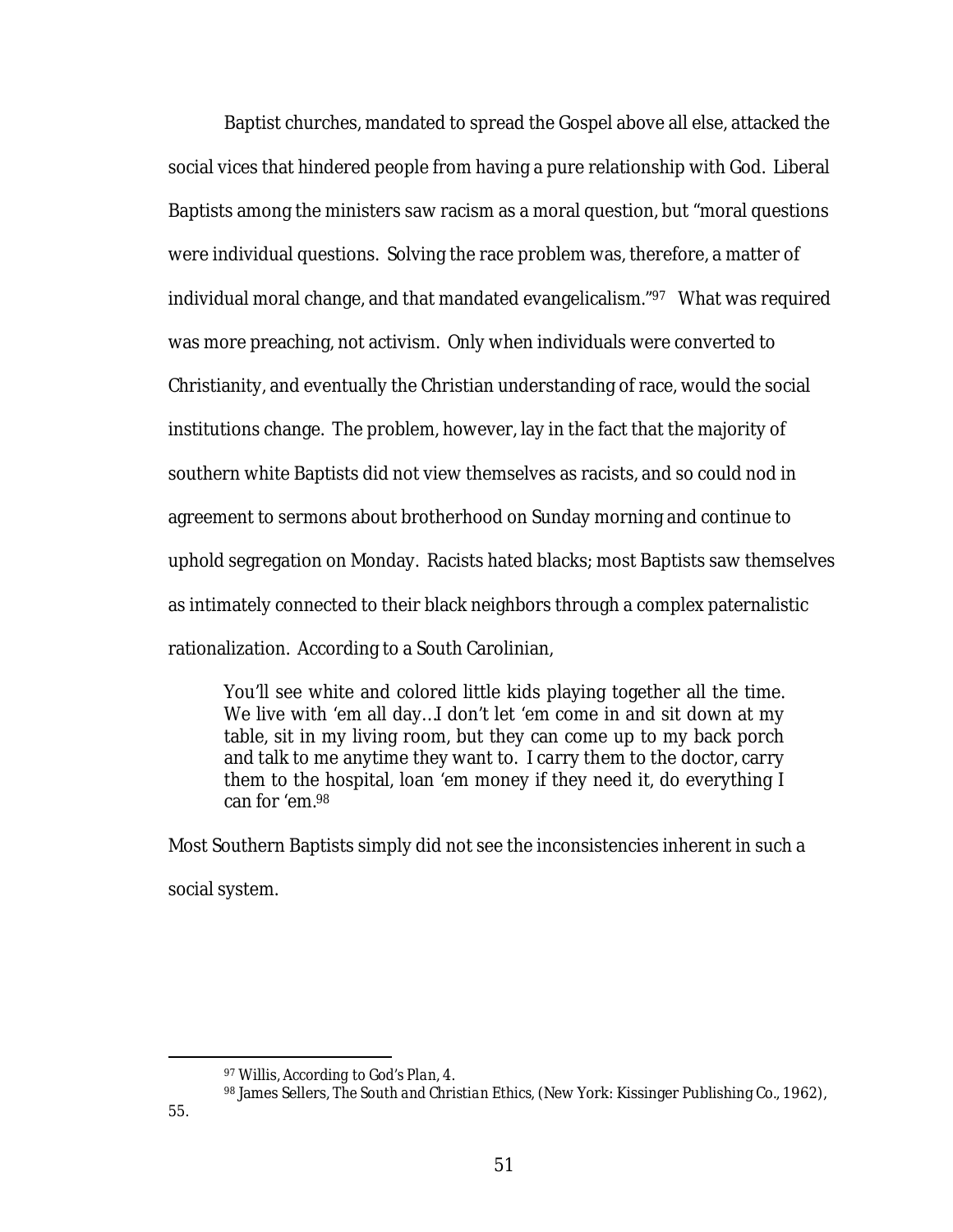# CHAPTER 3

# IS THERE ROOM AT THE CROSS? THE FAILED INTEGRATION OF A SOUTHERN BAPTIST CHURCH

*Where cross the crowded ways of life, Where sound the cries of race and clan, Above the noise of selfish strife, We hear thy voice, O Son of Man!99*

…

On Sunday, September 25, 1966, Ghana native Sam Oni stood outside the doors of Tattnall Square Baptist Church while the congregation inside sang "Where Cross the Crowded Way of Life." Two large deacons barred Oni from entering the building as church members voted to dismiss three ministers for allowing blacks to attend a summer worship service. Tension between liberal leaders and Baptist segregationists cropped up throughout the South, but reporters brought international attention to the small church in Macon, creating a unique opportunity for scholars. The reality of the situation at Tattnall Square was not unique in the South. Erwin L. McDonald, editor of the *Arkansas Baptist Newsmagazine,* wrote after learning of the church's decision, "The tragedy of Tattnall Square is that its policy is not a rare instance but the overwhelming pattern of practice among Southern Baptist churches. The big question among us Baptists continues to be whether or not any people but whites will be permitted to darken the doors of our churches.

 <sup>99</sup> Frank Mason North, "Where Cross the Crowded Ways of Life," *Baptist Hymnal* (Nashville: Convention Press, 1975), hymn 311.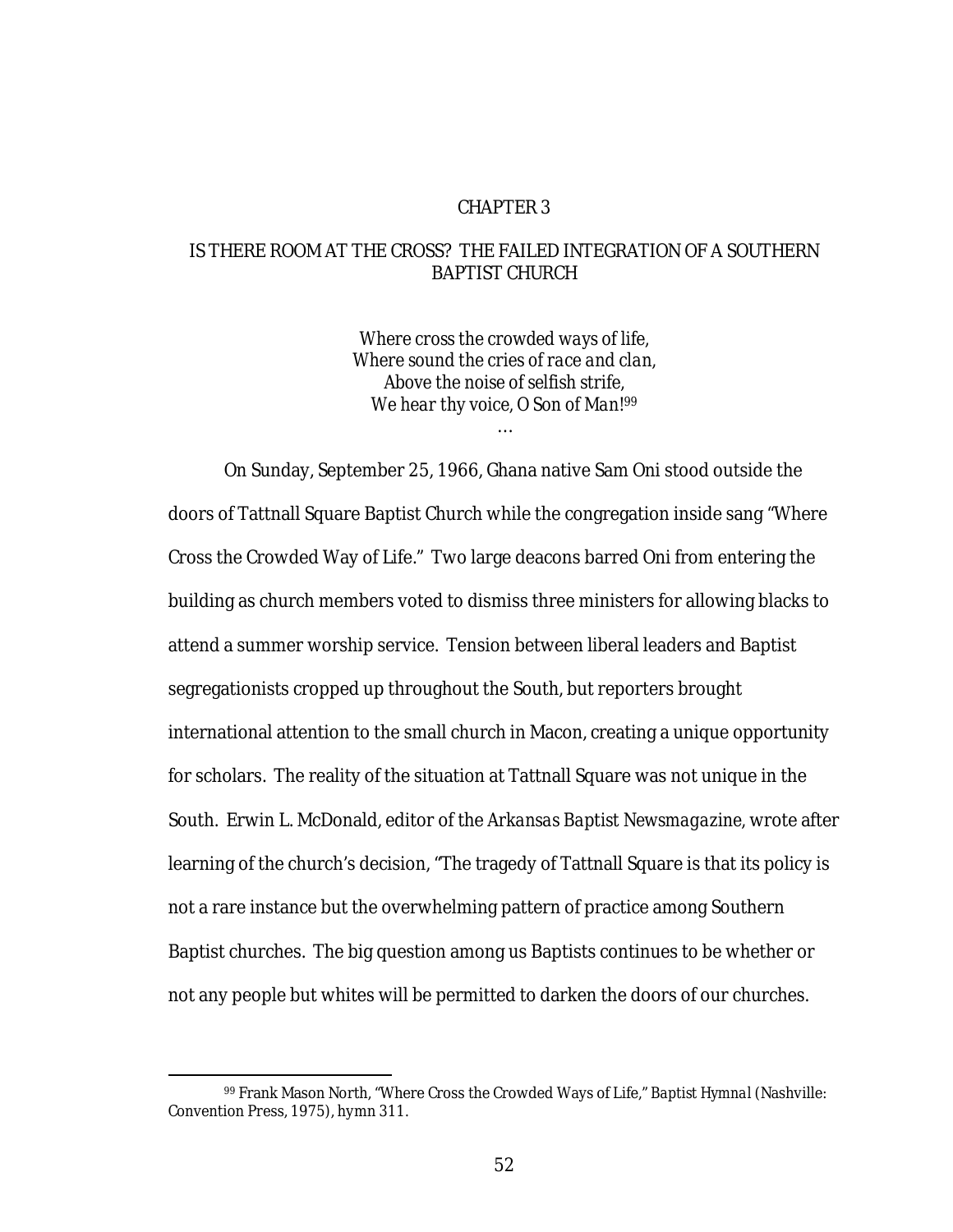This is strange for practicing Christians in 1966."<sup>100</sup> The difference between Tattnall Square and the thousands of other Baptist churches with similar racial policies is that Tattnall Square's became public knowledge, fueling debate and embarrassment among white southern Baptists. While it would be easy simply to attribute the actions of the church to entrenched racism, it is important to acknowledge that the church was divided by the issue. The church, like the denomination, was not monolithic, and numerous factors were at work. By treating the refusal of the church to integrate not as an isolated event, but as part of the southern church's larger history, it becomes clear that the while the culture of American society was changing, the white southern church continued to follow the well-laid path before it.

#### **Mercer University, the Campus Church, and Sam Oni**

Tattnall Square Baptist Church began as a mission of the First Baptist Church of Macon in 1891. The church founders intended to minister to the students and faculty of Mercer University as well as those living in the surrounding areas. From its inception, Tattnall Square had strong ties to the university. The school deeded Tattnall Square the land used for the church building and the congregation met in the university chapel while raising funds to begin construction. In time, the church contributed to the cost of maintaining a Baptist Student Union secretary on campus, and the school bestowed honorary doctoral degrees on nine different church pastors.101 The historic autonomy of the local congregation in the SBC kept Mercer

 <sup>100</sup> "Ouster Gets Worldwide Reaction," *The Christian Index*, October 6, 1966.

<sup>101</sup> Centennial History Committee with Fred and Elizabeth Hinesley, *History of Tattnall Square Baptist Church – 75 years* (Macon: Panaprint, Inc., 1991), 9, 12.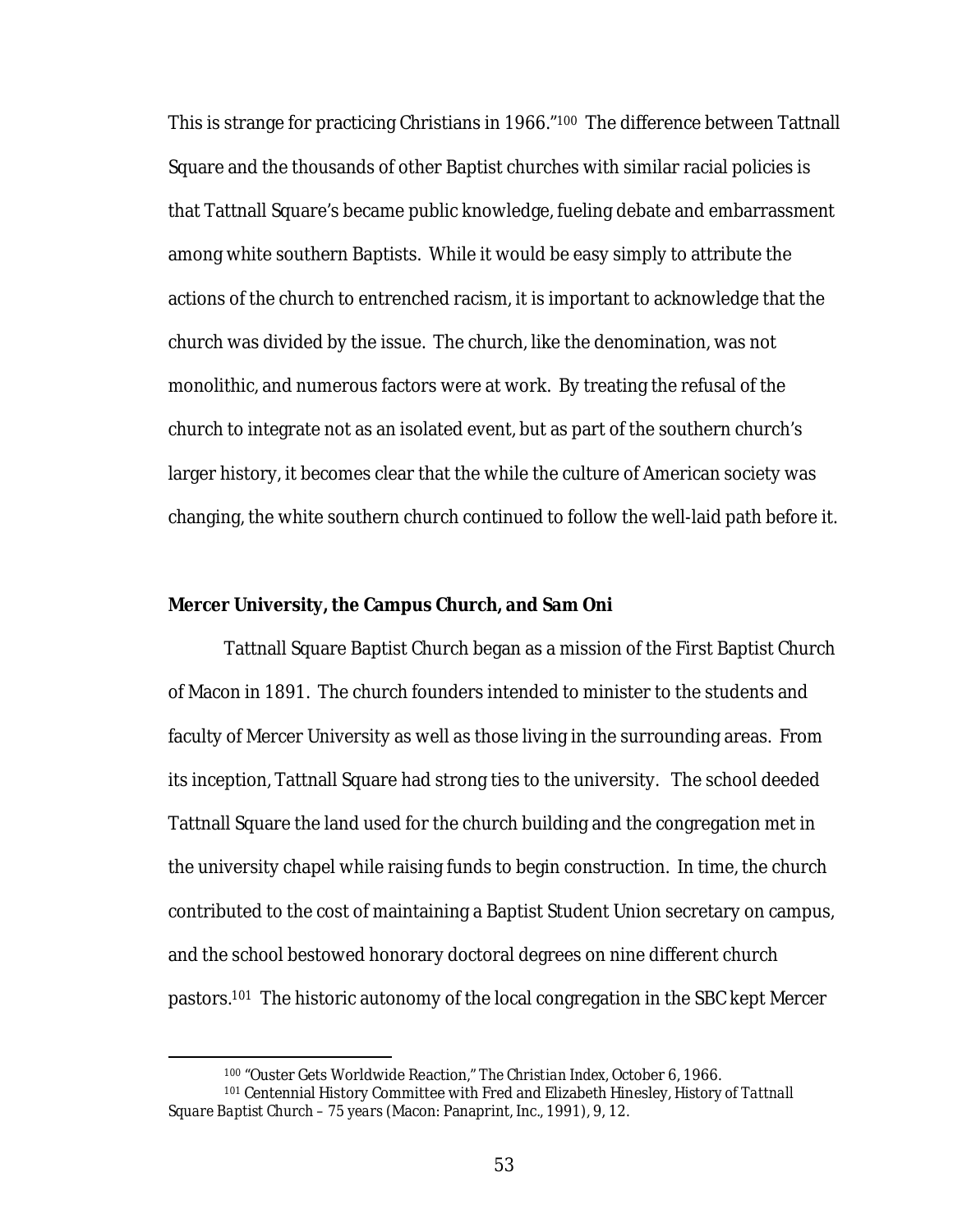from having any direct control of the church, but it was generally assumed the two operated in conjunction with one another. Most students viewed it as much a part of campus as the dorms or administration buildings.102 The relationship between the school and the church, official or not, meant Mercer's decision to integrate would inevitably lead to a confrontation between the church's Christian and cultural loyalties.

In 1954, the *Brown vs. Board of Education* decision put an end to legal segregation in southern schools and began a new war between southern whites and the rest of the nation. News reports showed black students being escorted by members of the National Guard between crowds of hostile whites in Little Rock and men like Georgia's Governor Herman Talmadge swore to close public schools before letting them integrate. For the most part, Southerners, who often reacted violently when forced by "outsiders" to integrate, simply ignored the Supreme Court's directive; many rural public schools remained segregated into the seventies, especially in the Deep South. The same held true of Baptist colleges. The Southern Baptist Convention had a number of private Christian schools that were founded primarily to train future pastors for the ministry. Many of the schools, while not expressly forbidding the admission of blacks, did little to encourage their entrance.

The first push for integration at Mercer University came from Harris Mobley and Sam Jerry Oni. Mobley, a Mercer alumnus, served as a Southern Baptist missionary in Ghana. While there, he struggled to push past racial prejudice, both on the part of other Southern Baptist missionaries and of the Africans. Mobley

 <sup>102</sup> Will Campbell, *The Stem of Jesse: The Cost of Community at a 1960s Southern School* (Macon: Mercer University Press, 1995), 97.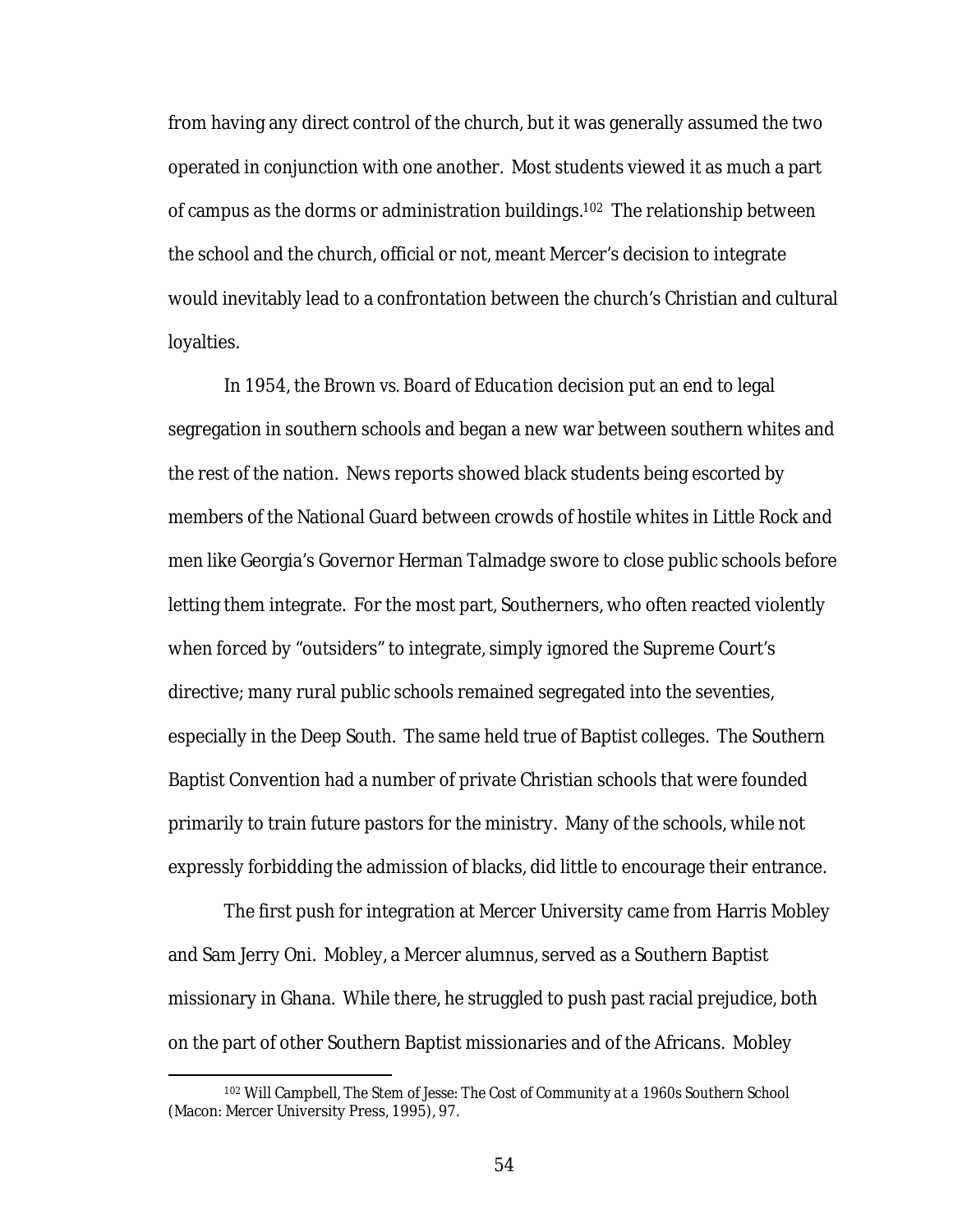believed many missionaries carried the old paternalistic attitudes with them into the mission field, often living in large houses removed from the people to whom they preached and employing Africans as servants, hindering the spread of the Gospel in Africa. He also found himself continually struggling against the image of Southern Baptists broadcast around the world. Africans knew of the Civil Rights struggle and were aware that the SBC had done little to alleviate the situation of blacks in the region it so heavily dominated. Mobley believed the SBC needed to set itself apart publically from its surrounding culture. He encouraged his friend Oni, a Christian converted to the faith by Southern Baptist missionaries, to apply to his alma mater in an effort to begin to integrate the Convention and to reshape the message it sent to global populations.

Oni applied to Mercer in the fall of 1962. As part of his application, he was asked why he wanted to attend Mercer. Oni responded, "I am so anxious to come to Mercer not only because it is a Christian institution, but it would afford me the opportunity of meeting many of the good people of the Southern Baptist Convention who have done so much for my own people."<sup>103</sup> Oni's statement cut to the heart of why he was chosen to push against Mercer's racial policies; he could not be ignored as just some black trying to make trouble. As John Mitchell, Mercer's director of admissions stated, "Mr. Oni was converted through the work of a young man who was graduated from our university. Would this young Christian understand that the doors of the university which prepared the missionary who brought the Gospel

 <sup>103</sup> Campbell, *The Stem of Jesse*, 38.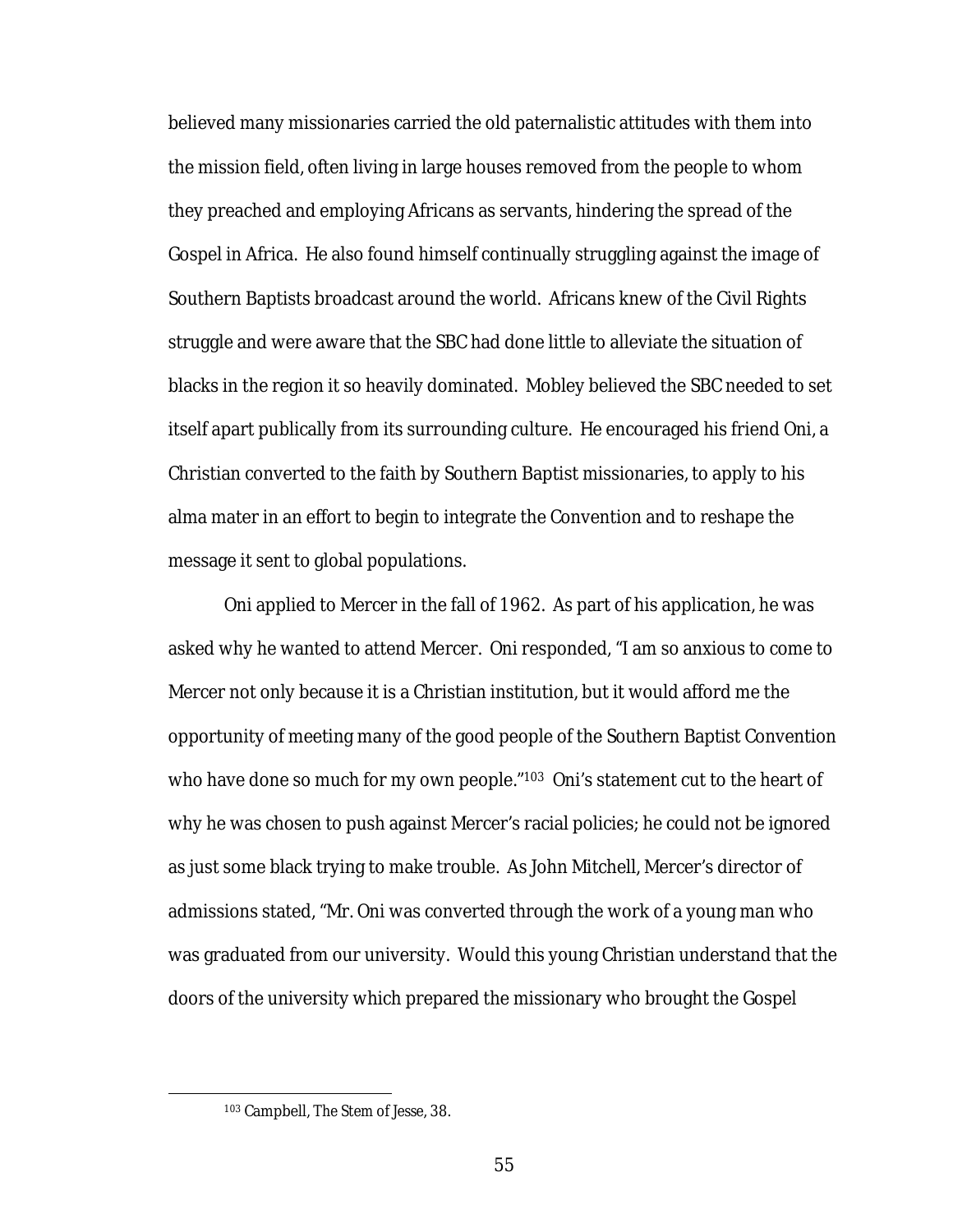were closed to his converts? Indeed, he has a closer relationship to our university than the Negro of Macon, Georgia. He is one of our constituents."

Oni's application presented a serious problem to Mercer. Regardless of the individual's ethical or social conflict, the Board of Trustees had to think about how their decision would be received by Southern Baptists. Mercer answered to the Georgia Baptist Convention and relied on donations of local congregations to offset the cost of running the school. The school had to walk the fine line between upholding their Christian principles and maintaining its allegiance to Georgia Baptists. The personal notes of Walter Moore from the executive committee of the Georgia Baptist Convention report that the group

did not address themselves to the question of Christian ethics or even nod toward the missionaries who with one voice [were] crying for Christian attitudes on the race question, many saying that if we [did] not change we may as well bring them home. The one consideration was the effect on the Cooperative Program [the unified budget of Southern Baptists] and fear of controversy in the convention.104

The Southern Baptist Convention strove always for the approval of the majority, a trend that spilled down into every aspect of Baptist life. A move to desegregate a Baptist college, while wholly the decision of the Board of Trustees, had to be done with majority opinion in mind, a majority renowned for maintaining the status quo. While some members of the Board continued to worry about disrupting their relationship with Georgia Baptists, however, most had liberal leanings regarding race and could not stand to see Mercer embroiled in a battle over integration. President Rufus Harris stated frankly, "Mercer, a Christian university, should do by

 <sup>104</sup> *Ibid.,* 37.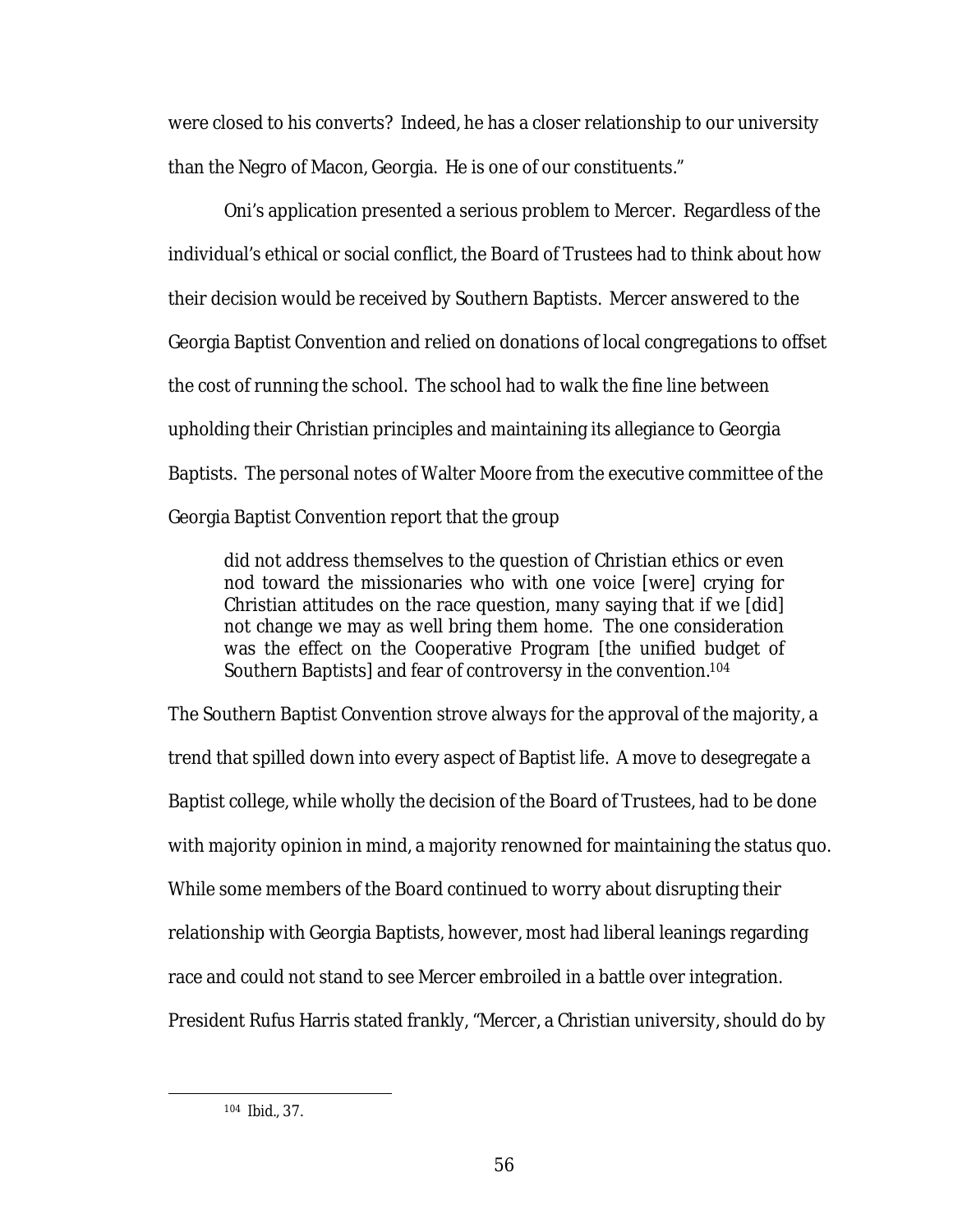grace what the University of Georgia was required to do by law."105 When Mercer's doors opened on September 16, 1963, three black students entered as part of the freshman class.106

The reception of the black students by Georgia Baptists was mixed. Some praised the school for upholding Christian ideals and standing as a shining example to public universities that integration could come peacefully. Others were not so supportive. President Harris received a number of letters from angry Baptists who felt the school had overstepped its bounds, purposefully ignoring the wishes of the Baptist majority. Mercer alumnus Bob Steed wrote:

I object to the program [of integration] itself. It is, I believe, hostile to the views of the alumni of Mercer, hostile to the churches belonging to the Georgia Baptist Convention, and a gross affront to the vast majority of the people of this state whose thoughts on the question have been made clear by their eight-year struggle in opposition to an involuntary imposition of a condition which you urge for Mercer on a voluntary basis. While many of us watched in dismay as public schools and universities were forced, some at point of arms, to integrate, we were secure in the knowledge that our University would never be the object of such coercion. Now that which we thought so secure is being supinely surrendered with apparent disregard and indifference to the thoughts of what surely must be a substantial number of alumni.107

W.S. Rogers, Jr., pastor of the Horeb Baptist Church in Mayfield, Georgia, announced

that the church had voted unanimously to oppose integration of Southern Baptist

churches, colleges, universities, and schools. Similar letters came from Sweetwater

Baptist Church in Thomson and the Mallary Association in Sylvester.108

 <sup>105</sup> Grace Bryan Holmes, *Time to Reconcile: The Odyssey of a Southern Baptist* (Athens: The University of Georgia Press, 2000), 225.

<sup>106</sup> "Admit Three Negros," *Christian Index,* September12, 1963. p. 4.

<sup>107</sup> Campbell, *Stem of Jesse,* 53, 57-8.

<sup>108</sup> W.S. Rogers Jr., "Oppose Integration," *The Christian Index,* October 3, 1963, p 7.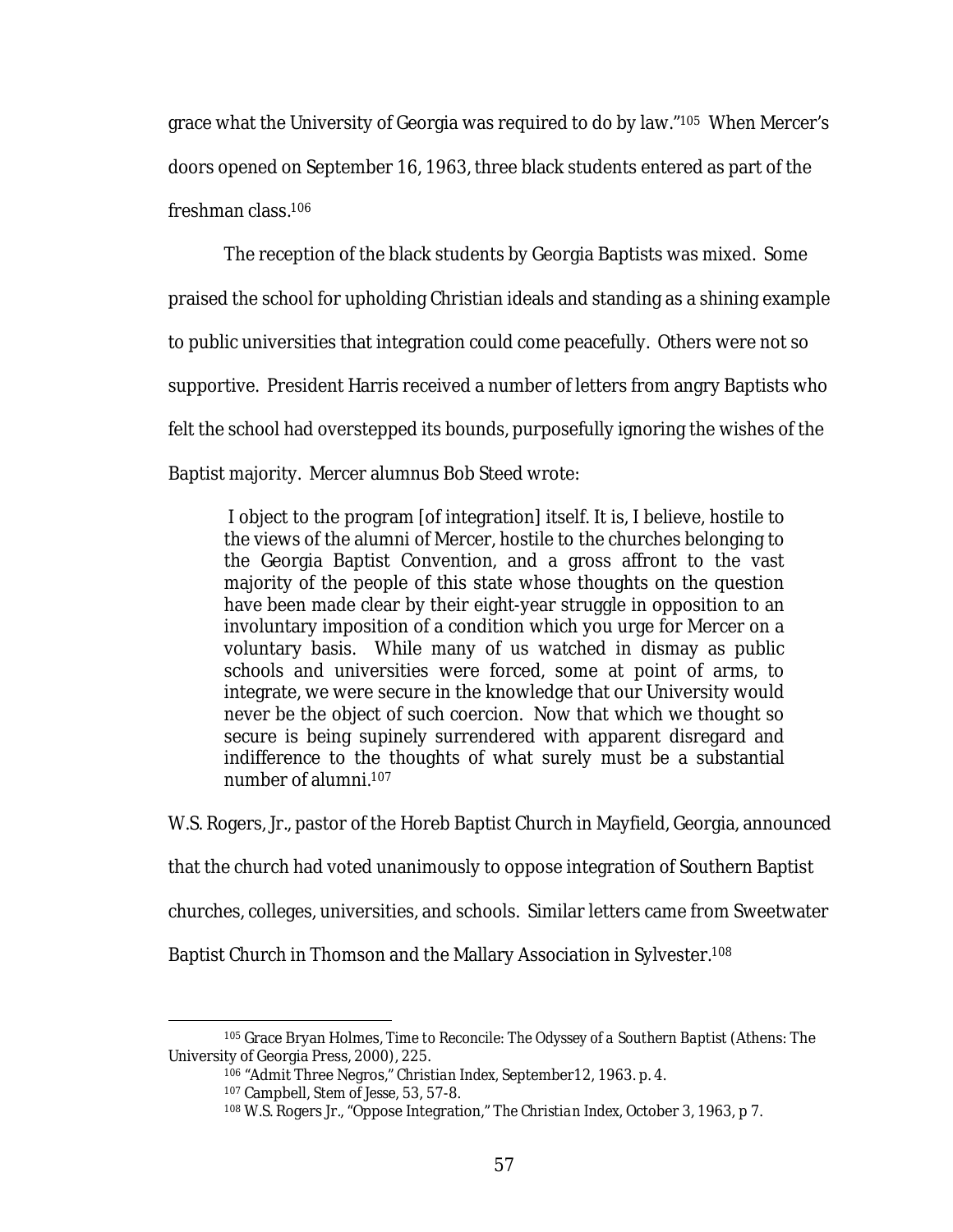Surprisingly, many of the negative letters stressed that Oni should have been admitted as a foreign student, a position advocated by *The Christian Index* editor John J. Hurt. Georgia Baptists were willing to concede that Oni was a special case; he deserved a spot at Mercer, but not the African-Americans who were a part of southern community. Though never articulated, the difference seems to lie in the assumptions of what would happen to the students after graduation.

White Georgians believed Oni would return to Ghana to continue spreading the Gospel. In doing so, he offered no threat to the standing social order. Locally born blacks were a different story. Historians such as Jane Dailey believe southern racism is rooted in fears of miscegenation. The integration of the school played into these fears; African-Americans would be in close proximity with white students, in an environment that could foster interracial relationships. One Baptist woman, identified only as Mrs. West stated, "nowhere can I find anything to convince me that God intended us living together as one big family in schools, churches, and other places." Mrs. G. P. Smith agreed "'My strong religious conviction tells me that God does not require this of us. He made us different and put us separate on His good earth.' Should schools be integrated, she warned, 'in less than ten years we will face the problem of intermarriage."<sup>109</sup> Georgia blacks would not leave Mercer to travel to some distant land; they would remain in the South, demanding further entrance into white southern society.

 <sup>109</sup> Jane Dailey, "The Theology of Massive Resistance: Sex, Segregation, and the Sacred after *Brown*." *Massive Resistance: Southern Opposition to the Second Reconstruction,* Clive Webb, ed. (Oxford: University Press, 2005), 163.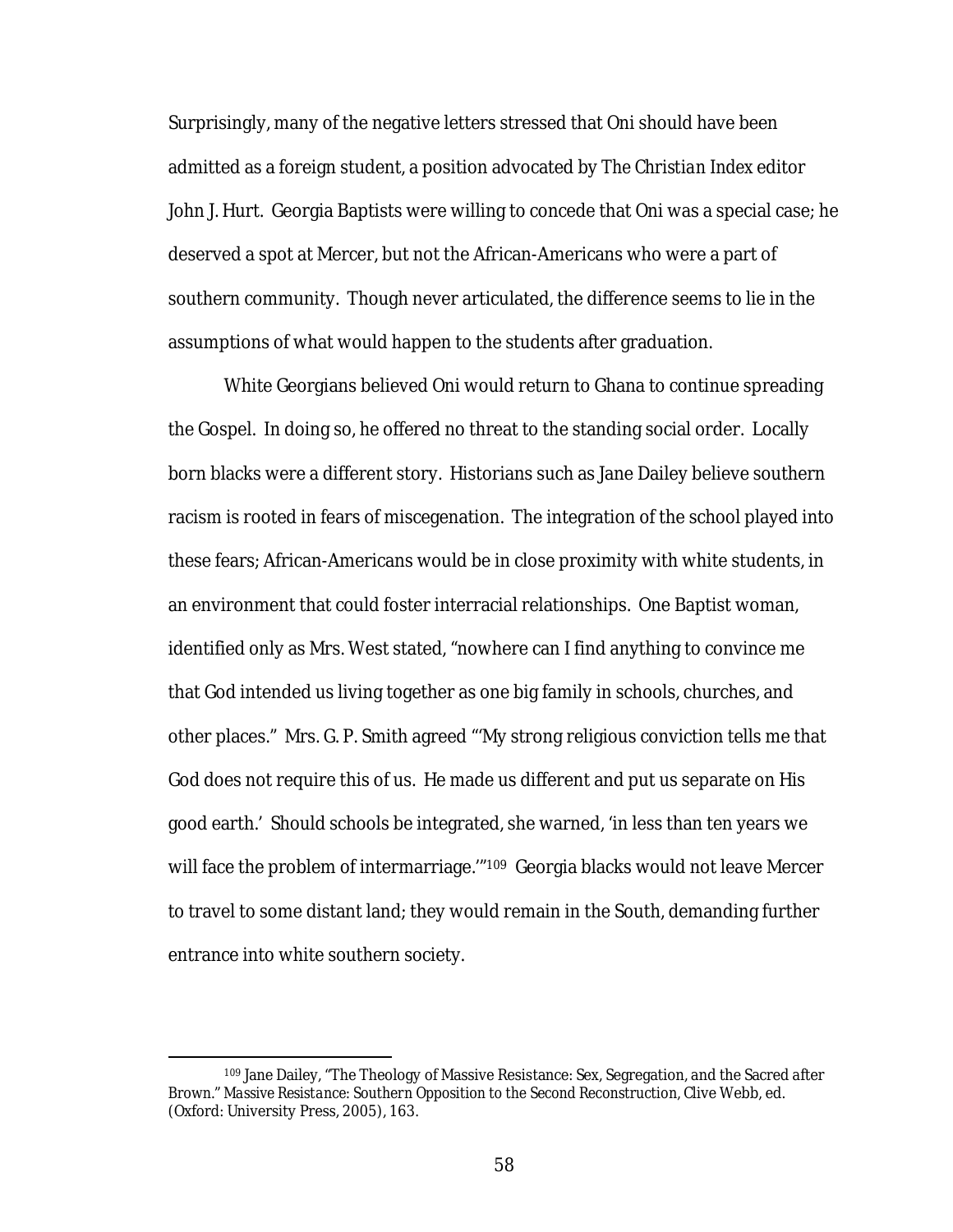Mercer's decision to integrate demanded action of the Tattnall Square congregation. Oni was the only black student living in the dorms. His roommate, Donald Baxter, was a junior who had attended Tattnall Square since beginning his studies at Mercer. That Oni would try to attend church with the student he knew most well was considered a given. Indeed, Baxter and Oni made plans to attend Tattnall Square Baptist Church the first Sunday of the semester. According to Thomas Holmes, as of 1963, Tattnall Square had not settled on a policy regarding seating blacks for worship; it simply had not been an issue. Fearing Oni would try to use his student status to attend the church, the deacons decided to make a preemptive strike. They informed the pastor, Rev. Clifton Forester, that they did not want the young man to enter the sanctuary. Details are hazy on whether Forester talked to Baxter or to Oni himself, but it is clear he visited the dorms during the first week of school to deliver the message that Oni "would not be welcome at Tattnall Square Baptist Church, that if he approached it, he would not be allowed to enter, and that if he tried to force his way in, he would be arrested."110 Tattnall Square had dug in, ready to fight to preserve the sanctity of their worship service.

Their decision would not become public knowledge for several years, but there were early indicators that they would lose the battle for public opinion**.** After being rejected by Tattnall Square, Oni and Baxter began to look for another church to attend. Their first stop was Vineville Baptist Church, located just a couple of miles from Mercer. Walter Moore, Vineville's preacher, heard about the actions of Tattnall Square and send word to Baxter and Oni that they would be welcomed at Vineville,

 <sup>110</sup> Campbell, *Stem of Jesse*, 96.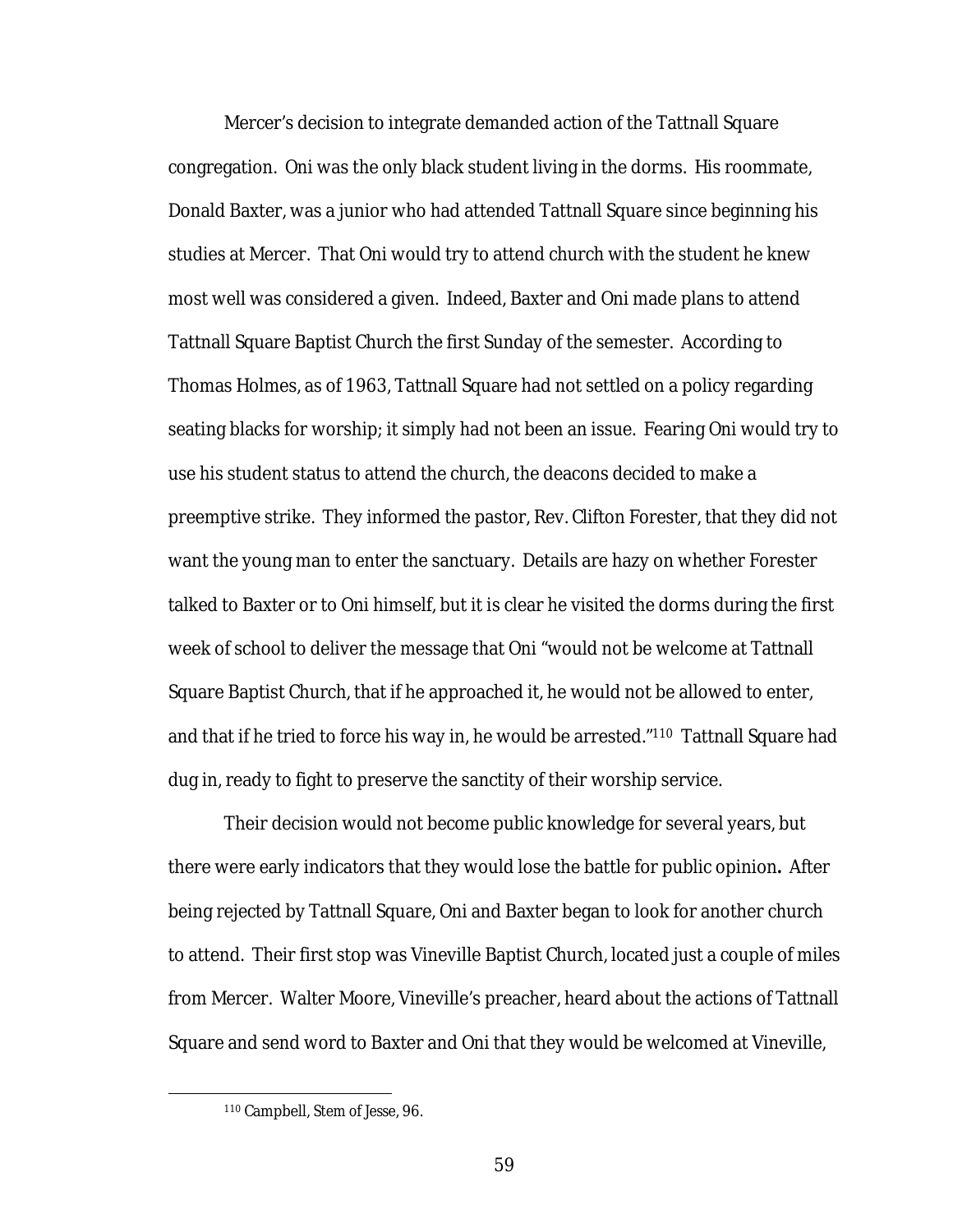though as actions later proved, he may have jumped the gun in his announcement. At the end of the Sunday service, Moore invited anyone who wanted to join the church to come down to the front of the sanctuary, an invitation that is the staple of any Baptist service. Baptist congregations generally accept new members without question; there is nothing with Baptist doctrine that would require the church to debate about whether or not to extend someone membership. This particular Sunday was different than others, however. After the church had voted to accept several whites for membership, Moore called Oni up to be voted on individually, perhaps anticipating problems from some members. In making his case before the congregation that Oni should be allowed to join the church, Moore argued that "Oni was not an ordinary local Georgia Negro. He was a peculiar Negro…a unique Negro, one who had come to know the Lord through their own praying, their own gifts, and their own efforts on the mission field."111 After some debate, Oni was accepted by a margin of two to one, becoming the first black member of the Georgia Baptist Convention since slavery.112

The response to Vineville's decision reveals that cracks were beginning to form in the theology of race that had long been the accepted norm by the SBC. Fifteen Mercer students joined the church at the evening service following Oni's admittance. In time, this number would grow as many of the students and faculty of Mercer shifted their allegiance from Tattnall Square to Vineville, believing the church off-campus was more relevant to the needs of a changing world.113 Vineville

 <sup>111</sup> Thomas J Holmes, *Ashes for Breakfast*, (Valley Forge: The Judson Perss, 1969),14.

<sup>112 &</sup>quot;Oni Joins Church," *The Christian Index,* October 3, 1963, p. 15.

<sup>113</sup> Holmes, *Ashes for Breakfast,* 23.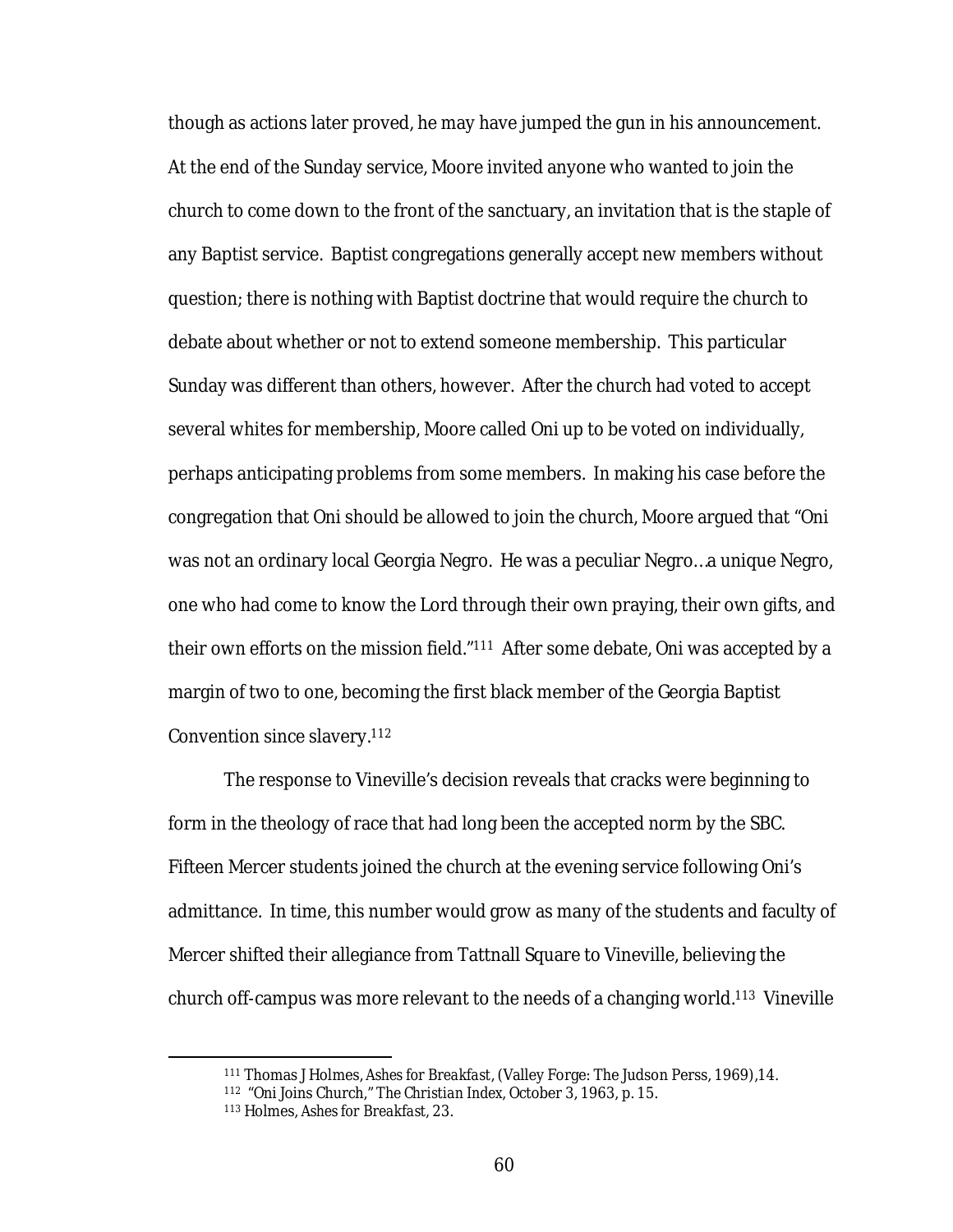also received support from others throughout Georgia. Two weeks after Oni answered the church's invitation, *The Christian Index,* the weekly publication of the Georgia Baptist Convention, ran the following editorial:

We bow in humble gratitude for Mercer University and the Vineville Baptist church which in the true spirit of Christ have brought added distinction to themselves…Vineville Baptist Church is to be commended for accepting Sam Jerry Oni, a product of Southern Baptist missions, for membership. This decision, too, wasn't easy nor was it unanimous. The fact 15 persons joined at the night service after the Ghana student was accepted in the morning service should prove Vineville did not suffer in its decision…we can differ about the policies but surely we can be united in commendation for those who practice the Christianity they preach.114

While it is important to recognize that the vote to accept Oni was not unanimous, nor was it an indicator that the church would be receptive of any blacks seeking membership, it did open the door for a new understanding of Christian brotherhood and shows that at least some were ready for the change.

# **Tattnall Square and Thomas Holmes**

For a time, it seemed that Tattnall Square could rest comfortably on Mercer's campus without having to engage with the black student body. The church continued to lose its student members over the course of the school year, however. When Rev. Forrester left the church to work for the Baptist Children's Home, the church hired Thomas Holmes who they hoped could revitalize the stagnant congregation. In his memoirs, Holmes recalls, "I expressed my opinion unequivocally that the church would have to make a very important decision if it

 <sup>114</sup> "Mercer, Vineville Deserve Gratitude," *The Christian Index.* October 3, 1963, p. 6.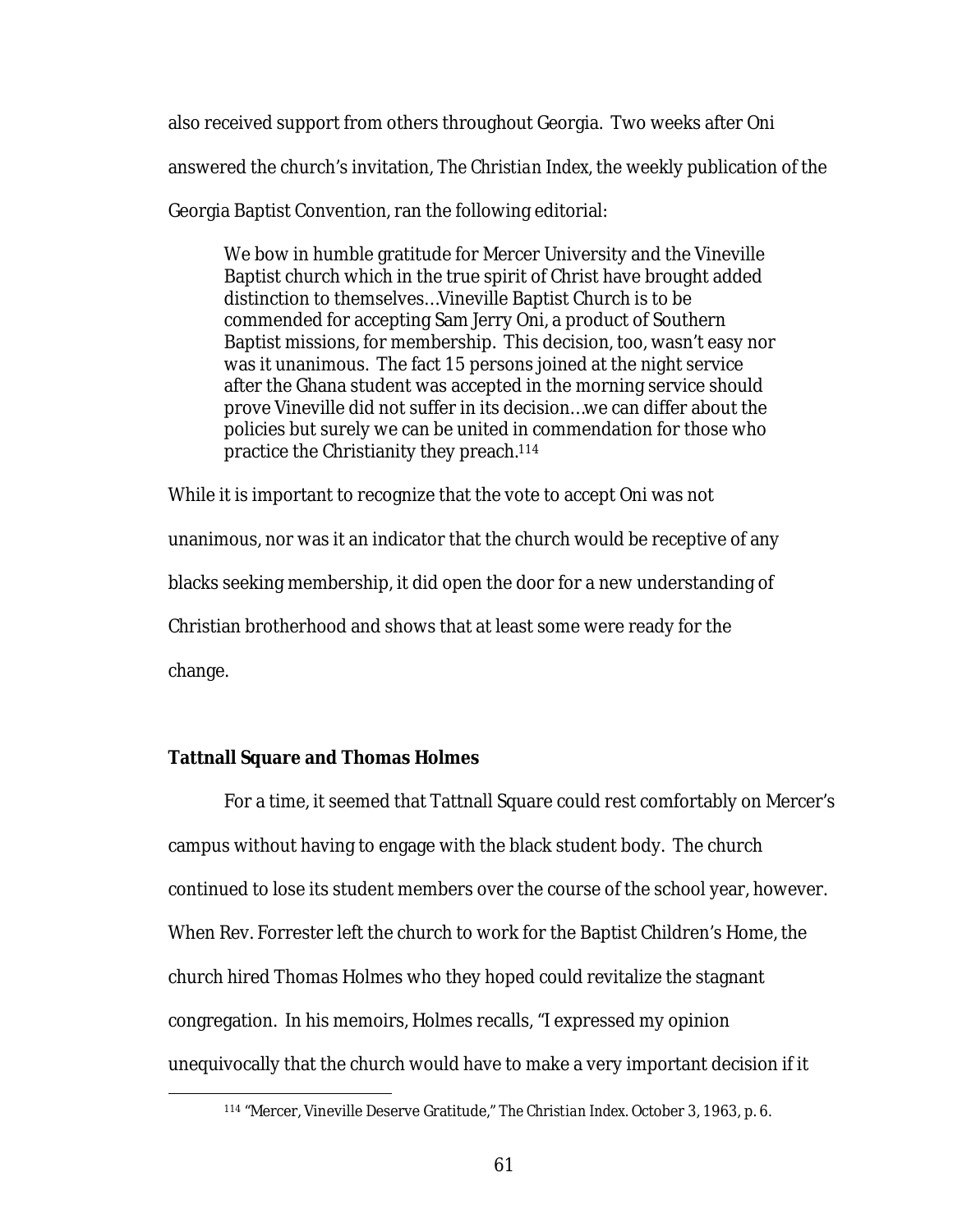was to reach the university community. It would have to be willing to gear its program to minister to all of the students who might desire to come, including foreign students and *Negroes* [*sic*].115 The deacons stated the church believed in a worldwide mission, and so would be willing to accommodate any students who wanted to attend service. With that reassurance, Holmes accepted the church's call on December 4, 1964. Within a few months, the number of students attending church had significantly increased. Holmes believed the attendance of some of Mercer's black students was inevitable. Following basic Baptist procedure, he called for a study committee to recommend a policy on seating black guests in the spring of 1965. The committee was to study the issue from a variety of angles and then present their suggestions to the church body to vote on. The committee contently dragged its feet, however, willing to "wait, say nothing, do nothing, and hope the trouble would go away."116 The group seemed to believe that so long as they did not take an official stance, Holmes' arms were tied and they could continue to worship as if the world were not changing.

For over a year, Holmes watched the posturing of the committee, frustrated by both their duplicity and hypocrisy. Even after his warning that black visitors were inevitable, the committee did nothing. In the summer of 1966, the director for Mercer's Upward Bound program approached Douglas Johnson, Minister of Students. The director wanted to know what churches in the area would be receptive to his group of racially mixed teenagers. Johnson, with Holmes' guidance, explained that without the backing of the deacons, Tattnall Church "could not *invite*

 <sup>115</sup> *Ibid*., 25.

<sup>116</sup> Holmes, *Time to Reconcile*, 228.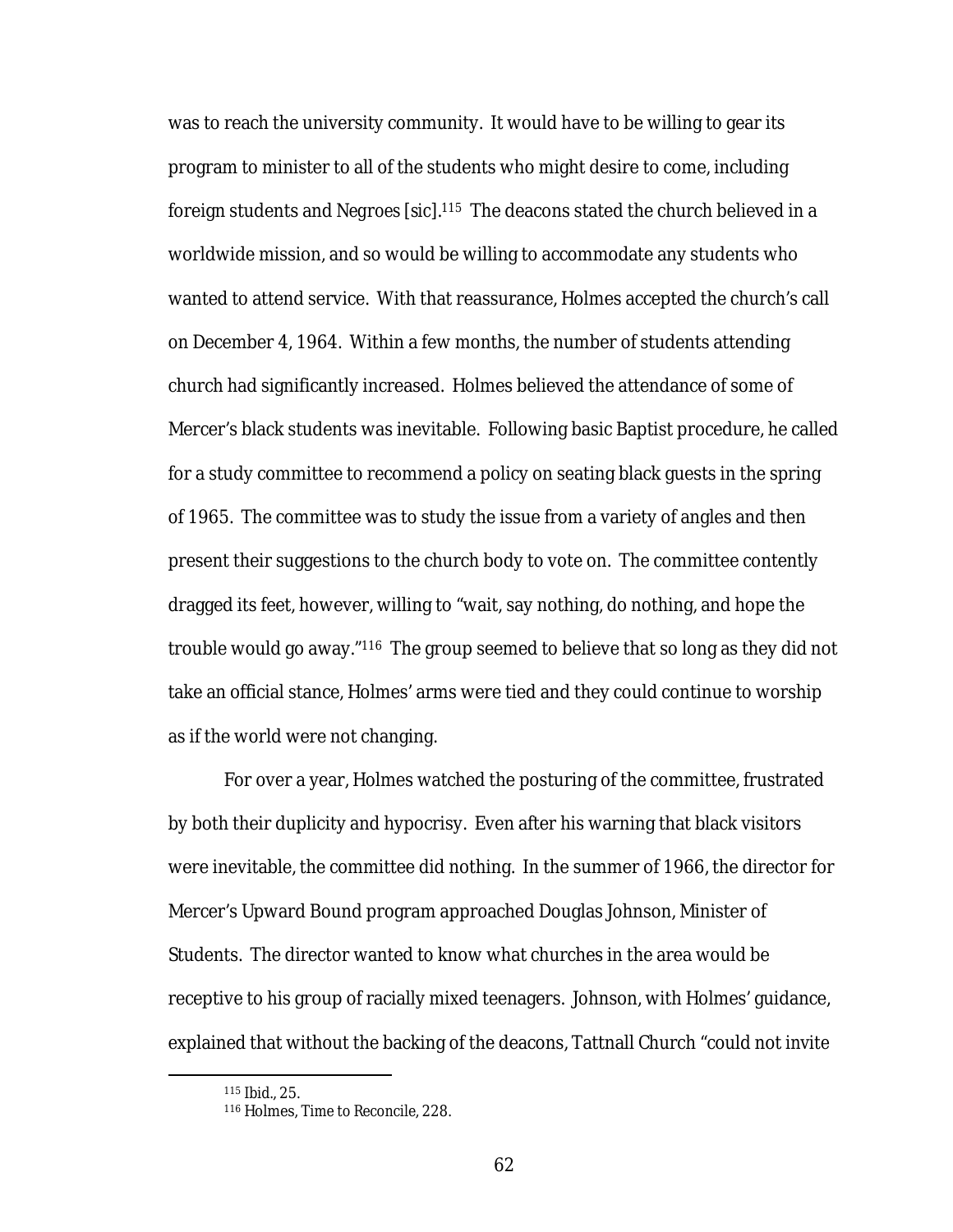the Negroes to come, under the circumstances, but if they [did], they would be seated."117 Soon after laying out the situation, Holmes received a call from the Upward Bound director saying a couple of students planned to attend his church on Sunday. On Wednesday, June 22, Holmes quietly informed several ushers of the probability that black students would be coming, asking them to be available to make sure the guests were welcomed. For Holmes, Tattnall Square "was at last face to face with its destiny. Its members had long contended that a congregation had been placed on the Mercer University campus by divine appointment and this had been attested by the potent influence on the life of the university in years past. Yet, when Mercer…had struggled to meet her moral obligations in the changed world of the 1960's, the church had refused to accept its responsibility."118 Holmes waited to see if the church would turn away the black students as they had Sam Oni three years before.

Various accounts of Tattnall Square's service on June 26, 1966, report that it was relatively uneventful. There were no ostentatious scenes of outrage over the two fifteen-year old visitors who had entered through one of the side doors. A handful of people left the church after the opening prayer, but nobody directly accosted the students. Trouble did not appear until after everybody had time to make it home and compare notes on the morning's events. Angry church members began to call Holmes' house, accusing him of orchestrating the incident. Clearly he had known the students were coming and could have chosen to stop them. Within days, a group of church deacons created a movement to get rid of both Holmes and

 <sup>117</sup> Holmes, Ashes for Breakfast, 41.

<sup>118</sup> *Ibid*., 42.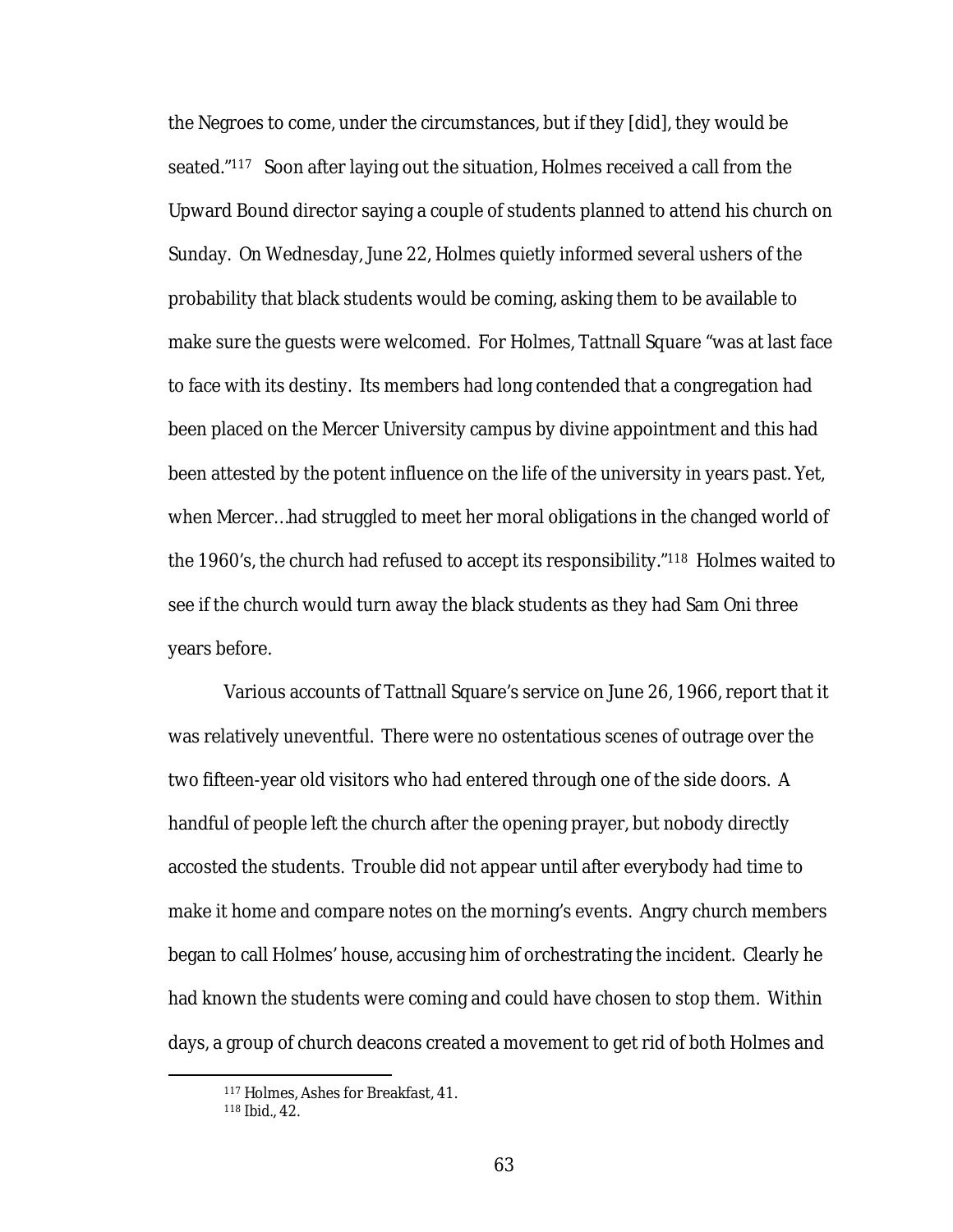Johnson. This faction did not, however, represent the whole congregation. On July 17, a supporter of Holmes called for a vote of confidence following the service. The vote was 300 to 18, overwhelming supporting Holmes and the other ministers on staff. This vote did not deter the church's segregationist leaders however, who were among the most powerful men in the congregation. The deacons held a closed-door meeting to discuss the dismissal of Holmes and the other ministers. All reference to their discussion of the situation was stricken from the record, something unheard of in the Baptist church. When church members heard of the meeting, they demanded a public vote in which any member could voice his opinion. The matter was set to be decided on July 24. The day of the vote, Holmes recalls, "I estimated that there were at least one hundred people in church that Sunday that I had never seen before. It is likely most of these newcomers voted to close the doors to Negroes."119 The church voted 286 to 109 to keep blacks out. After the ballots were counted and verified, they were burned and the ashes dumped down the sewer.

Nobody expected the storm of publicity that followed Tattnall Square's decision. Local reporters, knowing of the vote, stood ready to give their account of events. The story was picked up by the Associated Press and transmitted throughout America and around the world. Holmes' original statement to the press was brief: "I have not and cannot be a party to closing our church doors to any person wanting to enter and worship. A pastor's heart may be broken by a church action but, for a time at least, he has a pastor's responsibility to his membership."<sup>120</sup>

 <sup>119</sup> *Ibid*., 64.

<sup>120</sup> "Bar Negroes Seats," *The Christian Index,* August 4, 1966, p. 5.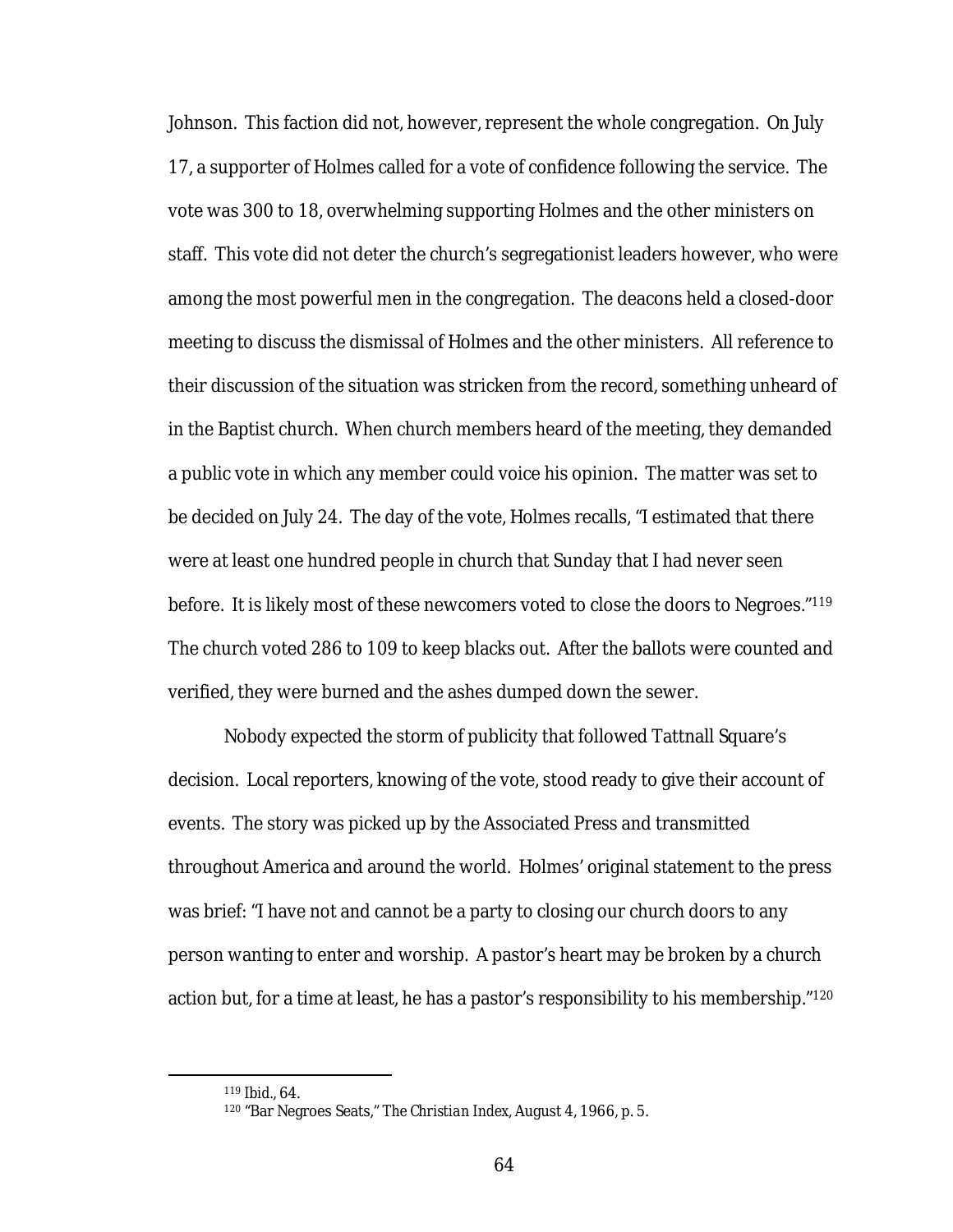Others were not so willing to forgive the congregation for their actions. An editorial

in *The Christian Index* read:

No Baptist church is an island unto itself. Each is sovereign, to be sure, with supreme allegiance to God. There is also a responsibility to others which cannot be ignored.

 So it is now with the Tattnall Square Baptist Church in Macon. Its location on the edge of Mercer University's campus gives it a status far greater than for most churches its size.

 The church is embroiled in controversy over the seating of Negroes. The cameras of world opinion are focused there. Nothing the church can do will alter that fact…

 The real issue at Tattnall Square Baptist Church is the future of that one church – and whether there will be another burden for those who seek to win a lost world to Christ.121

Letters in other states' Baptist publications echoed similar themes, though it is important to note that the disapproval did not necessarily land on the church's decision not to seat blacks. There were hundreds of Baptist churches throughout the South that had similar policies. The problem was Tattnall Square's historic mission statement. Tattnall Square was the only Baptist church in Georgia located on a Baptist college campus, giving it a much higher profile than other segregationist churches. Baptists were outraged that the church's decision might hinder the spread of the gospel, both on Mercer's campus and in foreign lands.

On September 25, the congregation met to vote on the future of Thomas Holmes, Douglas Johnson, and music director Douglas Jones. Unknown to them at the time, Sam Oni stood outside the church, trying to make one last plea for the congregation to think about the message they were sending the world. The doors blocked by two large deacons, Oni made his statement to the reporters gathered nearby, saying, "Do you not see the inconsistency of what you are doing? You send

 <sup>121</sup> "Tattnall Decision Affects Many" *The Christian Index,* August 25, 1966, p. 6.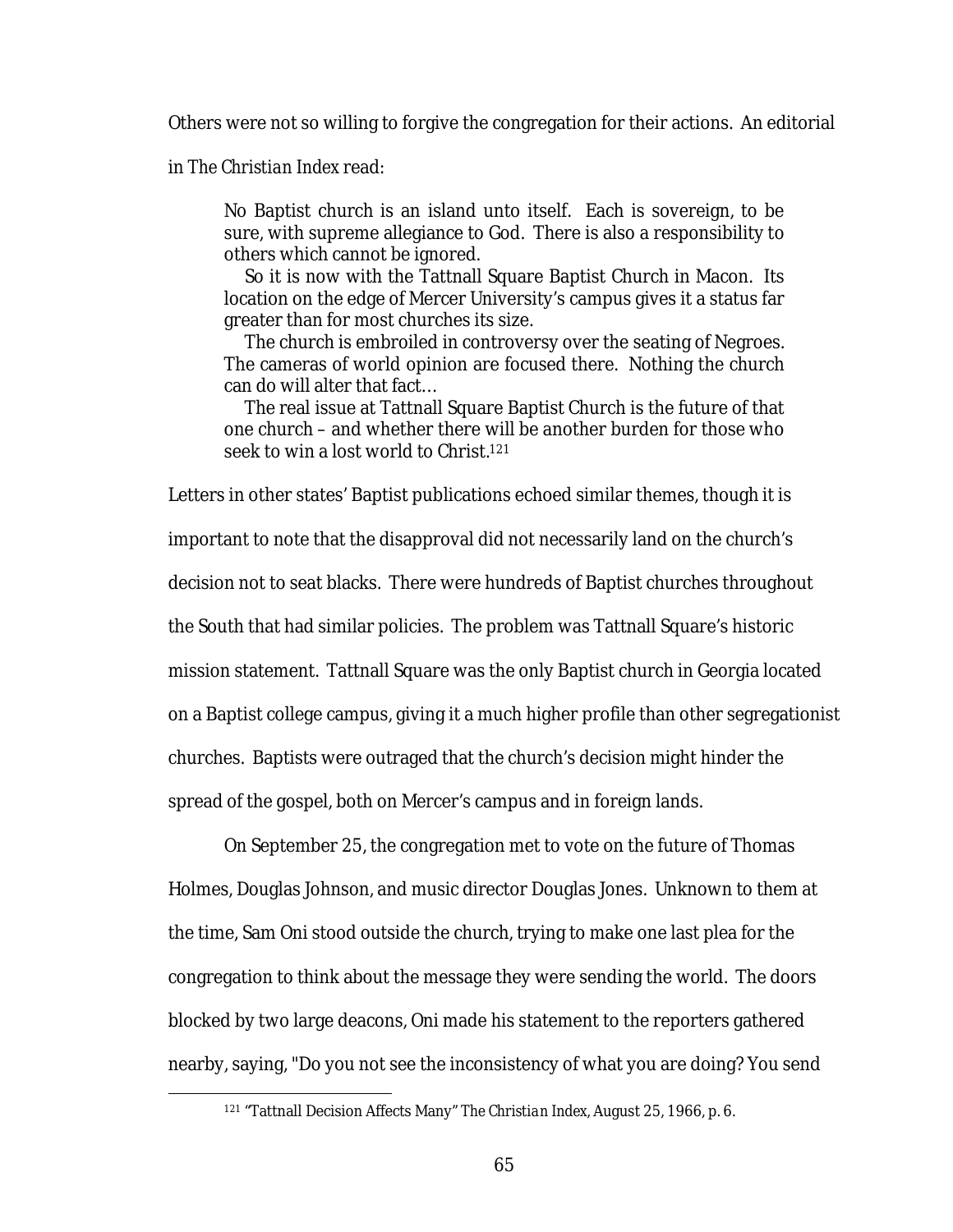missionaries to my land to tell me about the love of God, and then when I come to your land I do not find this same love in your hearts. Does God not love in the same way here? Do you not care if my people go to hell?" When police officers came to remove him from the premises, he left saying he would not be back, "The world will see what is going on – the empty mockery in that holy of holies."122 The three men were ousted by a vote of 259 to 189 and released the following statement to the press:

We can feel only sorrow at this action of the Tattnall Square Baptist Church in discharging us from our positions. Not sorrow for ourselves, but sorrow that a church with such a distinguished history of Christian service, and with such a great opportunity for the future, has allowed itself to be shattered over the issue of the seating of all persons who desire to worship in our sanctuary. This church is blessed with many dedicated Christians. It is our hope that these people will now devote their energies toward rebuilding the church.123

Following the church's decision, Holmes received more than 200

communications from all over the world, many from missionaries who believed that

what happened at Tattnall Square was detrimental to the global Christian cause.<sup>124</sup>

Local Christians also criticized the message Tattnall Square sent to non-Christians

by supporting segregation. A Georgia Baptist, identifying himself only as S.S.G.

wrote:

… Recognition is made of the fact that Baptist people and churches are united in a common bond of faith, fellowship and service, and that the influence and witness of Baptists everywhere is adversely affected by conflict within a church or denominational body. Strife is destructive and does not serve the best interest of a Christian body.

 <sup>122</sup> Holmes, *Ashes for Breakfast*, 17.

<sup>123</sup> "Tattnall Square Ousts Ministers," *The Christian Index*, September 29, 1966, p. 7.

<sup>124</sup> "Ouster Gets Worldwide Reaction," *The Christian Index*, October 6, 1966 p. 5.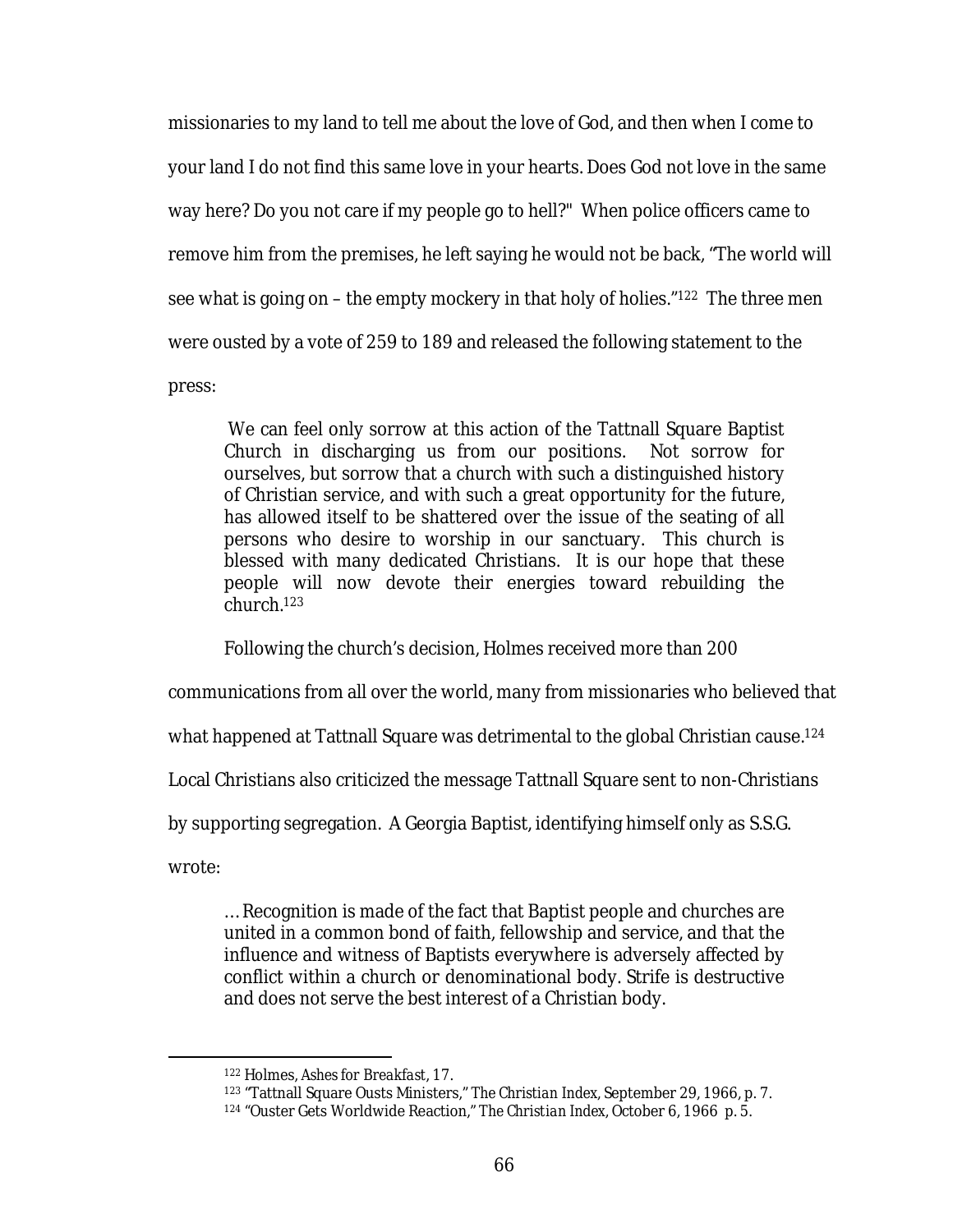It is well that in humility we recognize that we have not been successful in dealing with some of the most difficult social problems of our time. We affirm the universality of the gospel and the brotherhood of believers.

With concern for our brethren in trouble, and for the effectiveness of our Baptist witness, may we pray for increased wisdom, for a fuller measure of compassion, and for the guidance of the Holy Spirit in dealing with problems which defy solution until resolved in the spirit of the Lord Jesus.125

The Atlanta Ministerial Alliance released a statement supporting Holmes, as did Mercer's President Harris. Harris told *The Atlanta Constitution*, "The recent trauma at the Tattnall Square Baptist Church of summarily choosing to cut off the life of its ministers, who favored seating a Negro student in its worships service, its not only an act of savagery, but also a denial of the relevancy of Jesus Christ as Savior in 20th Century life."126 Embarrassed by the actions of the church, Mercer began severing ties to the church that had served its campus for 75 years. In time, Tattnall Square Baptist Church relocated to suburbs and opened a Christian Academy. In its Centennial celebration history, church historians merely state, "The widespread and far reaching social changes of this period [the sixties] had their effects on this church, and on September 25, 1966, the pastor, associate pastor and minister of music ended their association with the church."127

For those familiar with the history of southern churches during the Civil Rights movement, the Tattnall Square's decision to get rid of their ministerial staff comes as little surprise. While national denominations often took an official stance in support of civil rights activists, and certainly of new laws, their formal position

p. A8

 <sup>125</sup> "Macon Church Needs Our Prayers," *The Christian Index*, October 13, 1966 p. 6.

<sup>126</sup> "Mercer Comments on Church's Decision," *The Atlanta Constitution,* September 28, 1966,

<sup>127</sup> History of Tattnall Square Baptist Church – 100 years, 10.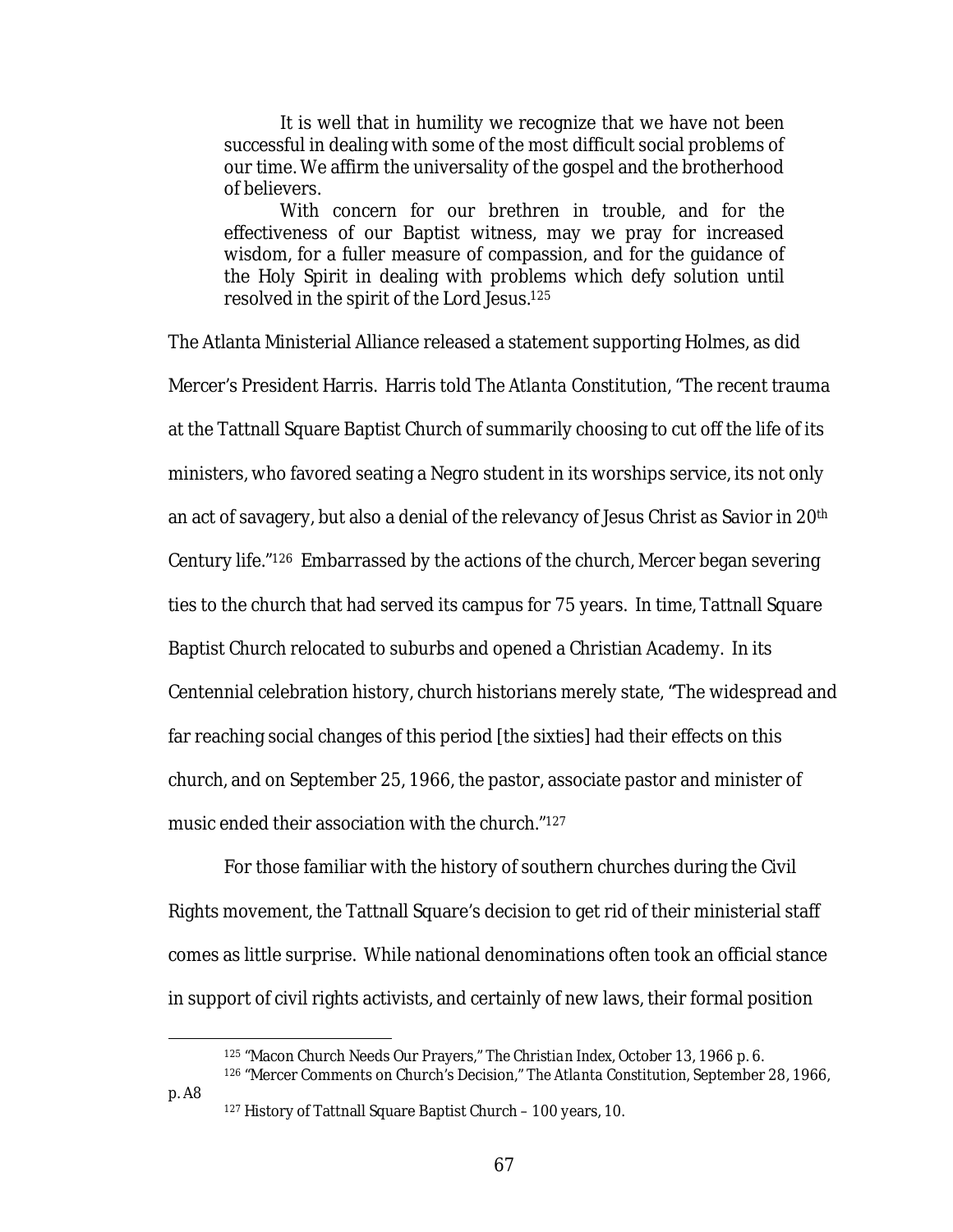rarely translated to the attitudes of individual congregations. As far as the Georgia Southern Baptist Convention was concerned, the opinion of the national convention did not even extend to the state level. In 1956, the Convention's Social Service Commission recommended Georgia Baptists accept the Brown vs. Board decision and cultivate an atmosphere in which public schools could comply with laws requiring integration. The state convention rejected the suggestions by a vote of three to one.128 Church leaders balanced precariously on the edge of a cliff as they struggled to negotiate the official stances of the denomination and the sentiments of those in the pew.129 Many ministers were more liberal than their church members, but they were muzzled by strong feelings of congregational authority and independence found in many southern churches. It was common for preachers who spoke against segregation to find themselves without a pulpit as angry deacons decided it better to exorcize leadership than risk splitting the church into warring factions.130

What catches the attention when looking Tattnall Square's ousting of Holmes is not that it happened; in some ways, such a decision was inevitable given the church's history. Rather, it is the large number of people who supported Holmes and the black students that draws notice. More than a hundred church members voted to open the church doors to anyone willing to come, regardless of race. Almost twice that number voted to keep Holmes in his pastoral position. As little as ten years before, both positions would have been incomprehensible. There were

 <sup>128</sup> Manis, *Southern Civil Religions*, 70.

<sup>129</sup> Sokol, *There Goes My Everything,* 50.

<sup>130</sup> Holmes, *Ashes for Breakfast,* 126.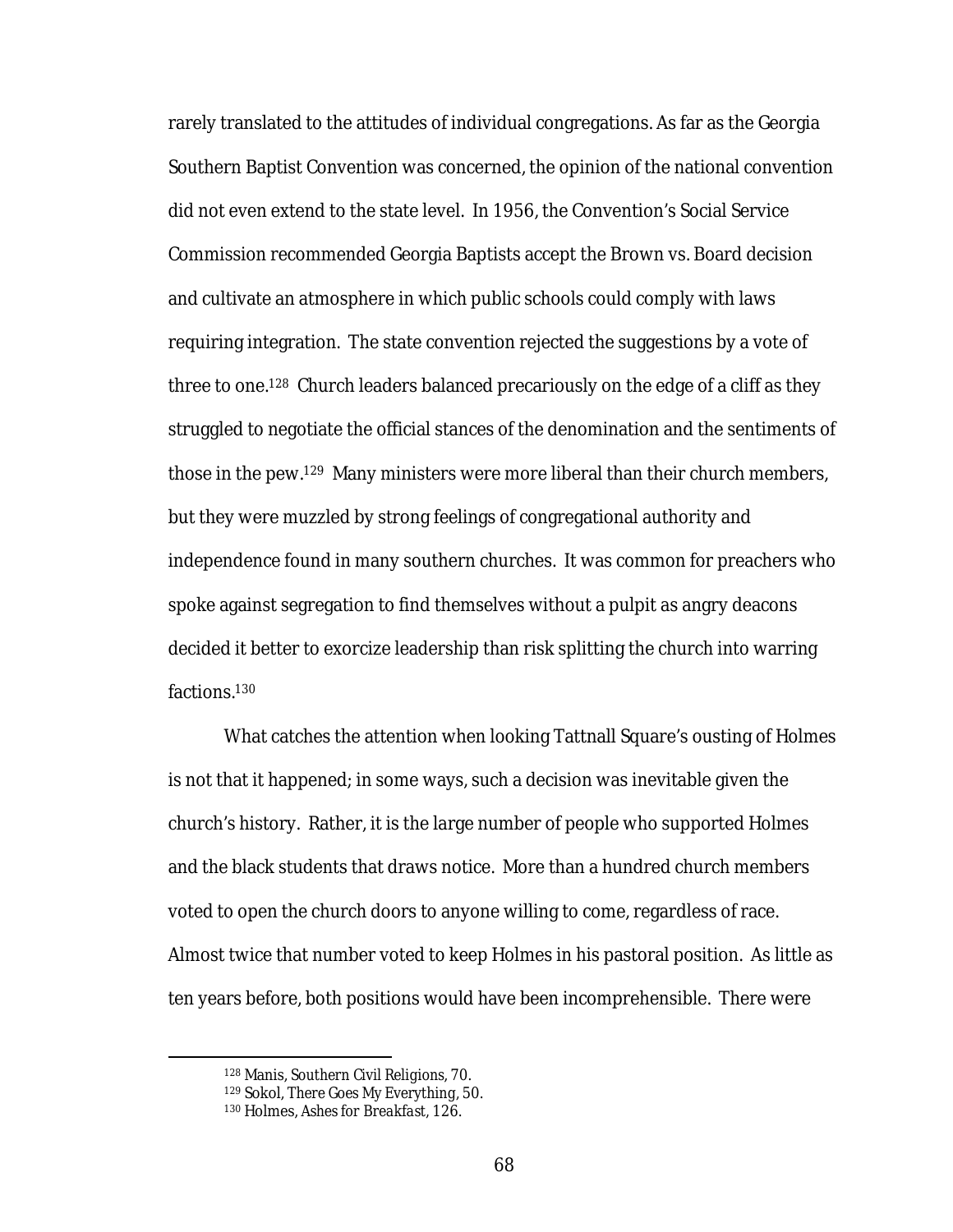still plenty of people in the pews who used the Bible to justify their racism, but their arguments increasingly held less water as the way Southern Baptists thought about Christian brotherhood began to change. Following Holmes' dismissal, someone painted a bed sheet that read, "Jesus loves the little children of the world. Red and yellow, black and white, they are precious in his sight" and hung it over the church's bulletin board.131 Mercer students reacted by avoiding the church, and almost a hundred members of the congregation left to create a new church where they hoped to create an atmosphere that welcomed all. Such progress may have been scarce and long overdue, but it did represent a radical shift in the traditional view that Christianity was compatible with southern culture.

According to Glen Feldman, "The history of the South is, in many respects, the story of an ongoing clash – a centuries-old conflict now, between progress and tradition, change and continuity, reform opposed to reaction."132 Tattnall Square Baptist Church got caught in that conflict. When Mercer chose to integrate rather than let others question its commitment to Christian principles of brotherhood, the church turned its back on its responsibility. The church's name was dragged through the mud by press from around the world and many accused it of causing irreparable harm to the Christian message. Ironically, it seems the church learned little from its experience. As it moved towards the end of the millennium, it continued to operate under segregationist thinking. It created a Christian Academy, a private Christian school where children did not have to worry about the threat of

 <sup>131</sup> *Ibid.,* 109.

<sup>132</sup> Glenn Feldman, "The Status Quo Society, the Rope of Religion, and the New Racism," *Politics and Religion in the White South* (Lexington: University Press of Kentucky, 2005).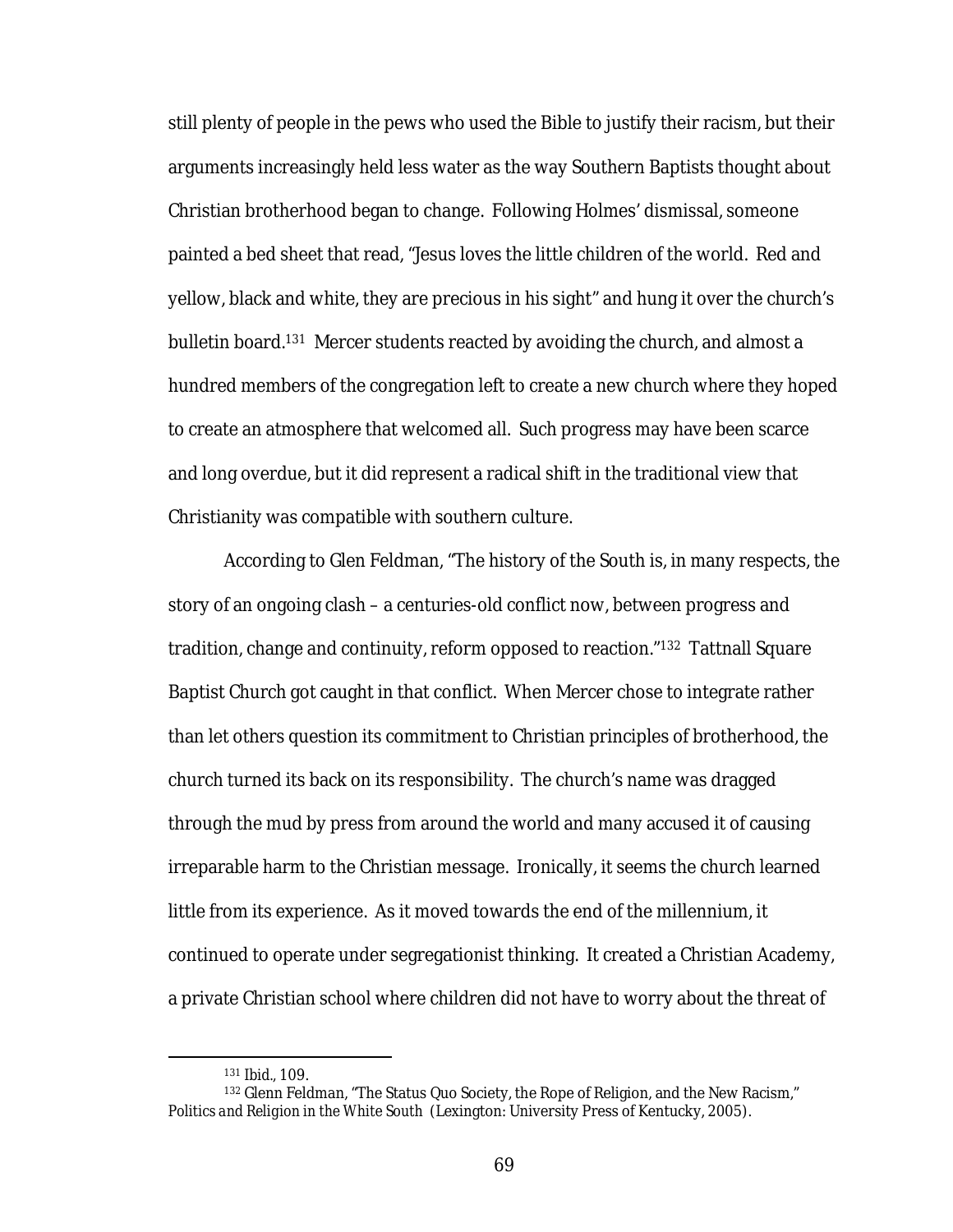integration and moved away from a neighborhood that was becoming increasingly populated by minorities. One wonders if they ever listened to the hymn they started back in 1966 as a black man stood barred from the building, trying desperately to give them a message about the face of Christ they were showing to the world.

> *O Master, from the mountainside, Make haste to heal the hearts of pain; Among these restless throngs abide; O tread the city's streets again,*

…

*Till sons of men shall learn thy love And follow where thy feet have trod; Till glorious from thy heav'n above Shall come the city of our God.133*

 <sup>133</sup> North, "Where Cross the Crowded Ways of Life."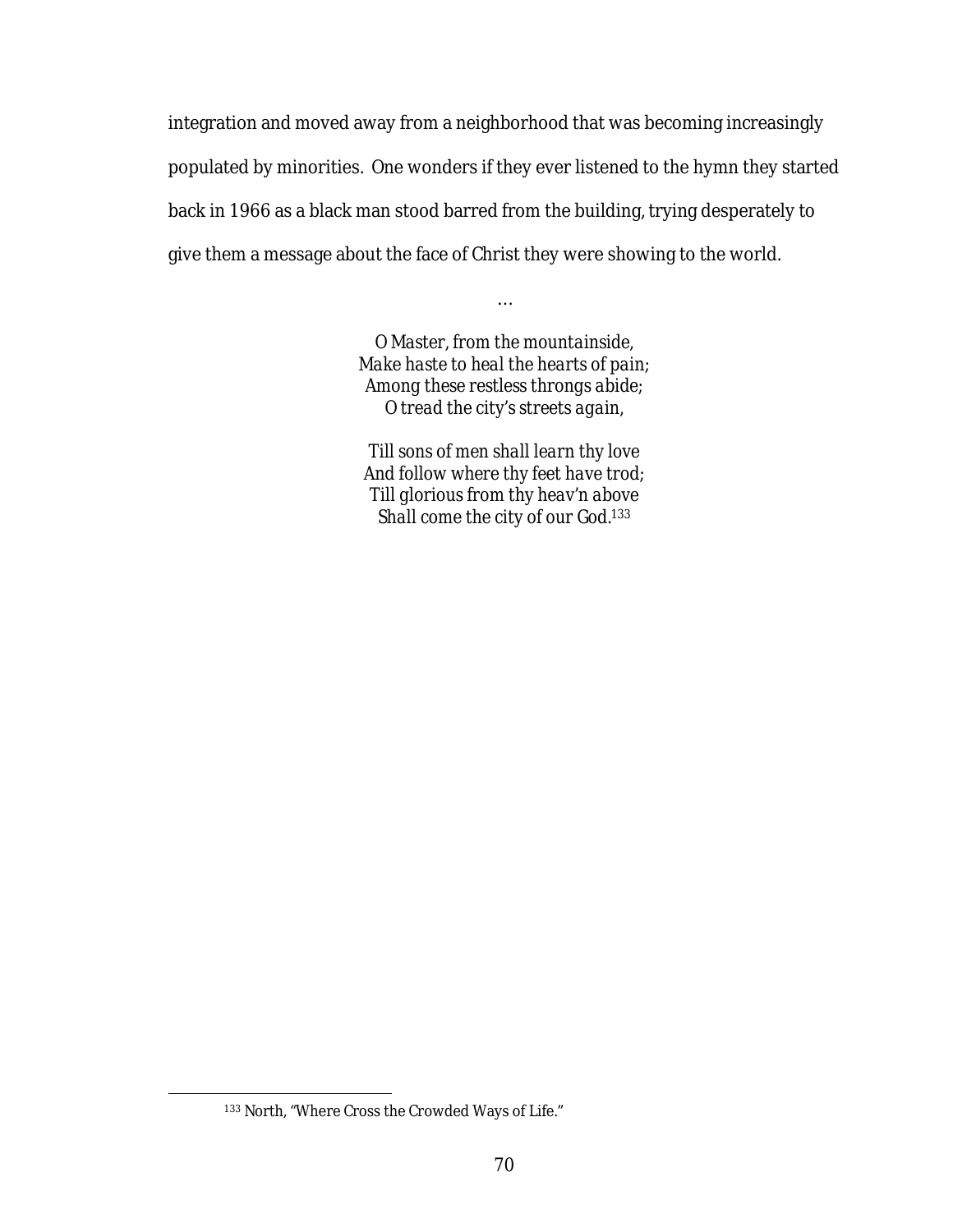## **CONCLUSION**

## "WILL THE CIRCLE BE UNBROKEN?"

On June 20, 1995, one hundred and fifty years after southern church leaders converged on Augusta, Georgia to found a new denomination, the Southern Baptist Convention adopted a resolution renouncing its racism ad apologizing for its heritage rooted in defense of slavery. The resolution rejected any biblical justification for slavery or segregation used in the past, stating in part "Racism profoundly distorts our understanding of Christian morality, leading some Southern Baptists to believe that racial prejudice and discrimination are compatible with the Gospel…we affirm the Bibles teaching that every human life is sacred, is of equal and immeasurable worth, made in God's image, regardless of race or ethnicity."134 The resolution encouraged Southern Baptists to be aware of individual and systematic racism and to work to eradicate in all forms within the denomination. Since 1974, the greatest growth in the denomination has been among minority groups who now make up about eighteen percent of the Convention's membership. Today, according to Andrew Manis, "virtually no Southern Baptists disagree with the U.S. Supreme Court's *Brown v. Board of Education* decision that ruled racial segregation unconstitutional. Others will say that segregation was unchristian, something their forebears from the 1950s and '60s would have been loath to admit…the liberals won

<sup>134</sup> Southern Baptist Convention, "Resolution on Racial Reconciliation on the 150<sup>th</sup> Anniversary of the Southern Baptist Convention," Southern Baptist Convention, http://www.sbc.net/resolutions/amResolution.asp?ID=899.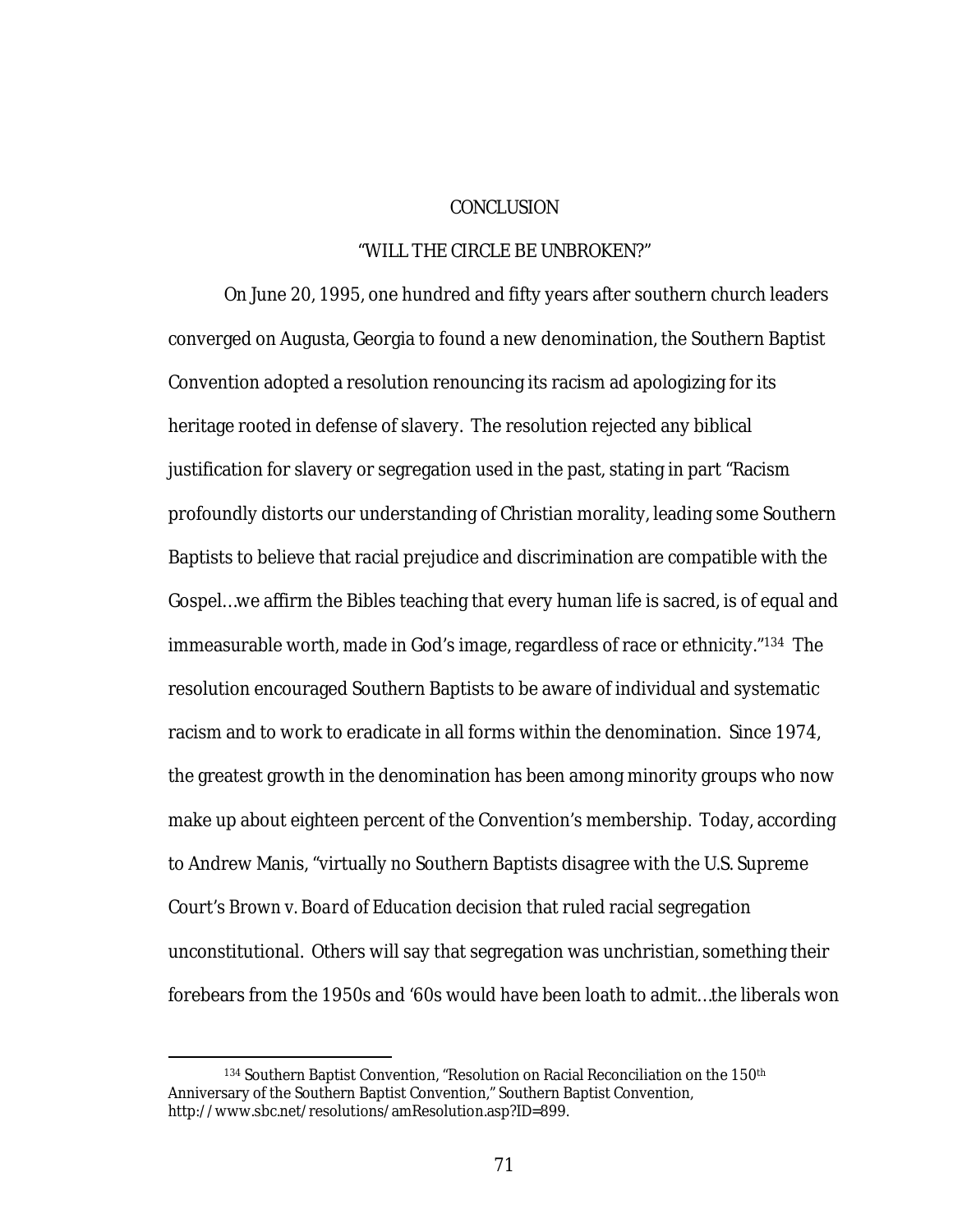the war, though at the time they lost most of the battles."135 There is a sense that we have entered a "post-racial" age and that the SBC has broken the cycle of violence that its intense allegiance to the South and the Lost Cause condoned.

While such thinking may be idealistic given that the majority of Southern Baptist Churches remain predominately white, it does reflect a trend that began following WWII. One would be hard put to find a church willing to withhold membership from someone based on race. The Biblically-based arguments of black Civil Rights leaders placed the problem of racism and segregation on the doorsteps of white churches, requiring Southern Christians to reevaluate their interpretation of the church's role in society. Most Southern Baptist churches did not get involved in Civil Rights, but the theological arguments of southern Blacks penetrated the Baptist consciousness, creating an uncertainty that the commitment to White Supremacy was morally right. Gunnar Myrdal, author of *An American Dilemma: The Negro Problem and Modern Democracy,* wrote in 1944, "The conservative southerner is not so certain as he sometimes sounds. He is a split personality. Part of his heart belongs to the American Creed."<sup>136</sup> The Civil Rights Movement succeeded because it forced the white south to acknowledge and justify the double consciousness. Over time, the American and Christian creed won out.

 <sup>135</sup> Manis, "Dying From the Neck Up," 34.

<sup>136</sup> Gunnar Myrdal, An *American Dilemma: The Negro Problem and Modern Democracy* (New York: Harper & Brothers, 1944), 461-62.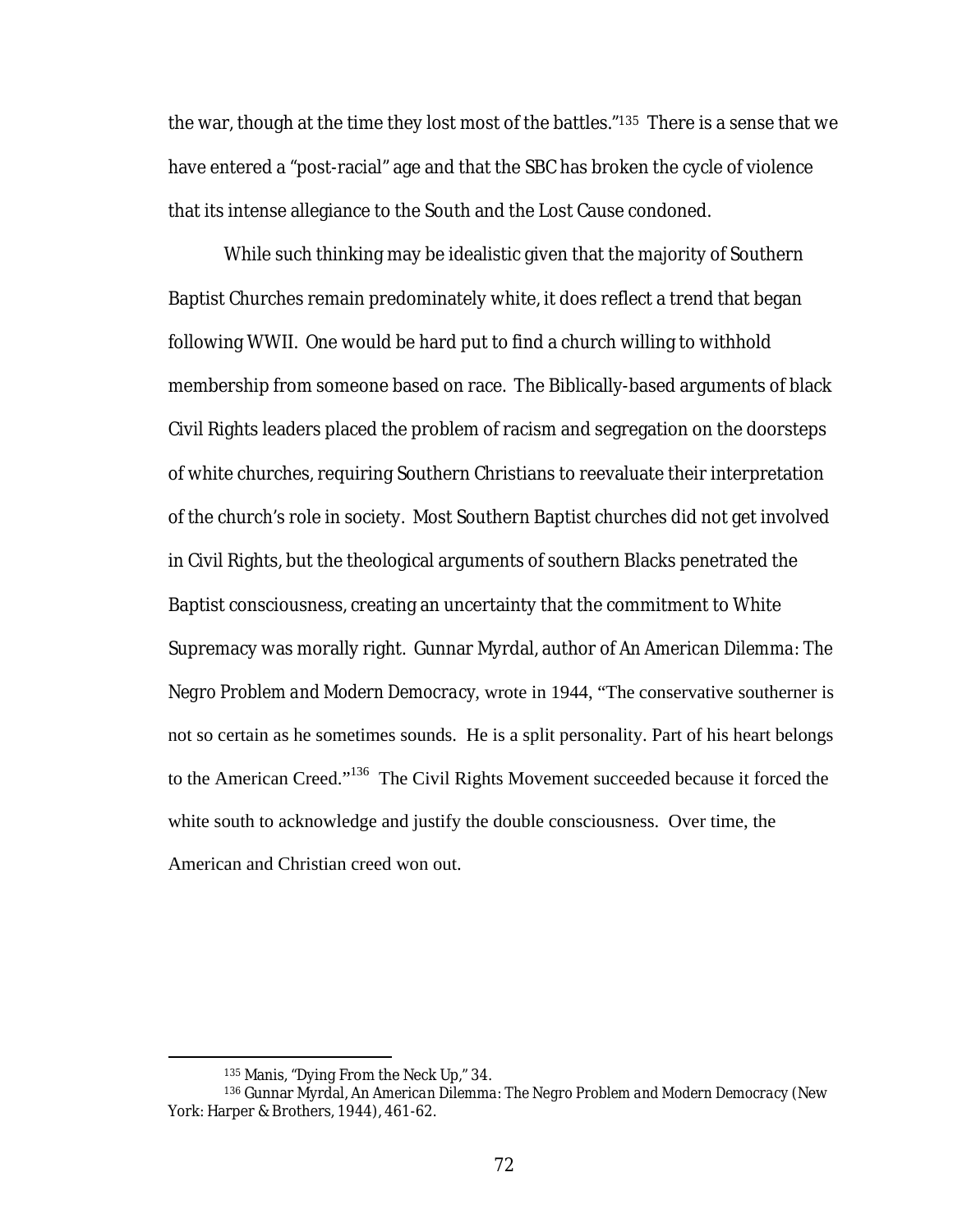## **REFERENCES**

**Southern Baptist Convention**

- Baker, Robert A, Ed. *A Baptist Source Book: With Particular Reference to Southern Baptists.* Nashville: Broadman Press, 1966.
- \_\_\_\_\_. *The Southern Baptist Convention and its People, 1607-1972*. Nashville: Broadman Press, 1974.
- Copeland, E Luther. *The Southern Baptist Convention and the Judgment of History*. Lanham: University Press of America, 1995.
- Eighmy, John. *Churches in Cultural Captivity: A History of Social Attitudes of Southern Baptists.* Knoxville: University of Tennessee Press, 1972.
- Fletcher, Jesse C. *The Southern Baptist Convention: A Sesquicentennial History*. Nashville: Broadman and Holman Publishers, 1994.
- Fuller, Richard. *Domestic Slavery Considered as a Scriptural Institution: In a Correspondence Between the Rev. Richard Fuller of Beaufort, S.C. and the Rev. Francis Wayland of Providence, R.I.* New York: L. Colby, 1847.
- Gardner, Robert G. "*A Decade of Debate and Division: Georgia Baptists and the Formation of the Southern Baptist Convention.* Macon: Mercer University Press, 1995.
- Harvey, Paul. *Redeeming the South: Religious Cultures and Racial Identities Among Southern Baptists 1865-1925*. Chapel Hill: The University of North Carolina Press, 1997.
- Heffron, John M. "'To Form a More Perfect Union': The Moral Example of Southern Baptist Thought and Education, 1890-1920." *Religion and American Culture* 8, no. 2 (1998): 179-204.
- Leonard, Bill J. "A Theology for Racism: Southern Fundamentalists and the Civil Rights Movement." *Baptist History and Heritage*. Winter 1999: 49-68.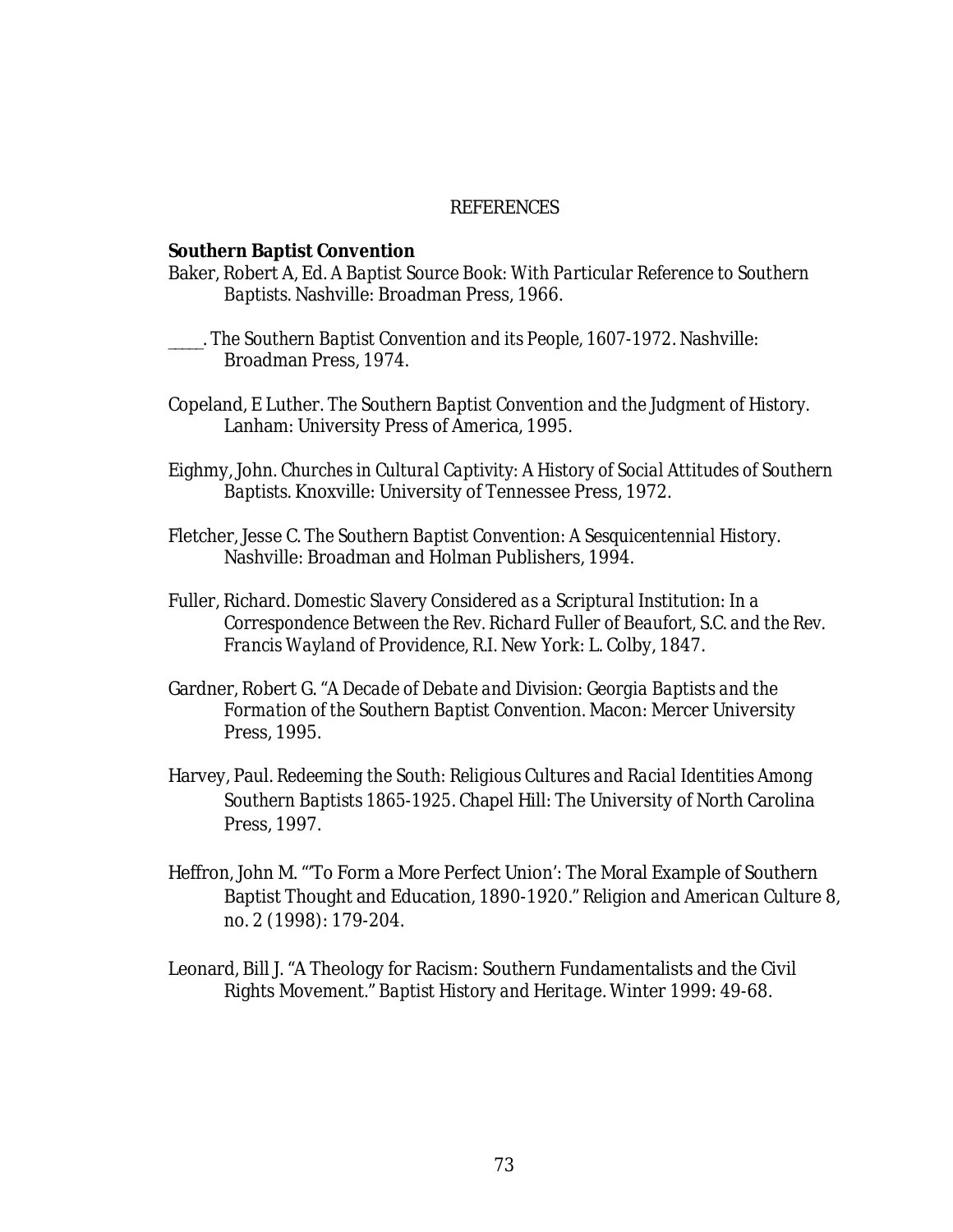- Manis, Andrew M. "Dying From the Neck Up': Southern Baptist Resistance to the Civil Rights Movement." *Baptist History and Heritage*. Winter 1999: 33-47.
- Weaver, C. Douglas. "Southern Baptists." *The Baptist River: Essays on Many Tributaries of a Diverse Tradition*. W. Glenn Jonas, Jr. ed. Macon: Mercer University Press, 2008, 45-68.
- Williams, Michael E. Sr. and Walter B Shurden, ed. *Turning Points in Baptist History: A Festschrift in Honor of Harry Leon McBeth.* Macon: Mercer University Press, 2008.
- **White Religion in the South**
- Balmer, Randall. *Blessed Assurance: A History of Evangelicalism in America.* Boston: Beacon Press, 1999.
- Bruce, Dickson D. *And They All Sang Hallelujah: Plain-Folk Camp-Meeting Religion, 1800-1845*. Knoxville: The University of Tennessee Press, 1974.
- Caldwell, Erskine. *Deep South: Memory and Observation*. Athens: University of Georgia Press, 1995.
- Cash, W.J. *The Mind of the South*. New York; Vintage Books, Division of Random House, Inc., 1991.
- Dabbs, James McBride. *Haunted By God: The Cultural and Religious Experience of the South*. Richmond: John Knox Press, 1972.
- Feldman, Glenn. ed. *Politics and Religion in the White South.* Lexington: University Press of Kentucky, 2005.
- Goldfield, David. *Still Fighting the Civil War: The American South and Southern History*. Baton Rouge: Louisiana State University Press, 2002.
- Hill, Saumel S. *Southern Churches in Crisis Revisited*. Tuscaloosa: The University of Alabama Press, 1999.
- \_\_\_\_\_. "Southern Protestantism and Racial Integration." *Religion in Life* 33. Summer 1964: 421-429.
- Killian, Lewis M. *White Southerners*. Revised. Amherst: The University of Massachusetts Press, 1985.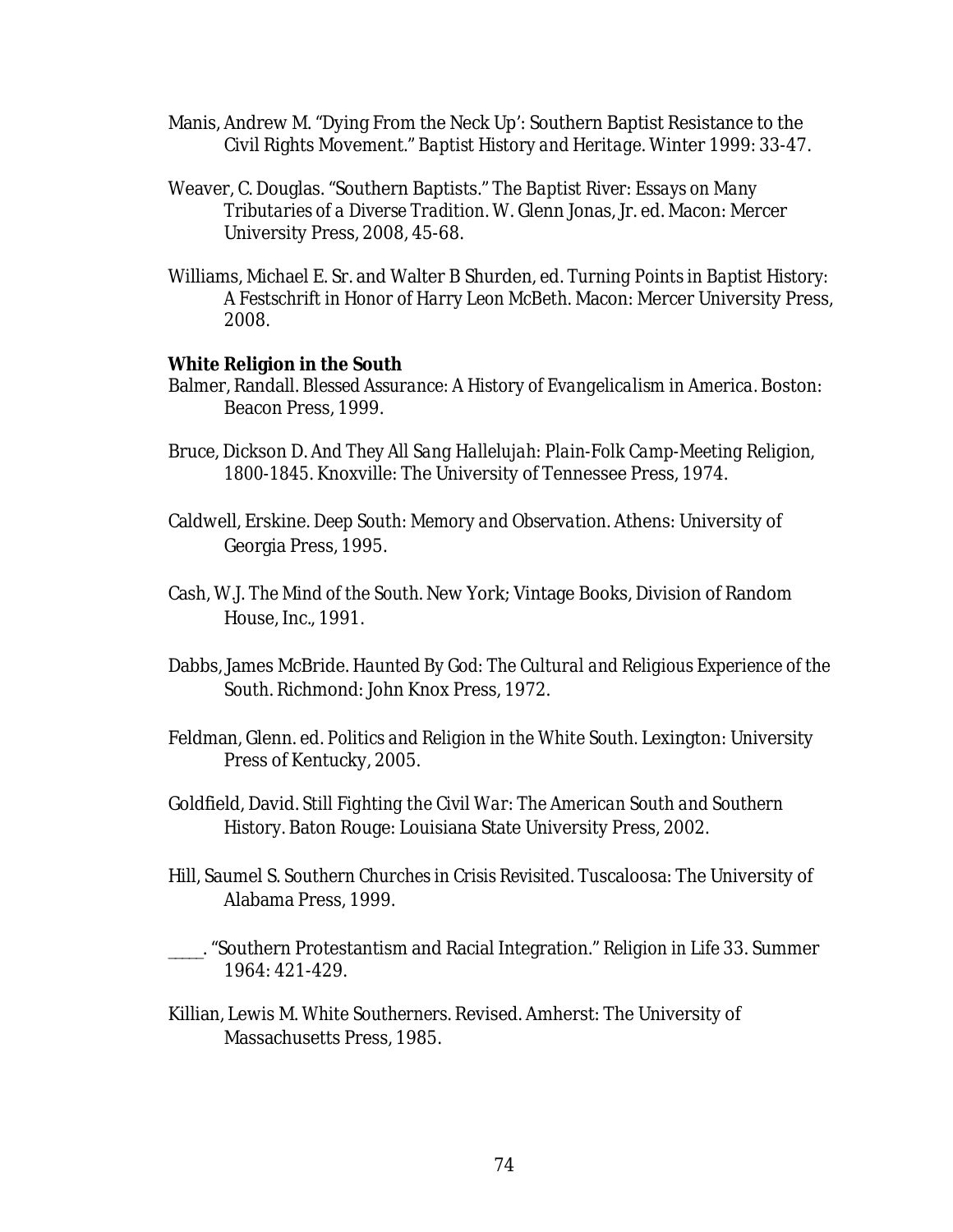- Koester, Nancy. *The History of Christianity in the United States.* Minneapolis: Fortress Press, 2007.
- Land, Richard. "Moving toward a Kingdom of Racial Reconciliation." *Theology in the Service of the Church: Essays Presented to Fisher F. Humphries.* Timothy George and Eric F. Mason, Eds. Macon: Mercer University Press, 2008.
- Mathews, Donald G. "Lynching Religion: Why the Old Man Shouted "Glory!" *Southern Crossroads: Perspectives on Religion and Culture.* ed. Walter H. Conser Jr. and Rodger M. Payne. Lexington: The University Press of Kentucky, 2008, 318- 353.
- \_\_\_\_\_. *Religion in the Old South*. Chicago: The University of Chicago Press, 1977.
- \_\_\_\_\_. "We Have Left Undone Those Things Which We Ought to Have Done": Southern Religious History in Retrospect and Prospect." *Church History* 67, no. 2 (1998): 305-325.
- McGill, Ralph. *The South and the Southerner*. Boston: Little, Brown, and Co., 1964.
- Sellers, James. *The South and Christian Ethics*. New York: Kissinger Publishing Co, 1962.
- Sokol, Jason. *There Goes My Everything: White Southerners in the Age of the Civil Rights, 1945-1975*. New York: Alfred A Knopf, 2006.
- Shriver, Donald W., Jr. "The Bible and Southern Ethics." *Union Seminary Quarterly Review*. (1976): 91-101.
- Webb, Clive, ed. *Massive Resistance: Southern Opposition to the Second Reconstruction.* Oxford: University Press, 2005.
- Willis, Alan Scot. *All According to God's Plan: Southern Baptist Missions and Race, 1945-1970.* Lexington: University Press of Kentucky, 2005.
- Wilson, Charles Reagan. *Baptized in Blood: The Religion of the Lost Cause, 1865- 1920.* Athens; The University of Georgia Press, 1980.
- \_\_\_\_\_. *Judgment and Grace in Dixie: Southern Faiths from Faulkner to Elvis*. Athens: The University of Georgia Press, 2007.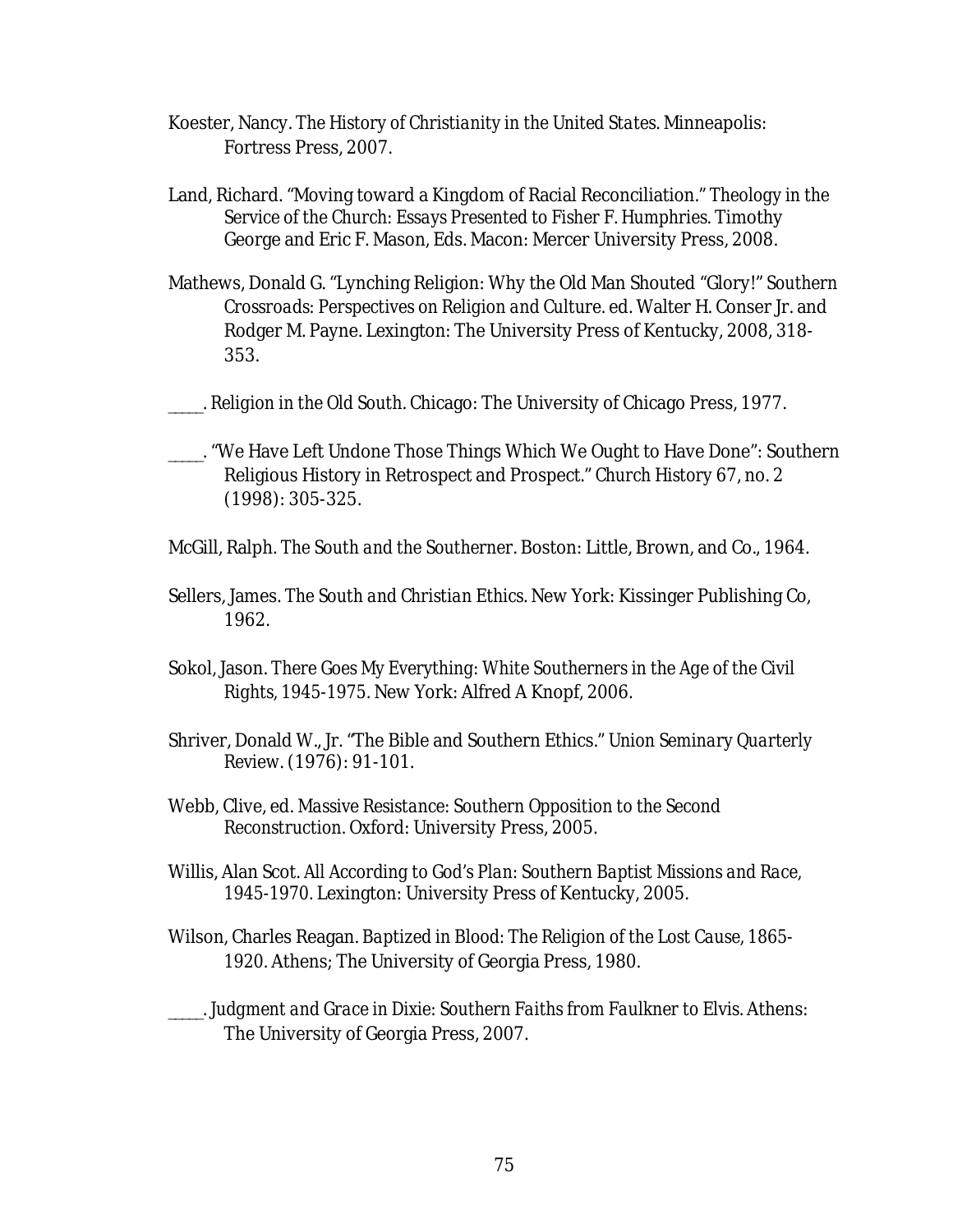**Black Religion and Black-White Interaction in the South** 

- Bass, S. Jonathan. *Blessed are the Peacemakers: Martin Luther King Jr., Eight White Religious Leaders, and the "Letter from Birmingham Jail."* Baton Rouge: Louisiana State University Press, 2001.
- Belin, H.E. "A Southern View of Slavery." *The American journal of Sociology* 13, no. 4 (1908): 513-522.
- Boles, John B. *Masters and Slaves in the House of the Lord: Race and Religion in the American South, 1740-1870*. Lexington: The University of Kentucky Press, 2002.
- Brundage, W. Fitzhugh. *The Southern Past: A Clash of Race and Memory*. Cambridge: The Belknap Press of Harvard University Press, 2005.
- Chappell, David L. *A Stone of Hope: Prophetic Religion and the Death of Jim Crow.*  Chapel Hill: The University of North Carolina Press, 2004.
- Clarke, Erskine. *Dwelling Place: A Plantation Epic*. New Haven: Yale University Press, 2005.
- Epps, Archie C. III. "The Christian Doctrine of Slavery: A Theological Analysis." *The Journal of Negro History* 46, no. 4 (1961): 243-249.
- Finkelman, Paul. *Defending Slavery: Proslavery Thought in the Old South, A Brief History with Documents.* Boston: Bedford/St. Martin's, 2003.
- Foster, Gaines M. "Guilt Over Slavery: A Historiography Analysis." *The Journal of Southern History* 56, no. 4 (1990): 665-694.
- Fox-Genovese, E. and E. D. Genovese, *The Mind of the Master Class: History and Faith in the Southern Slaveholders' Worldview.* Cambridge: Cambridge University Press, 2005.
- Harvey, Paul. *Freedom's Coming: Religious Culture and the Shaping of the South from the Civil War Through the Civil Rights Era.* Chapel Hill: The University of North Carolina Press, 2005.
- Manis, Andrew. *Macon Black and White: An Unutterable Separation in the American Century.* Macon: Mercer University Press, 2004.
- \_\_\_\_\_. *Southern Civil Religions in Conflict: Black and White Baptists and Civil Rights, 1947-1957.* Athens: University of Georgia Press, 1987.